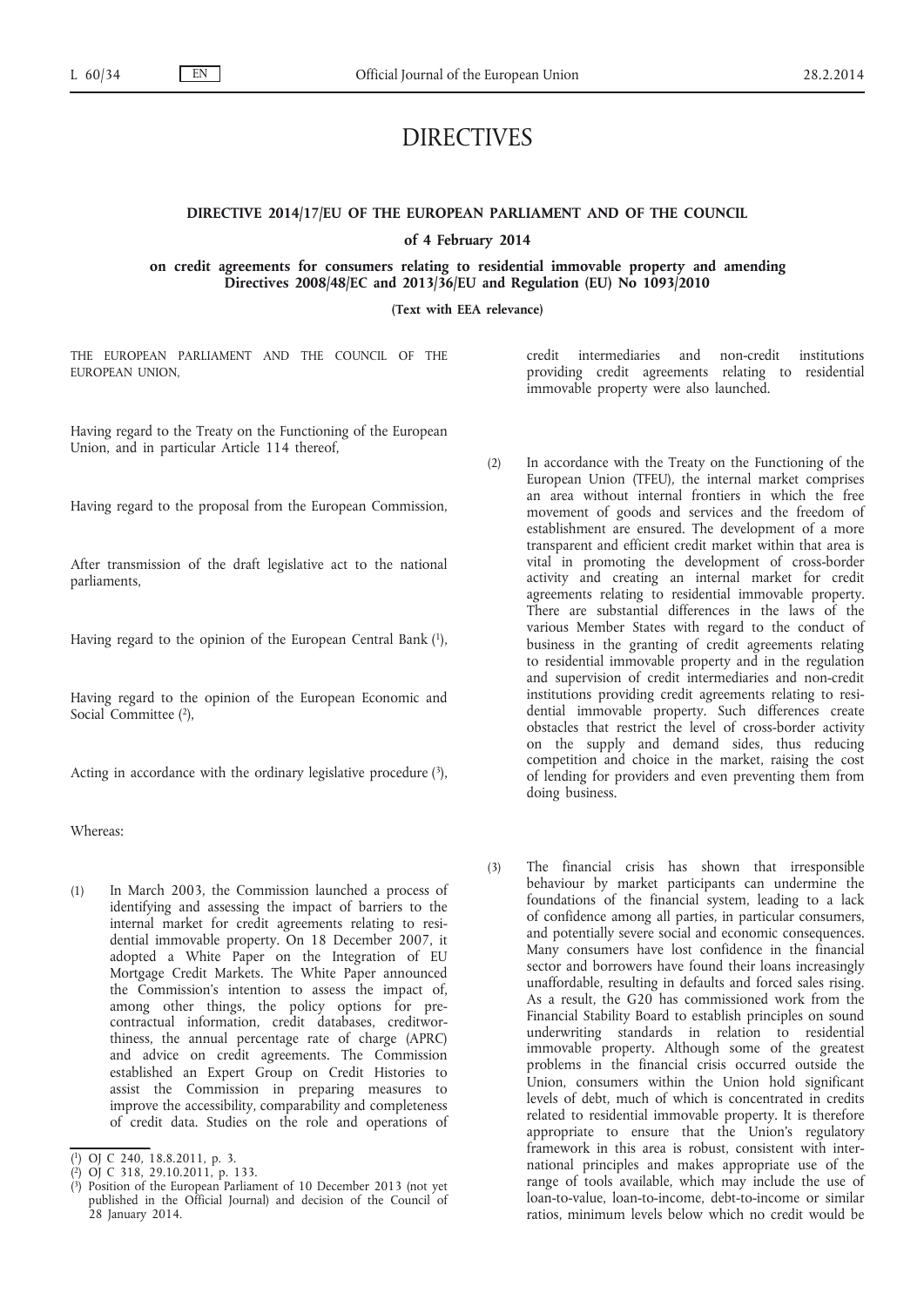deemed acceptable or other compensatory measures for the situations where the underlying risks are higher to consumers or where needed to prevent household overindebtedness. In view of the problems brought to light in the financial crisis and with a view to ensuring an efficient and competitive internal market which contributes to financial stability, the Commission has proposed, in its Communication of 4 March 2009 entitled 'Driving European recovery', measures with regard to credit agreements relating to residential immovable property, including a reliable framework on credit intermediation, in the context of delivering responsible and reliable markets for the future and restoring consumer confidence. The Commission reaffirmed its commitment to an efficient and competitive internal market in its Communication of 13 April 2011 entitled 'Single Market Act: Twelve levers to boost growth and strengthen confidence'.

- (4) A series of problems have been identified in mortgage markets within the Union relating to irresponsible lending and borrowing and the potential scope for irresponsible behaviour by market participants including credit intermediaries and non-credit institutions. Some problems concerned credits denominated in a foreign currency which consumers had taken out in that currency in order to take advantage of the borrowing rate offered but without having adequate information about or understanding of the exchange rate risk involved. Those problems are driven by market and regulatory failures as well as other factors such as the general economic climate and low levels of financial literacy. Other problems include ineffective, inconsistent, or non-existent regimes for credit intermediaries and noncredit institutions providing credit for residential immovable property. The problems identified have potentially significant macroeconomic spill-over effects, can lead to consumer detriment, act as economic or legal barriers to cross-border activity and create an unlevel playing field between actors.
- (5) In order to facilitate the emergence of a smoothly functioning internal market with a high level of consumer protection in the area of credit agreements relating to immovable property and in order to ensure that consumers looking for such agreements are able to do so confident in the knowledge that the institutions they interact with act in a professional and responsible manner, an appropriately harmonised Union legal framework needs to be established in a number of areas, taking into account differences in credit agreements arising in particular from differences in national and regional immovable property markets.
- (6) This Directive should therefore develop a more transparent, efficient and competitive internal market, through consistent, flexible and fair credit agreements relating to immovable property, while promoting sustainable lending and borrowing

and financial inclusion, and hence providing a high level of consumer protection.

- (7) In order to create a genuine internal market with a high and equivalent level of consumer protection, this Directive lays down provisions subject to maximum harmonisation in relation to the provision of precontractual information through the European Standardised Information Sheet (ESIS) standardised format and the calculation of the APRC. However, taking into account the specificity of credit agreements relating to immovable property and differences in market developments and conditions in Member States, concerning in particular market structure and market participants, categories of products available and procedures involved in the credit granting process, Member States should be allowed to maintain or introduce more stringent provisions than those laid down in this Directive in those areas not clearly specified as being subject to maximum harmonisation. Such a targeted approach is necessary in order to avoid adversely affecting the level of protection of consumers relating to credit agreements in the scope of this Directive. Member States should, for example, be allowed to maintain or introduce more stringent provisions with regard to knowledge and competence requirements for staff and instructions for completing the ESIS.
- (8) This Directive should improve conditions for the establishment and functioning of the internal market through the approximation of Member States' laws and the establishment of quality standards for certain services, in particular with regard to the distribution and provision of credit through creditors and credit intermediaries and the promotion of good practices. The establishment of quality standards for services for the provision of credit necessarily involves the introduction of certain provisions regarding admission, supervision and prudential requirements.
- (9) For those areas not covered by this Directive, Member States are free to maintain or introduce national law. In particular, Member States may maintain or introduce national provisions in areas such as contract law relating to the validity of credit agreements, property law, land registration, contractual information and, to the extent that they are not regulated in this Directive, post-contractual issues. Member States may provide that the appraiser or appraisal company or notaries may be chosen by mutual agreement of the parties. Given the differences between the processes for the purchase or sale of residential immovable property in the Member States, there is scope for creditors or credit intermediaries to seek to receive payments in advance from consumers on the understanding that such payments could help to secure the conclusion of a credit agreement or the purchase or sale of an immovable property, and for such practices to be misused in particular where consumers are unfamiliar with the requirements and usual practice in that Member State. It is therefore appropriate to allow Member States to impose restrictions on such payments.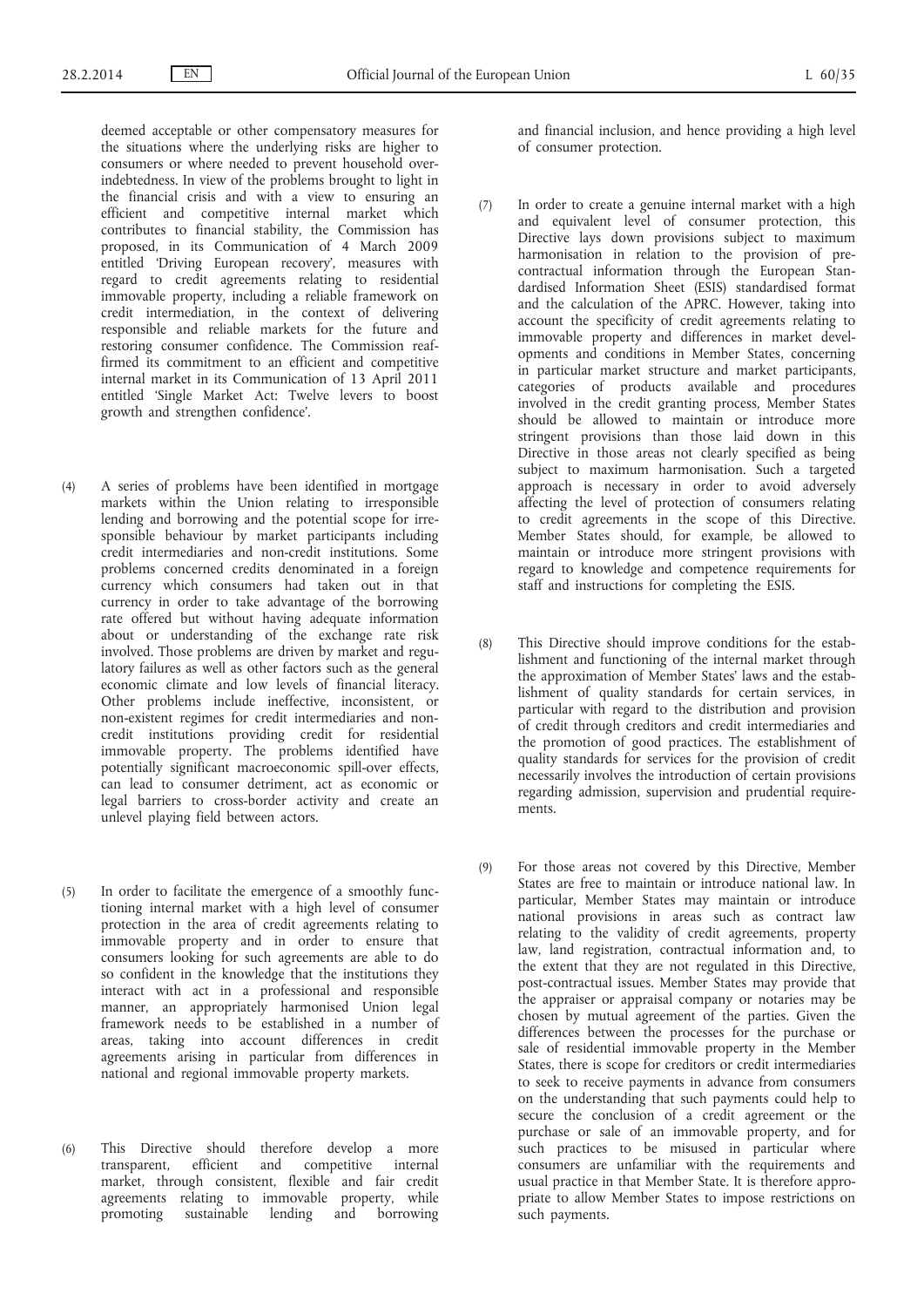- (10) This Directive should apply irrespective of whether the creditor or credit intermediary is a legal person or a natural person. However, this Directive should not affect the right of Member States to limit, in conformity with Union law, the role of creditor or credit intermediary under this Directive to legal persons only or to certain types of legal persons.
- (11) Since consumers and enterprises are not in the same position, they do not need the same level of protection. While it is important to guarantee the rights of consumers by means of provisions that cannot be derogated from by contract, it is reasonable to allow enterprises and organisations to enter into other agreements.
- (12) The definition of consumer should cover natural persons who are acting outside their trade, business or profession. However, in the case of dual purpose contracts, where the contract is concluded for purposes partly within and partly outside the person's trade, business or profession and the trade, business or professional purpose is so limited as not to be predominant in the overall context of the contract, that person should also be considered as a consumer.
- (13) While this Directive regulates credit agreements which solely or predominantly relate to residential immovable property, it does not prevent Member States from extending the measures taken in accordance with this Directive to protect consumers in relation to credit agreements related to other forms of immovable property, or from otherwise regulating such credit agreements.
- (14) The definitions set out in this Directive determine the scope of harmonisation. The obligations of Member States to transpose this Directive should therefore be limited to its scope as determined by those definitions. For instance, the obligations of Member States to transpose this Directive are limited to credit agreements concluded with consumers, meaning with natural persons who, in transactions covered by this Directive, are acting outside their trade, business or profession. Similarly, Member States are obliged to transpose provisions of this Directive regulating the activity of persons acting as credit intermediary as defined in the Directive. However, this Directive should be without prejudice to the application by Member States, in accordance with Union law, of this Directive to areas not covered by its scope. In addition, the definitions set out in this Directive should be without prejudice to the possibility for Member States to adopt sub-definitions under national law for specific purposes, provided that they are still compliant with the definitions set out in this Directive. For example, Member States should be allowed to determine under national law sub-categories of credit intermediaries that are not identified in this Directive,

where such sub-categories are necessary at national level for instance to differentiate the level of knowledge and competence requirements to be fulfilled by the different credit intermediaries.

- (15) The objective of this Directive is to ensure that consumers entering into credit agreements relating to immovable property benefit from a high level of protection. It should therefore apply to credits secured by immovable property regardless of the purpose of the credit, refinancing agreements or other credit agreements that would help an owner or part owner continue to retain rights in immovable property or land and credits which are used to purchase an immovable property in some Member States including credits that do not require the reimbursement of the capital or, unless Member States have an adequate alternative framework in place, those whose purpose is to provide temporary financing between the sale of one immovable property and the purchase of another, and to secured credits for the renovation of residential immovable property.
- (16) This Directive should not apply to certain credit agreements where the creditor contributes a lump sum, periodic payments or other forms of credit disbursement in return for a sum deriving from the sale of an immovable property and whose primary objective is to facilitate consumption, such as equity release products or other equivalent specialised products. Such credit agreements have specific characteristics which are beyond the scope of this Directive. An assessment of the consumer's creditworthiness, for example, is irrelevant since the payments are made from the creditor to the consumer rather than the other way round. Such a transaction would require, inter alia, substantially different pre-contractual information. Furthermore, other products, such as home reversions, which have comparable functions to reverse mortgages or lifetime mortgages, do not involve the provision of credit and so would remain outside the scope of this Directive.
- (17) This Directive should not cover other explicitly listed types of niche credit agreements, that are different in their nature and risks involved from standard mortgage credits and therefore require a tailored approach, in particular credit agreements which are the outcome of a settlement reached in court or before another statutory authority, and certain types of credit agreements where the credit is granted by an employer to his employees under certain circumstances, as already provided in Directive 2008/48/EC of the European Parliament and of the Council of 23 April 2008 on credit agreements for consumers  $(1)$ . It is appropriate to allow Member States to exclude certain credit agreements, such as those which are granted to a restricted public on advantageous terms or provided by credit unions, provided that adequate alternative arrangements are in place to ensure that policy objectives relating to

<sup>(</sup> 1) OJ L 133, 22.5.2008, p. 66.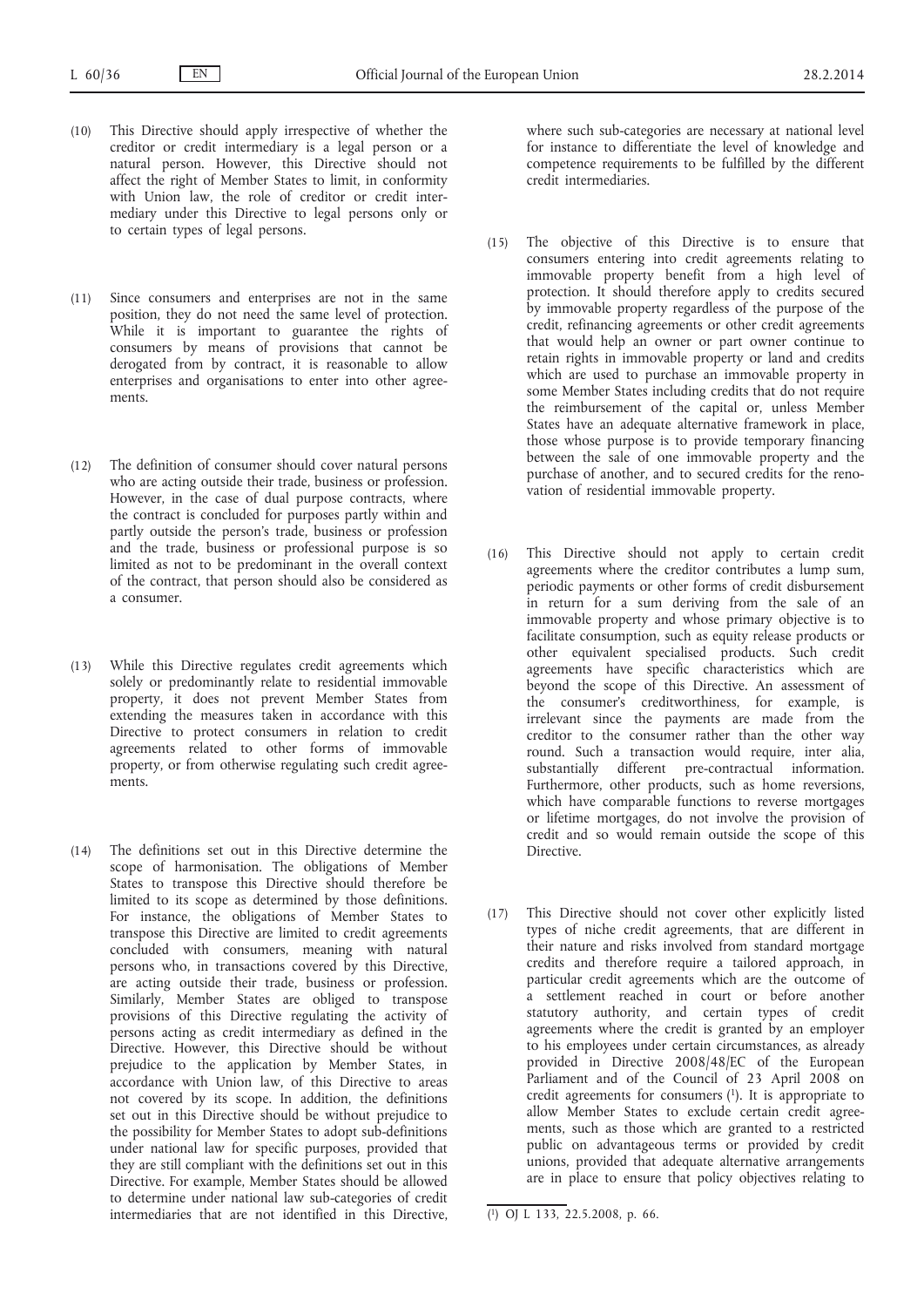financial stability and the internal market can be met without impeding financial inclusion and access to credit. Credit agreements where the immovable property is not to be occupied as a house, apartment or another place of residence by the consumer or a family member of the consumer and is occupied as a house, apartment or another place of residence on a basis of a rental agreement, have risks and features that are different from standard credit agreements and therefore may require a more adapted framework. Member States should therefore be able to exclude such credit agreements from the Directive where an appropriate national framework is in place for them.

- (18) Unsecured credit agreements the purpose of which is the renovation of a residential immovable property involving a total amount of credit above EUR  $\bar{7}5\,000$  should fall under the scope of Directive 2008/48/EC in order to ensure an equivalent level of protection to those consumers and to avoid any regulatory gap between that Directive and this Directive. Directive 2008/48/EC should therefore be amended accordingly.
- (19) For reasons of legal certainty, the Union legal framework in the area of credit agreements relating to residential immovable property should be consistent with and complementary to other Union acts, particularly in the areas of consumer protection and prudential supervision. Certain essential definitions including the definition of 'consumer', and 'durable medium', as well as key concepts used in standard information to designate the financial characteristics of the credit, including 'total amount payable by the consumer' and 'borrowing rate' should be in line with those set out in Directive 2008/48/EC so that the same terminology refers to the same type of facts irrespective of whether the credit is a consumer credit or a credit relating to residential immovable property. Member States should therefore ensure, in the transposition of this Directive, that there is consistency of application and interpretation in relation to those essential definitions and key concepts.
- (20) In order to ensure a consistent framework for consumers in the area of credit as well as to minimise the administrative burden for creditors and credit intermediaries, the core framework of this Directive should follow the structure of Directive 2008/48/EC where possible, notably the notions that information included in advertising concerning credit agreements relating to residential immovable property be provided to the consumer by means of a representative example, that detailed precontractual information be given to the consumer by means of a standardised information sheet, that the consumer receives adequate explanations before concluding the credit agreement, a common basis be established for calculating the APRC excluding notary

fees, and that creditors assess the consumer's creditworthiness before providing a credit. Similarly, non-discriminatory access for creditors to relevant credit databases should be ensured in order to achieve a level playing field with the provisions laid down in Directive 2008/48/EC. Similarly to Directive 2008/48/EC, this Directive should ensure the appropriate admission process and supervision of all creditors providing credit agreements relating to immovable property and should lay down requirements for the establishment of, and access to, out-of-court dispute resolution mechanisms.

- (21) This Directive should supplement Directive 2002/65/EC of the European Parliament and of the Council of 23 September 2002 concerning the distance marketing of consumer financial services  $(1)$  which requires that in distance sales a consumer be informed of the existence or absence of a right of withdrawal and provides for a right of withdrawal. However, while Directive 2002/65/EC provides for the possibility for the supplier to communicate pre-contractual information after the conclusion of the contract, this would be inappropriate for contracts for credit agreements relating to residential immovable property given the significance of the financial commitment for the consumer. This Directive should not affect national general contract law such as the rules on the validity, formation or effect of a contract, insofar as general contract law aspects are not regulated in this Directive.
- (22) At the same time, it is important to take into  $\cos$ consideration the specificities of credit agreements relating to residential immovable property, which justify a differentiated approach. Given the nature and the possible consequences of a credit agreement relating to residential immovable property for the consumer, advertising materials and personalised pre-contractual information should include adequate specific risk warnings, for instance about the potential impact of exchange rate fluctuations on what the consumer has to repay and, where assessed as appropriate by the Member States, the nature and implications of taking out a security. Following what already existed as a voluntary approach by the industry concerning home loans, general pre-contractual information should be made available at all times in addition to the personalised pre-contractual information. Furthermore, a differentiated approach is justified in order to take into consideration the lessons learnt from the financial crisis and in order to ensure that credit origination takes place in a sound manner. In this respect, the provisions on the creditworthiness assessment should be strengthened in comparison to consumer credit, more precise information should be provided by credit intermediaries on their status and relationship with the creditors in order to disclose potential conflicts of interest, and all actors involved in the origination of credit agreements relating to immovable property should be adequately admitted and supervised.

<sup>(</sup> 1) OJ L 271, 9.10.2002, p. 16.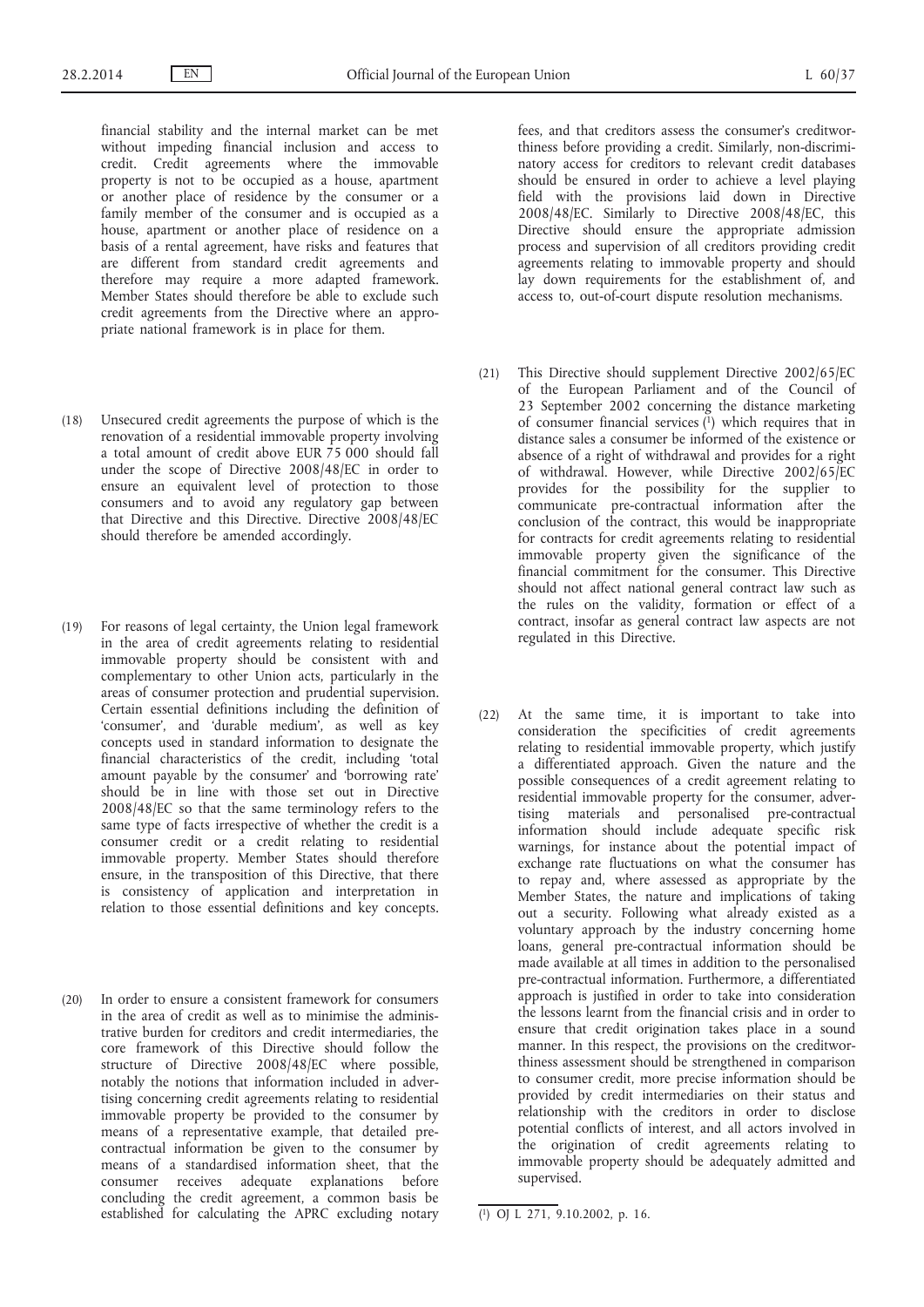- (23) It is necessary to regulate some additional areas in order to reflect the specificity of credits related to residential immovable property. Given the significance of the transaction it is necessary to ensure that consumers have sufficient time of at least seven days to consider the implications. Member States should have flexibility to provide this sufficient time either as a period of reflection before the credit agreement is concluded, a period of withdrawal after the conclusion of the credit agreement or a combination of the two. It is appropriate that Member States should have the flexibility to make the reflection period binding on the consumer for a period not exceeding 10 days but that in other cases consumers who wish to proceed during the reflection period are able to do so and that, in the interests of legal certainty in the context of property transactions, Member States should be able to provide that the reflection period or right of withdrawal should cease where the consumer undertakes any action which, under national law, results in the creation or transfer of a property right connected to or using funds obtained through the credit agreement or, where applicable, transfers the funds to a third party.
- (24) Given the particular characteristics of credit agreements related to residential immovable property it is common practice for creditors to offer to consumers a set of products or services which can be purchased together with the credit agreement. Therefore, given the significance of such agreements for consumers, it is appropriate to lay down specific rules on tying practices. Combining a credit agreement with one or more other financial services or products in packages is a means for creditors to diversify their offer and to compete against each other, provided that the components of the package can also be bought separately. While a combination of credit agreements with one or more other financial services or products in packages can benefit consumers, it may negatively affect consumers' mobility and their ability to make informed choices, unless the components of the package can be bought separately. It is important to prevent practices such as tying of certain products which may induce consumers to enter into credit agreements which are not in their best interest, without however restricting product bundling which can be beneficial to consumers. Member States should however continue monitoring retail financial services markets closely to ensure that bundling practices do not distort consumer choice and competition in the market.
- (25) As a general rule, tying practices should not be allowed unless the financial service or product offered together with the credit agreement could not be offered separately as it is a fully integrated part of the credit, for example in the event of a secured overdraft. In other instances, it may however be justified for creditors to offer or sell a credit agreement in a package with a payment account, savings account, investment product or pension product, for instance where the capital in the account is used to repay the credit or is a prerequisite for pooling resources to obtain the credit, or in situations where, for instance,

an investment product or a private pension product serves as an additional security for the credit. While it is justified for creditors to be able to require the consumer to have a relevant insurance policy in order to guarantee repayment of the credit or insure the value of the security, the consumer should have the opportunity to choose his own insurance provider, provided that his insurance policy has an equivalent level of guarantee as the insurance policy proposed or offered by the creditor. Moreover Member States may standardise, wholly or in part, the cover provided by insurance contracts in order to facilitate comparisons between different offers for consumers who wish to make such comparisons.

- (26) It is important to ensure that the residential immovable property is appropriately valued before the conclusion of the credit agreement and, in particular where the valuation affects the residual obligation of the consumer in the event of default. Member States should therefore ensure that reliable valuation standards are in place. In order to be considered reliable, valuation standards should take into account internationally recognised valuation standards, in particular those developed by the International Valuation Standards Committee, the European Group of Valuers' Associations or the Royal Institution of Chartered Surveyors. Those internationally recognised valuation standards contain high level principles which require creditors, amongst others, to adopt and adhere to adequate internal risk management and securities management processes, which include sound appraisal processes, to adopt appraisal standards and methods that lead to realistic and substantiated property appraisals in order to ensure that all appraisal reports are prepared with appropriate professional skill and diligence and that appraisers meet certain qualification requirements and to maintain adequate appraisal documentation for securities that is comprehensive and plausible. In this regard it is desirable to ensure appropriate monitoring of residential immovable property markets and for the mechanisms in such provisions to be in line with Directive 2013/36/EU of the European Parliament and the Council of 26 June 2013 on access to the activity of credit institutions and the prudential supervision of credit institutions and investment firms  $(1)$ . The provisions of this Directive relating to property valuation standards can be complied with for example through law or self-regulation.
- (27) Given the significant consequences for creditors, consumers and potentially financial stability of foreclosure, it is appropriate to encourage creditors to deal proactively with emerging credit risk at an early stage and that the necessary measures are in place to ensure that creditors exercise reasonable forbearance and make reasonable attempts to resolve the situation through other means before foreclosure proceedings are initiated. Where possible, solutions should be found which take

<sup>(</sup> 1) OJ L 176, 27.6.2013, p. 338.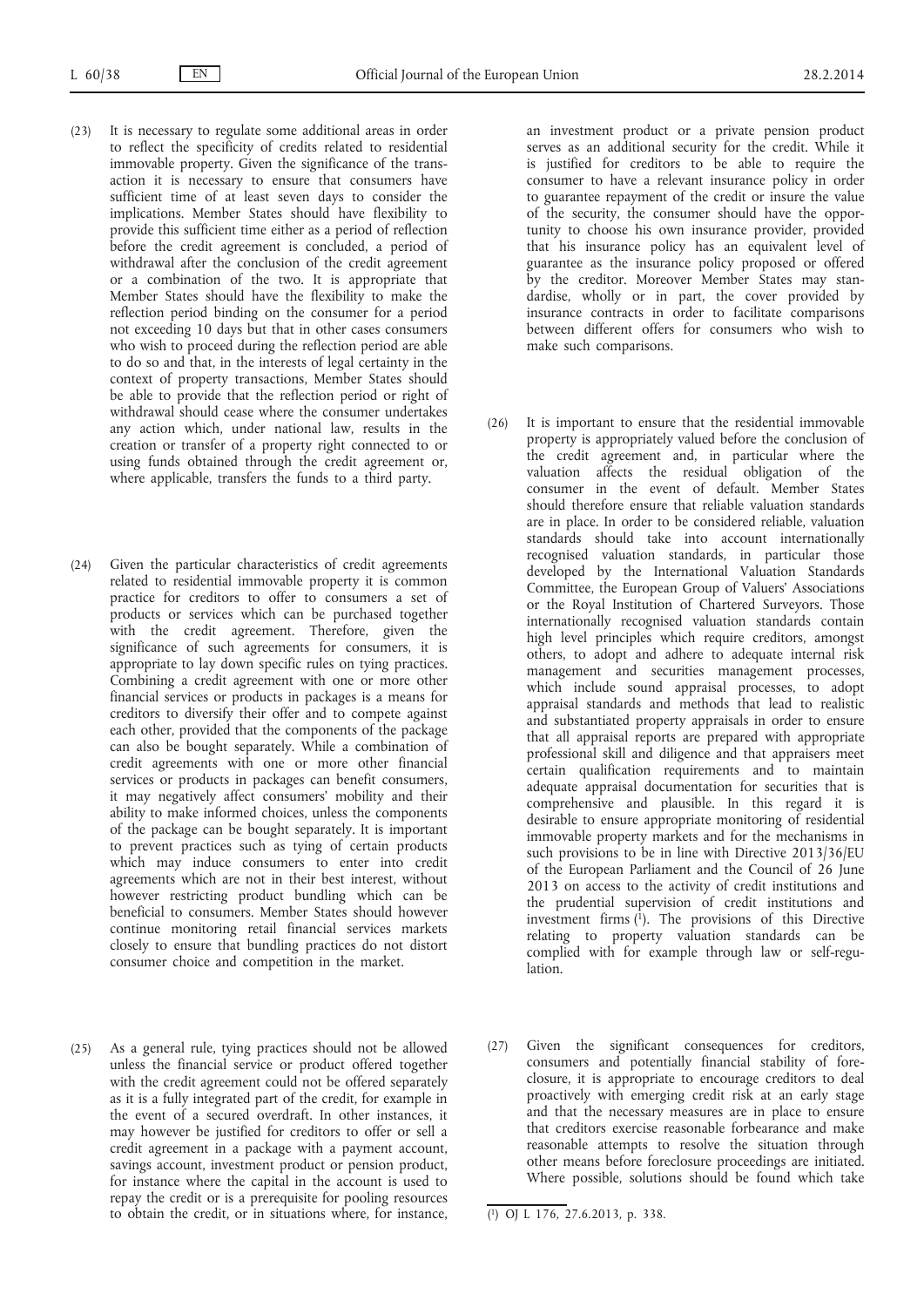account of the practical circumstances and reasonable need for living expenses of the consumer. Where after foreclosure proceedings outstanding debt remains, Member States should ensure the protection of minimum living conditions and put in place measures to facilitate repayment while avoiding long-term overindebtedness. At least where the price obtained for the immovable property affects the amount owed by the consumer, Member States should encourage creditors to take reasonable steps to obtain the best efforts price for the foreclosed immovable property in the context of market conditions. Member States should not prevent the parties to a credit agreement from expressly agreeing that the transfer of the security to the creditor is sufficient to repay the credit.

- (28) Intermediaries often engage in more activities than just credit intermediation, in particular insurance intermediation or investment services provision. This Directive should therefore also ensure a degree of coherence with Directive 2002/92/EC of the European Parliament and of the Council of 9 December 2002 on insurance mediation (1) and Directive 2004/39/EC of the European Parliament and of the Council of 21 April  $200\hat{4}$  on markets in financial instruments  $(2)$ . In particular, credit institutions authorised in accordance with Directive 2013/36/EU and other financial institutions subject to an equivalent admission regime under national law should not require a separate admission to operate as a credit intermediary in order to simplify the process of establishing as a credit intermediary and operating cross-border. The full and unconditional responsibility placed on creditors and credit intermediaries for the activities of tied credit intermediaries or appointed representatives should only extend to activities within the scope of this Directive unless Member States choose to extend that responsibility to other areas.
- (29) In order to increase the ability of consumers to make informed decisions for themselves about borrowing and managing debt responsibly, Member States should promote measures to support the education of consumers in relation to responsible borrowing and debt management in particular relating to mortgage credit agreements. It is particularly important to provide guidance for consumers taking out mortgage credit for the first time. In that regard, the Commission should identify examples of best practices to facilitate the further development of measures to enhance consumers' financial awareness.
- (30) Due to the significant risks attached to borrowing in a foreign currency, it is necessary to provide for measures

to ensure that consumers are aware of the risk they are taking on and that the consumer has the possibility to limit their exposure to exchange rate risk during the lifetime of the credit. The risk could be limited either through giving the consumer the right to convert the currency of the credit, or through other arrangements such as caps or, where they are sufficient to limit the exchange rate risk, warnings.

- (31) The applicable legal framework should give consumers the confidence that creditors, credit intermediaries and appointed representatives take account of the interests of the consumer, based on the information available to the creditor, credit intermediary and appointed representative at that moment in time and on reasonable assumptions about risks to the consumer's situation over the term of the proposed credit agreement. It could imply, amongst other things, that creditors should not market the credit so that the marketing significantly impairs or is likely to impair the consumer's ability to carefully consider the taking of the credit, or that the creditor should not use the granting of the credit as a main method of marketing when marketing goods, services or immovable property to consumers. A key aspect of ensuring such consumer confidence is the requirement to ensure a high degree of fairness, honesty and professionalism in the industry, appropriate management of conflicts of interest including those arising from remuneration and to require advice to be given in the best interests of the consumer.
- (32) It is appropriate to ensure that the relevant staff of creditors, credit intermediaries and appointed representatives possess an adequate level of knowledge and competence in order to achieve a high level of professionalism. This Directive should, therefore, require relevant knowledge and competence to be proven at the level of the company, based on the minimum knowledge and competence requirements set out in this Directive. Member States should be free to introduce or maintain such requirements applicable to individual natural persons. Member States should be able to allow creditors, credit intermediaries and appointed representatives to differentiate between the levels of minimum knowledge requirements according to the involvement in carrying out particular services or processes. In this context, staff includes outsourced personnel, working for and within the creditor, credit intermediary or appointed representatives as well as their employees. For the purpose of this Directive, staff directly engaged in activities under this Directive should include both front- and back-office staff, including management, who fulfil an important role in the credit agreement process. Persons fulfilling support functions which are unrelated to the credit agreement process (for instance human resources and information and communications technology personnel) should not be considered as staff under this Directive.

<sup>(</sup> 1) OJ L 9, 15.1.2003, p. 3.

<sup>(</sup> 2) OJ L 145, 30.4.2004, p. 1.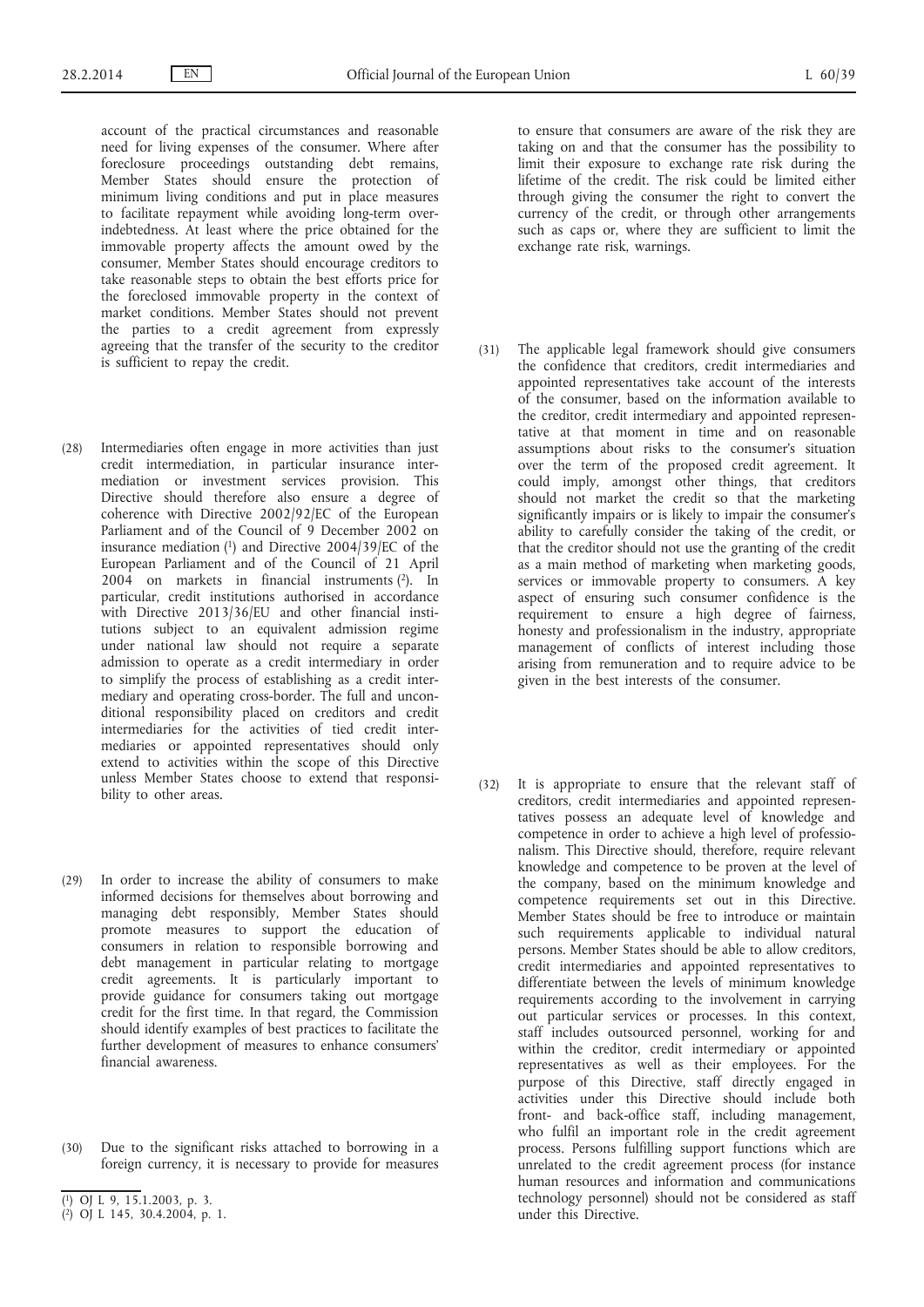- (33) Where a creditor or credit intermediary provides its services within the territory of another Member State under the freedom to provide services, the home Member State should be responsible for establishing the minimum knowledge and competence requirements applicable to the staff. However host Member States which deem it necessary should be able to establish their own competence requirements in certain specified areas applicable to creditors and credit intermediaries that provide services within the territory of that Member State under the freedom to provide services.
- (34) Given the importance of ensuring that knowledge and competence requirements are applied and complied with in practice, Member States should require competent authorities to supervise creditors, credit intermediaries and appointed representatives and empower them to obtain such evidence as they need to reliably assess compliance.
- (35) The way in which creditors, credit intermediaries and appointed representatives remunerate their staff should constitute one of the key aspects of ensuring consumer confidence in the financial sector. This Directive provides rules for staff remuneration, with the aim of limiting misselling practices and of ensuring that the way in which staff are remunerated does not impede compliance with the obligation to take account of the interests of the consumer. In particular, creditors, credit intermediaries and appointed representatives should not design their remuneration policies in a way that would incentivise their staff to conclude a given number or type of credit agreements or to offer particular ancillary services to consumers with no explicit consideration of their interests and needs. In this context, Member States may find it necessary to decide that a particular practice, for example, tied intermediaries collecting fees, is against the interests of a consumer. Member States should also be able to specify that the remuneration received by staff is not dependent on the rate or the type of credit agreement concluded with the consumer.
- (36) This Directive provides for harmonised rules as regards the fields of knowledge and competence that creditors', credit intermediaries' and appointed representatives' staff should possess in relation to the manufacturing, offering, granting and intermediation of a credit agreement. This Directive does not provide for specific arrangements directly related to the recognition of professional qualifications obtained by an individual in one Member State in order to meet the knowledge and competence requirements in another Member State. Directive 2005/36/EC of the European Parliament and of the Council of 7 September 2005 on the recognition of professional qualifications (1) should therefore continue to apply concerning the conditions for recognition and

the compensation measures that a host Member State may require from an individual whose qualification has not been issued within its jurisdiction.

- (37) Creditors and credit intermediaries frequently use advertisements, often featuring special terms and conditions, to attract consumers to a particular product. Consumers should, therefore, be protected against unfair or misleading advertising practices and should be able to compare advertisements. Specific provisions on the advertising of credit agreements and a list of items to be included in advertisements and marketing materials directed at consumers where such advertising specifies interest rates or any figures relating to the cost of credit, are necessary to enable them to compare different offers. Member States should remain free to introduce or maintain disclosure requirements in their national laws regarding advertising which does not indicate an interest rate or contain any figures relating to the cost of credit. Any such requirements should take into account the specificities of credit agreements relating to residential immovable property. In any event, it should be ensured in accordance with Directive 2005/29/EC of the European Parliament and of the Council of 11 May 2005 concerning unfair business-to-consumer commercial practices in the internal market  $(2)$  that advertising of credit agreements should not create a misleading impression of the product.
- (38) Advertising tends to focus on one or several products in particular, while consumers should be able to make their decisions in full knowledge of the range of credit products on offer. In that respect, general information plays an important role in educating the consumer in relation to the broad range of products and services available and the key features thereof. Consumers should therefore be able at all times to access general information on credit products available. Where this requirement is not applicable to non-tied credit intermediaries, this should be without prejudice to their obligation to provide consumers with personalised precontractual information.
- (39) In order to ensure a level playing field and in order for the consumer's decision to be based on the details of the credit products on offer rather than on the distribution channel through which such credit products are accessed, consumers should receive information on the credit regardless of whether they are dealing directly with a creditor or a credit intermediary.
- (40) Consumers should further receive personalised information in good time prior to the conclusion of the credit agreement in order to enable them to compare and reflect on the characteristics of credit products. Pursuant to Commission Recommendation

 $\overline{(^1)}$  OJ L 255, 30.9.2005, p. 22.

 $\overline{(^2)}$  OJ L 149, 11.6.2005, p. 22.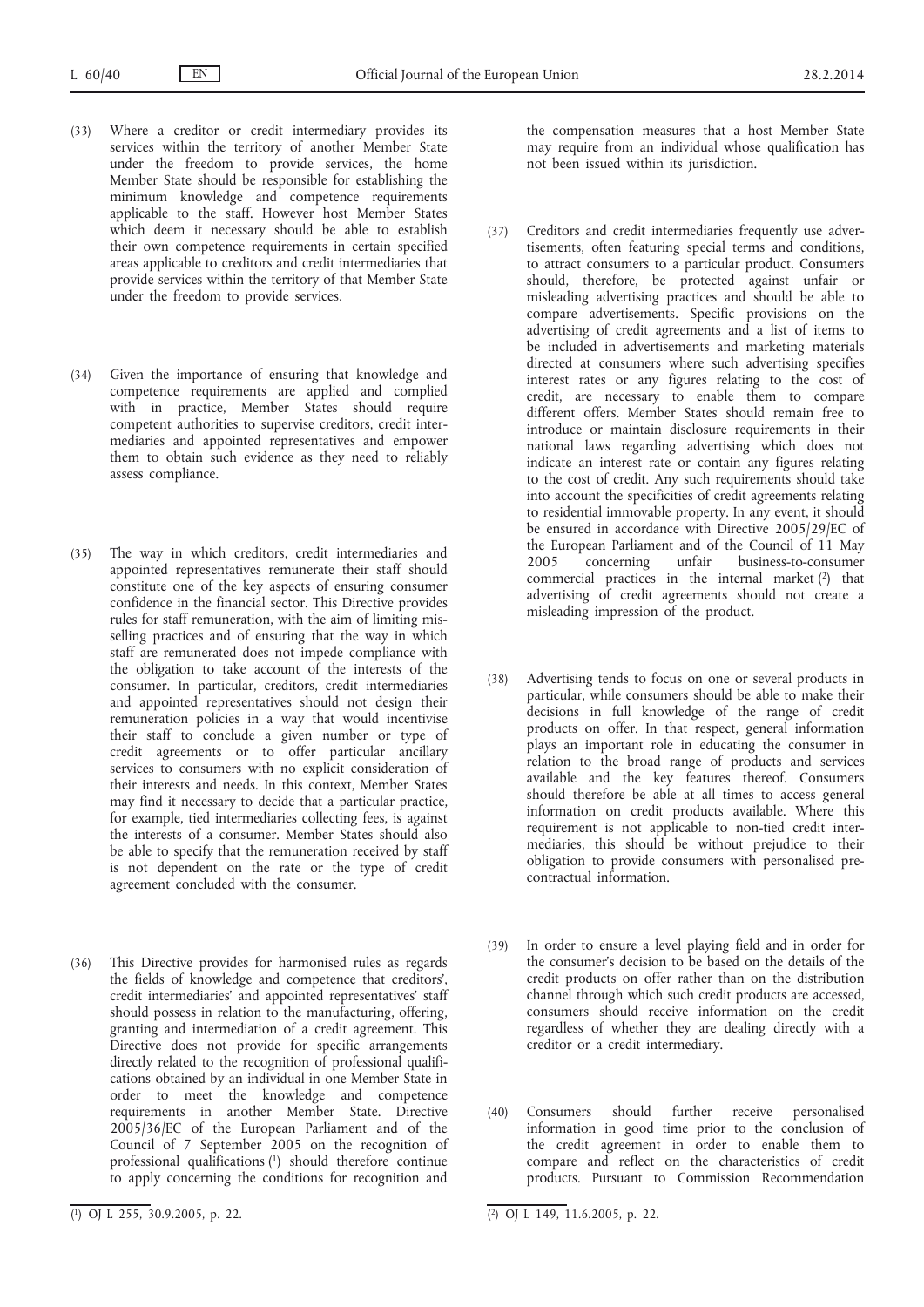2001/193/EC of 1 March 2001 on pre-contractual information to be given to consumers by lenders offering home loans (1), the Commission committed itself to monitoring compliance with the Voluntary Code of Conduct on pre-contractual information for home loans, which contains the ESIS which provides information, personalised for the consumer, on the credit agreement being provided. Evidence collected by the Commission highlighted the need to revise the content and presentation of the ESIS to ensure that it is clear, understandable and contains all information found to be relevant for consumers. The content and layout of the ESIS should incorporate the necessary improvements identified during consumer testing in all Member States. The structure of the ESIS, in particular, the order of the information items, should be revised, the wording should be more user-friendly, while sections, such as 'nominal rate' and 'annual percentage rate of charge', should be merged and new sections, such as 'flexible features', should be added. An illustrative amortisation table should be provided to a consumer as part of the ESIS where the credit is a deferred interest credit, in which the repayment of principal is deferred for an initial period or where the borrowing rate is fixed for the duration of the credit agreement. Member States should be able to provide that such an illustrative amortisation table in the ESIS is not compulsory for other credit agreements.

- (41) Consumer research has underlined the importance of using simple and understandable language in disclosures provided to consumers. For this reason, the terms used in the ESIS are not necessarily the same as the legal terms defined in this Directive but have the same meaning.
- (42) The information requirements on credit agreements contained in the ESIS should be without prejudice to Union or national information requirements for other products or services that might be offered with the credit agreement, as conditions for obtaining the credit agreement related to immovable property, or offered so as to obtain that agreement at a lower borrowing rate, such as fire or life insurance or investment products. Member States should be free to maintain or introduce national law where no harmonised provisions exist, for instance information requirements on the level of usury rates at the pre-contractual stage or information which might be useful for the purposes of financial education or for out-of-court settlements. Any additional information should, however, be given in a separate document which may be annexed to the ESIS. Member States should be able, in their national languages, to use different vocabulary in the ESIS, without changing its contents and the order in which information is provided, when this is needed in order to employ a language which might be more easily understandable for consumers.
- (43) In order to ensure that the ESIS provides the consumer with all relevant information to make an informed choice, the creditor should follow the instructions set out in this Directive when completing the ESIS. Member States should be able to elaborate or further specify the instructions for completing the ESIS on the basis of the instructions set out in this Directive. For instance, Member States should be able to further specify the information to be given in order to describe the 'type of borrowing rate' in order to take into account the specificities of the national products and market. However, such further specifications should not be contrary to the instructions contained in this Directive nor imply any change in the text of the ESIS model, which should be reproduced as such by the creditor. Member States should be able to specify further warnings on credit agreements, adapted to their national market and practices, where such warnings are not already specifically included in the ESIS. Member States should be able to provide that the creditor is bound by the information provided for in the ESIS, provided that the creditor decides to grant the credit.
- (44) The consumer should receive information by means of the ESIS without undue delay after the consumer has delivered the necessary information on his needs, financial situation and preferences and in good time before the consumer is bound by any credit agreement or offer, in order to enable him to compare and reflect on the characteristics of credit products and obtain third party advice if necessary. In particular when a binding offer is made to the consumer, it should be accompanied by the ESIS, unless the ESIS has already been delivered to the consumer and the characteristics of the offer are consistent with the information previously provided. However, Member States should be able to provide for the obligatory provision of the ESIS both before the provision of any binding offer and together with the binding offer, where an ESIS containing the same information has not previously been given. While the ESIS should be personalised and reflect the preferences expressed by the consumer, the provision of such personalised information should not imply an obligation to provide advice. Credit agreements should only be concluded where the consumer has had sufficient time to compare offers, assess their implications, obtain third party advice if necessary and has taken an informed decision on whether to accept an offer.
- (45) Where the consumer has a secured credit agreement for the purchase of immovable property or land and the duration of the security is longer than that of the credit agreement, and where the consumer can decide to withdraw the repaid capital again subject to signature of a new credit agreement, a new ESIS disclosing the new APRC and based on the specific characteristics of the new credit agreement should be provided to the consumer before the signature of the new credit agreement.

<sup>(</sup> 1) OJ L 69, 10.3.2001, p. 25.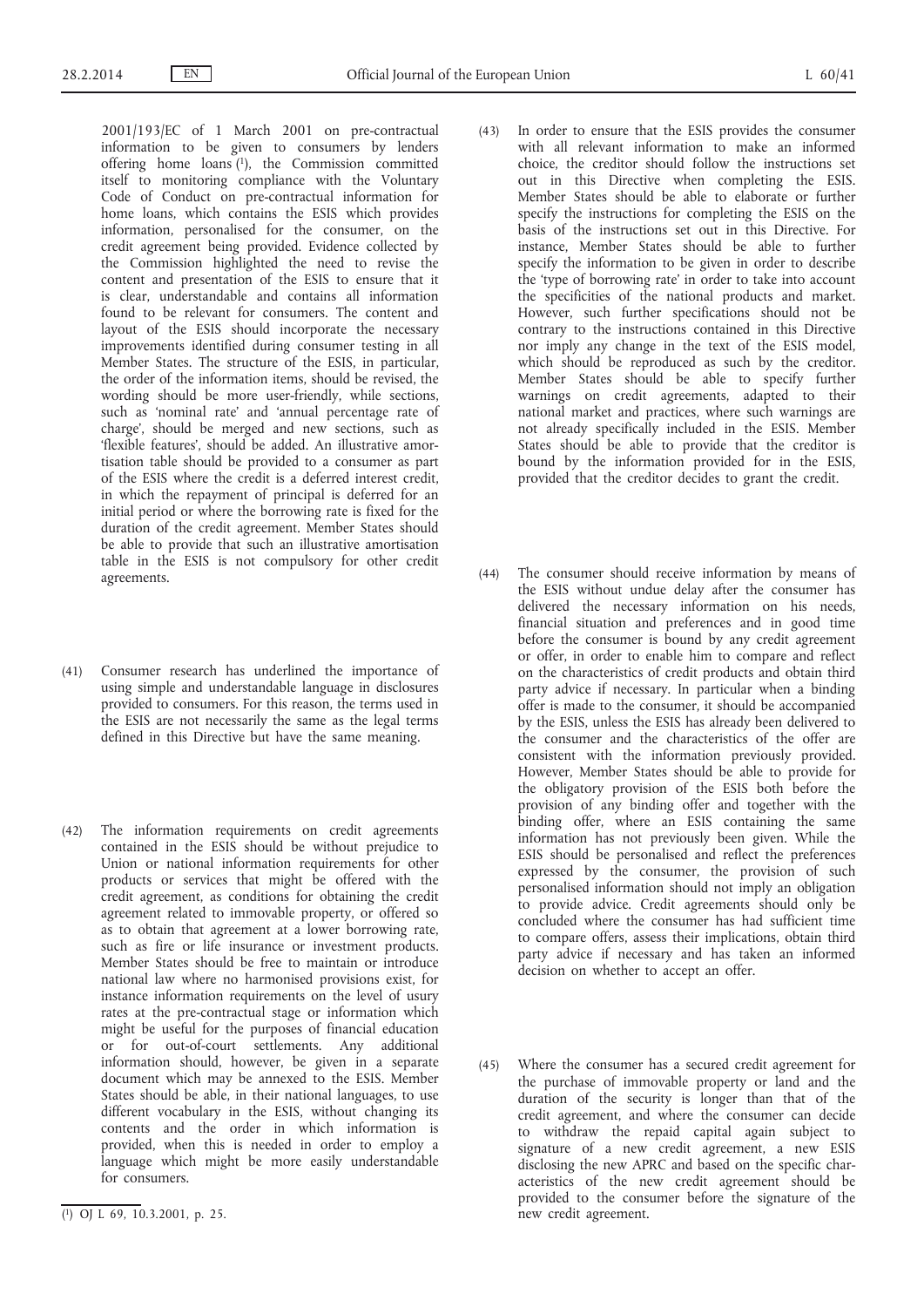- (46) At least where no right of withdrawal exists, the creditor or, where applicable, the credit intermediary or appointed representative should provide the consumer with a copy of the draft credit agreement, at the time of the provision of an offer binding on the creditor. In other cases, the consumer should at least be offered a copy of the draft credit agreement at the time a binding offer is made.
- (47) In order to ensure the fullest possible transparency and to prevent abuses arising from possible conflicts of interest when consumers use the services of credit intermediaries, the latter should be subject to certain information disclosure obligations prior to the performance of their services. Such disclosures should include information on their identity and links with creditors, for instance whether they are considering products from a broad range of creditors or only from a more limited number of creditors. The existence of any commission or other inducement payable to the credit intermediary by the creditor or by third parties in relation to the credit agreement should be disclosed to consumers before the carrying out of any credit intermediation activities and consumers should be informed at that stage either of the amount of such payments, where that is known, or of the fact that the amount will be disclosed at a later pre-contractual stage in the ESIS and of their right to be given information on the level of such payments at that stage. Consumers should be informed of any fees they should pay to credit intermediaries in relation to their services. Without prejudice to competition law, Member States should be free to introduce or maintain provisions prohibiting the payment of fees by consumers to some or all categories of credit intermediary.
- (48) A consumer may still need additional assistance in order to decide which credit agreement, within the range of products proposed, is the most appropriate for his needs and financial situation. Creditors and, where applicable, credit intermediaries should provide such assistance in relation to the credit products which they offer to the consumer by explaining the relevant information including in particular the essential characteristics of the products proposed to the consumer in a personalised manner so that the consumer can understand the effects which they may have on his economic situation. Creditors and, where applicable, credit intermediaries should adapt the way in which such explanations are given to the circumstances in which the credit is offered and the consumer's need for assistance, taking into account the consumer's knowledge and experience of credit and the nature of individual credit products. Such explanations should not in itself constitute a personal recommendation.
- (49) In order to promote the establishment and functioning of the internal market and to ensure a high degree of protection for consumers throughout the Union, it is

necessary to uniformly ensure the comparability of information relating to the APRC throughout the Union.

- (50) The total cost of the credit to the consumer should comprise all the costs that the consumer has to pay in connection with the credit agreement and which are known to the creditor. It should therefore include interest, commissions, taxes, fees for credit intermediaries, the costs of property valuation for a mortgage and any other fees, except for notarial fees, required to obtain the credit, for example life insurance, or to obtain it on the terms and conditions marketed, for example fire insurance. The provisions of this Directive concerning ancillary products and services (for instance concerning the costs of opening and maintaining a bank account) should be without prejudice to Directive 2005/29/EC and Council Directive 93/13/EEC of 5 April 1993 on unfair terms in consumer contracts  $(1)$ . The total cost of the credit to the consumer should exclude costs that the consumer pays in relation to the purchase of the immovable property or land, such as associated taxes and notarial costs or the costs of land registration. The creditor's actual knowledge of the costs should be assessed objectively, taking into account the requirements of professional diligence. In that respect, the creditor should be presumed to have knowledge of the costs of the ancillary services which he offers to the consumer himself, or on behalf of a third party, unless the price thereof depends on the specific characteristics or situation of the consumer.
- (51) If estimated information is used, the consumer should be made aware of this and that the information is expected to be representative of the type of agreement or practices under consideration. The additional assumptions for the calculation of the APRC aim to ensure that the APRC is calculated in a consistent way and to ensure comparability. Additional assumptions are necessary for specific types of credit agreement, such as where the amount, duration or cost of the credit are uncertain or vary depending on how the agreement is operated. Where the provisions in themselves do not suffice to calculate the APRC, the creditor should use the additional assumptions set out in Annex I. However, given that the calculation of the APRC will depend on the terms of the individual credit agreement, only those assumptions necessary and relevant to a given credit should be used.
- (52) In order to further ensure a high degree of comparability of the APRC between offers from different creditors, the intervals between dates used in the calculation should not be expressed in days where they can be expressed as a whole number of years, months or weeks. Implicit in that context is that if certain time intervals are used in the APRC formula, those intervals should be used to ascertain the amounts of interest and other charges

<sup>(</sup> 1) OJ L 95, 21.4.1993, p. 29.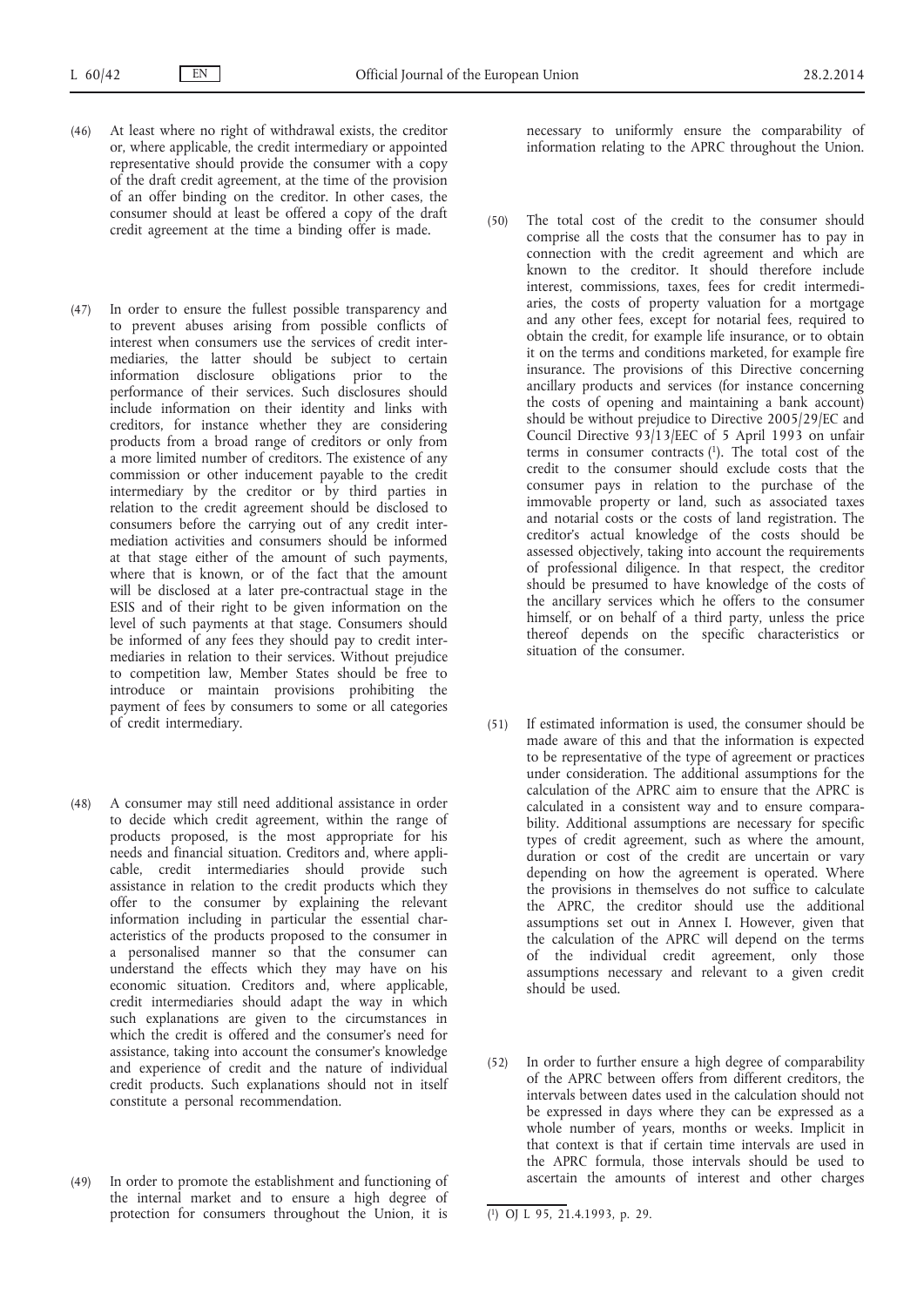used in the formula. For this reason, creditors should use the method of measurement of time intervals described in Annex I to obtain the figures for the payment of charges. However, that is only applicable for the purposes of calculation of the APRC and does not impact on the amounts actually charged by the creditor under the credit agreement. Where those numbers are different it may be necessary to explain them to the consumer in order to avoid misleading the consumer. That implies that in the absence of non-interest charges and assuming an identical method of calculation the APRC will be equal to the effective borrowing rate of the credit.

- (53) As the APRC can at the advertising stage be indicated only through an example, such an example should be representative. Therefore, it should correspond, for instance, to the average duration and total amount of credit granted for the type of credit agreement under consideration. When determining the representative example, the prevalence of certain types of credit agreements in a specific market should be taken into account. It may be preferable for each creditor to base the representative example on an amount of credit which is representative of that creditor's own product range and expected customer base, as these may vary considerably among creditors. As regards the APRC disclosed in the ESIS, the preferences of and information provided by the consumer should where possible be taken into account and the creditor or credit intermediary should make it clear whether the information provided is illustrative or reflects the preferences and information given. In any event, the representative examples should not be contrary to the requirements of Directive 2005/29/EC. It is important that in the ESIS it is made clear to the consumer, where applicable, that the APRC is based on assumptions and could change so that consumers can take this into account when comparing products. It is important that the APRC should take account of all drawdowns under the credit agreement, whether paid directly to the consumer or to a third party on the consumer's behalf.
- (54) In order to ensure consistency between the calculation of the APRC for different types of credit, the assumptions used for calculating similar forms of credit agreement should be generally consistent. In this respect, assumptions from Commission Directive 2011/90/EU of 14 November 2011 amending Part II of Annex I to Directive 2008/48/EC of the European Parliament and of the Council providing additional assumptions for the calculation of the annual percentage rate of charge  $(1)$ , modifying the assumptions for calculating the APRC should be incorporated. While not all assumptions will necessarily apply to credit agreements available now, product innovation in this sector is active and so it is necessary to have the assumptions in place. Furthermore, for the purpose of calculating the APRC, the identification of the most common drawdown mechanism

should be based on reasonable expectations of the drawdown mechanism most frequently used by consumers for the type of product offered by that specific creditor. For existing products, the expectation should be based on the previous 12 months.

- (55) It is essential that the consumer's ability and propensity to repay the credit is assessed and verified before a credit agreement is concluded. That assessment of creditworthiness should take into consideration all necessary and relevant factors that could influence a consumer's ability to repay the credit over its lifetime. In particular, the consumer's ability to service and fully repay the credit should include consideration of future payments or payment increases needed due to negative amortisation or deferred payments of principal or interest and should be considered in the light of other regular expenditure, debts and other financial commitments as well as income, savings and assets. Reasonable allowance should be made for future events during the term of the proposed credit agreement such as a reduction in income where the credit term lasts into retirement or, where applicable, an increase in the borrowing rate or negative change in the exchange rate. While the value of the immovable property is an important element in ascertaining the amount of the credit that may be granted to a consumer under a secured credit agreement, the assessment of creditworthiness should focus on the consumer's ability to meet their obligations under the credit agreement. Consequently, the possibility that the value of the immovable property could exceed the credit amount or could increase in the future should not generally be a sufficient condition for granting the credit in question. Nevertheless, where the purpose of a credit agreement is to construct or renovate an existing immovable property, the creditor should be able to consider this possibility. Member States should be able to issue additional guidance on those or additional criteria and on methods to assess a consumer's creditworthiness, for example by setting limits on loan-tovalue or loan-to-income ratios and should be encouraged to implement the Financial Stability Board's Principles for Sound Residential Mortgage Underwriting Practices.
- (56) Specific provisions may be necessary for the different elements that may be taken into consideration in the creditworthiness assessment of certain types of credit agreements. For example, for credit agreements which relate to an immovable property which explicitly state that the immovable property is not to be occupied as a house, apartment or another place of residence by the consumer or a family member of the consumer (buy-tolet agreements), Member States should be able to specify that future rental income is taken into account when assessing the consumer's ability to repay the credit. In those Member States where such a specification is not set out by national provisions, creditors may decide to include a prudent assessment of future rental income. The assessment of creditworthiness should not imply the transfer of responsibility to the creditor for any subsequent non-compliance by the consumer with his obligations under the credit agreement.

<sup>(</sup> 1) OJ L 296, 15.11.2011, p. 35.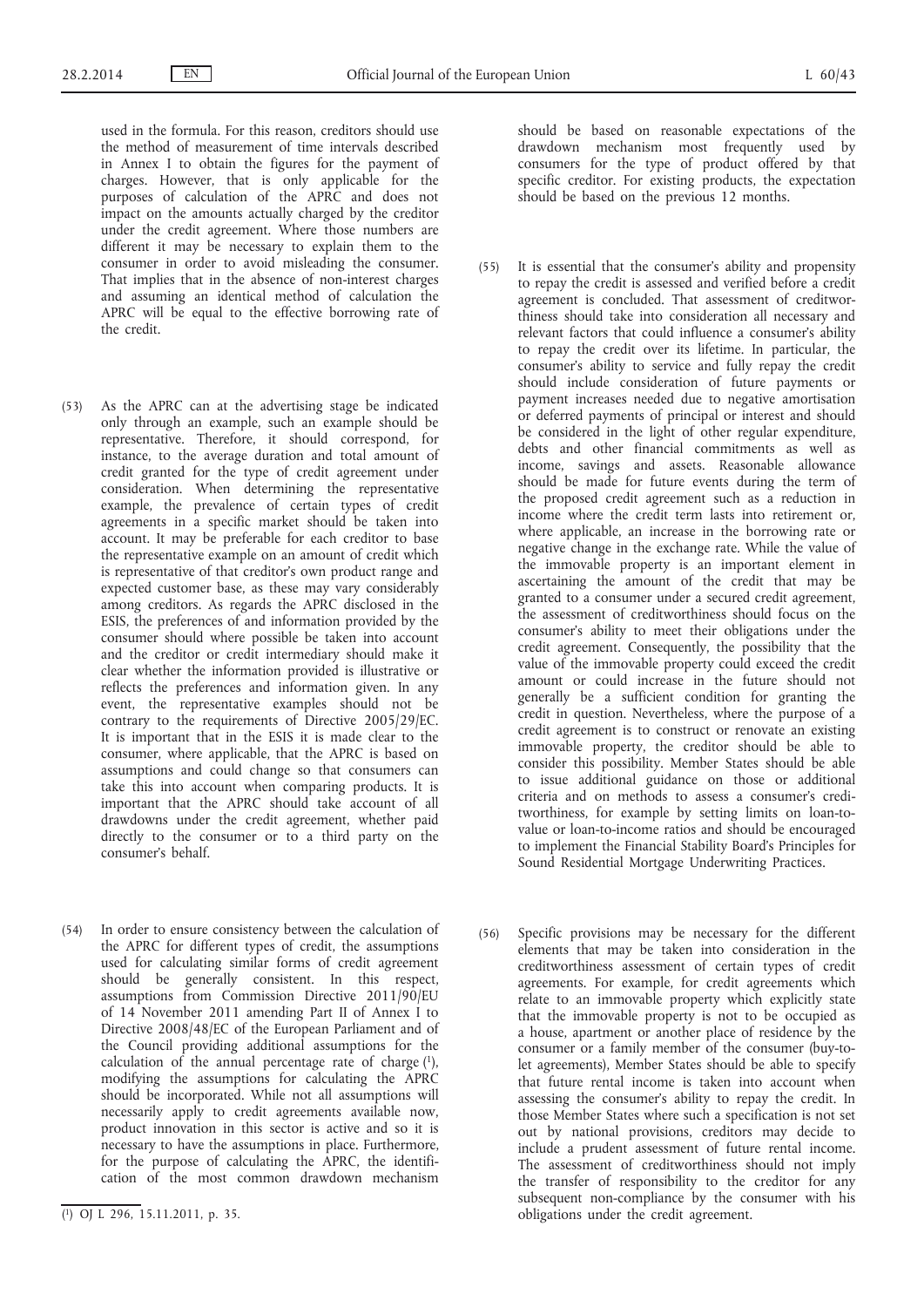- (57) The creditor's decision as to whether to grant the credit should be consistent with the outcome of the assessment of creditworthiness. For example, the capacity for the creditor to transfer part of the credit risk to a third party should not lead him to ignore the conclusions of the creditworthiness assessment by making a credit agreement available to a consumer who is likely not to be able to repay it. Member States should be able to transpose this principle by requiring competent authorities to take relevant actions as part of the supervisory activities and to monitor the compliance of creditors' creditworthiness assessment procedures. However, a positive creditworthiness assessment should not constitute an obligation for the creditor to provide credit.
- (58) In line with the recommendations of the Financial Stability Board, the assessment of creditworthiness should be based on information on the financial and economic situation, including income and expenses, of the consumer. That information can be obtained from various sources including from the consumer, and the creditor should appropriately verify such information before granting the credit. In that respect consumers should provide information in order to facilitate the creditworthiness assessment, since failure to do so is likely to result in refusal of the credit they seek to obtain unless the information can be obtained from elsewhere. Without prejudice to private contract law, Member States should ensure that creditors cannot terminate a credit agreement because they realised, after the signature of the credit agreement, that the assessment of creditworthiness was incorrectly conducted due to incomplete information at the time of the creditworthiness assessment. However, this should be without prejudice to the possibility for Member States to allow creditors to terminate the credit agreement where it can be established that the consumer deliberately provided inaccurate or falsified information at the time of the creditworthiness assessment or intentionally did not provide information that would have led to a negative creditworthiness assessment or where there are other valid reasons compatible with Union law. While it would not be appropriate to apply sanctions to consumers for not being in a position to provide certain information or assessments or for deciding to discontinue the application process for getting a credit, Member States should be able to provide for sanctions where consumers knowingly provide incomplete or incorrect information in order to obtain a positive creditworthiness assessment, in particular where the complete and correct information would have resulted in a negative creditworthiness assessment and the consumer is subsequently unable to fulfil the conditions of the agreement.
- (59) Consultation of a credit database is a useful element in the assessment of creditworthiness. Some Member States require creditors to assess the creditworthiness of consumers on the basis of a consultation of the

relevant database. Creditors should be able to consult the credit database over the lifetime of the credit solely in order to identify and assess the potential for default. Such consultation of the credit database should be subject to appropriate safeguards to ensure that it is used for the early identification and resolution of credit risk in the interest of the consumer and not to inform commercial negotiations. Pursuant to Directive 95/46/EC of the European Parliament and of the Council of 24 October 1995 on the protection of individuals with regard to the processing of personal data and on the free movement of such data  $(1)$ , consumers should be informed by creditors of the consultation of the credit database prior to its consultation, and should have the right to access the information held on them in such a credit database in order to, where necessary, rectify, erase or block the personal data concerning them processed therein where it is inaccurate or has been unlawfully processed.

- (60) To prevent any distortion of competition among creditors, it should be ensured that all creditors, including credit institutions or non-credit institutions providing credit agreements relating to residential immovable property, have access to all public and private credit databases concerning consumers under non-discriminatory conditions. Such conditions should not therefore include a requirement for creditors to be established as a credit institution. Access conditions, such as the costs of accessing the database or requirements to provide information to the database on the basis of reciprocity should continue to apply. Member States should be free to determine whether, within their jurisdictions, credit intermediaries may have access to such databases.
- (61) Where a decision to reject an application for credit is based on data obtained through the consultation of a database or the lack of data therein, the creditor should inform the consumer thereof, and provide the name of the database consulted and of any other elements required by Directive 95/46/EC so as to enable the consumer to exercise his right to access and, where justified, rectify, erase or block personal data concerning him and processed therein. Where a decision to reject an application for credit results from a negative creditworthiness assessment, the creditor should inform the consumer of the rejection without undue delay. Member States should be free to decide whether they require creditors to provide further explanations on the reasons of the rejection. However, the creditor should not be required to give such information when to do so would be prohibited by other Union law such as provisions on money laundering or the financing of terrorism. Such information should not be provided where to do so would be contrary to the objectives of public policy or public security such as the prevention, investigation, detection or prosecution of criminal offences.

<sup>(</sup> 1) OJ L 281, 23.11.1995, p. 31.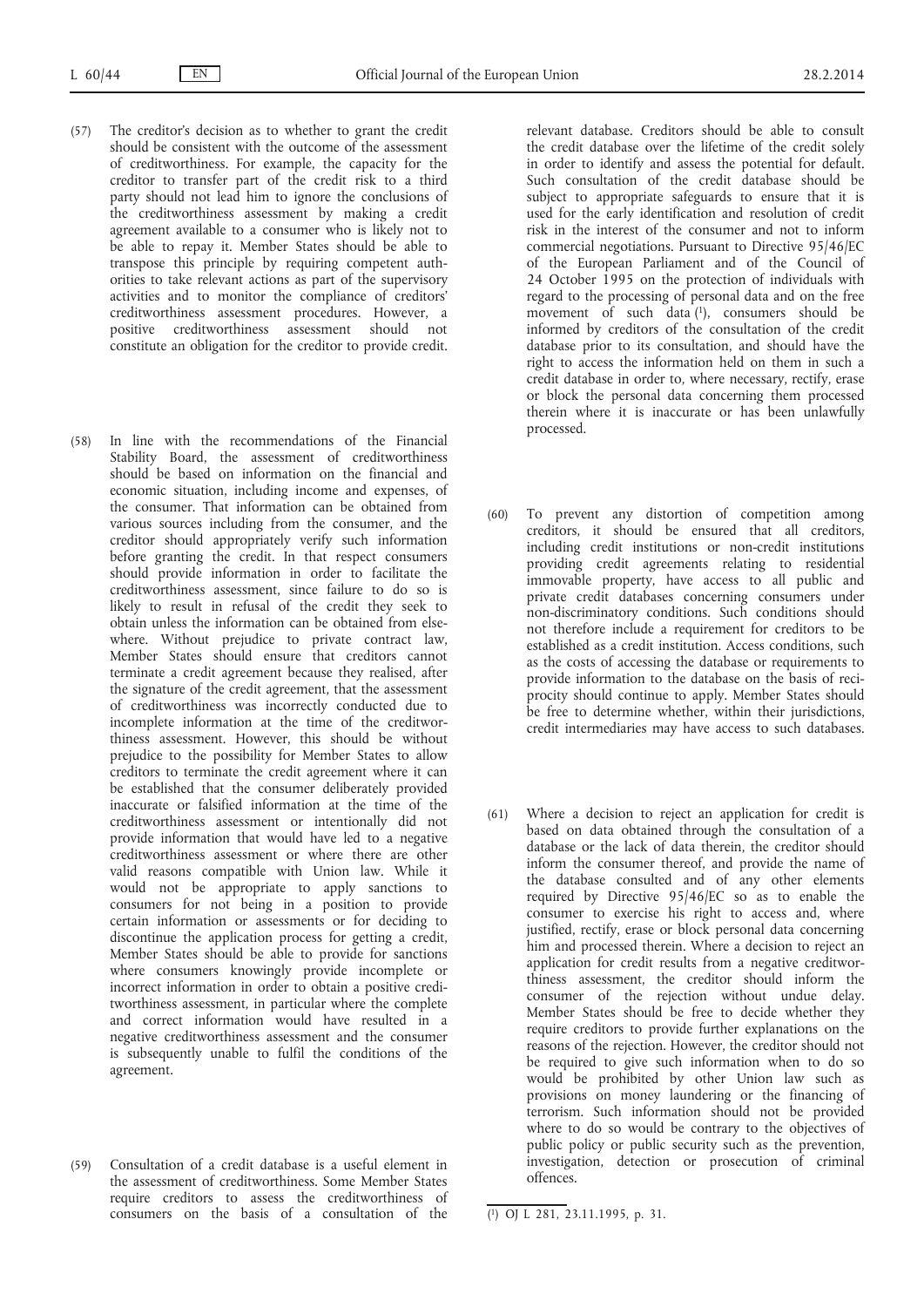- (62) This Directive addresses the use of personal data in the context of the assessment of a consumer's creditworthiness. In order to ensure the protection of personal data, Directive 95/46/EC should apply to the data processing activities carried out within the context of such assessments.
- (63) Providing advice in the form of a personalised recommendation is a distinct activity which may but need not be combined with other aspects of granting or intermediating credit. Therefore, in order to be in a position to understand the nature of the services provided to them, consumers should be made aware of whether advisory services are being or can be provided and when they are not and of what constitutes advisory services. Given the importance which consumers attach to the use of the terms 'advice' and 'advisors', it is appropriate that Member States should be allowed to prohibit the use of the those terms, or similar terms, when advisory services are being provided to consumers. It is appropriate to ensure that Member States impose safeguards where advice is described as independent to ensure that the range of products considered and remuneration arrangements are commensurate with consumers' expectations of such advice.
- (64) Those providing advisory services should comply with certain standards in order to ensure that the consumer is presented with products suitable for his needs and circumstances. Advisory services should be based on a fair and sufficiently wide-ranging analysis of the products offered, where the advisory services are provided by creditors and tied credit intermediaries, or, where the advisory services are provided by credit intermediaries that are not tied, of products available on the market. Those providing advisory services should be able to specialise in certain 'niche' products such as bridging finance, provided they consider a range of products within that particular 'niche' and 'their specialisation in those 'niche' products is made clear to the consumer. In any event, creditors and credit intermediaries should disclose to the consumer whether they are advising only on their own product range or a wide range from across the market to ensure that the consumer understands the basis for a recommendation.
- (65) Advisory services should be based on a proper understanding of the consumer's financial situation, preferences and objectives based on the necessary up-to-date information and reasonable assumptions about risks to the consumer's circumstances during the lifetime of the credit agreement. Member States should be able to clarify how the suitability of a given product is to be assessed in the context of the provision of advisory services.
- (66) A consumer's ability to repay the credit prior to the expiry of the credit agreement may play an important

role in promoting competition in the internal market and the free movement of Union citizens as well as helping to provide the flexibility during the lifetime of the credit agreement needed to promote financial stability in line with the recommendations of the Financial Stability Board. However, substantial differences exist between the national principles and conditions under which consumers have the ability to repay their credit and the conditions under which such early repayment can take place. Whilst recognising the diversity in mortgage funding mechanisms and the range of products available, certain standards with regard to early repayment of credit are essential at Union level in order to ensure that consumers have the possibility to discharge their obligations before the date agreed in the credit agreement and the confidence to compare offers in order to find the best products to meet their needs. Member States should therefore ensure, whether through law or other means such as contractual clauses, that consumers have a right to early repayment. Nevertheless, Member States should be able to define the conditions for the exercise of such a right. These conditions may include time limitations on the exercise of the right, different treatment depending on the type of the borrowing rate or restrictions with regard to the circumstances under which the right may be exercised. Where the early repayment falls within a period for which the borrowing rate is fixed, exercise of the right may be made subject to the existence of a legitimate interest on the part of the consumer specified by the Member State. Such legitimate interest may for example occur in the event of divorce or unemployment. The conditions set by Member States may provide that the creditor is entitled to fair and objectively justified compensation for potential costs directly linked to early repayment of the credit. In the event where Member States provide that the creditor is entitled to compensation such compensation should be a fair and objectively justified compensation for potential costs directly linked to early repayment of the credit in accordance with the national rules on compensation. The compensation should not exceed the financial loss of the creditor.

- (67) It is important to ensure that sufficient transparency exists to provide clarity for consumers on the nature of the commitments made in the interests of preserving financial stability and on where there is flexibility during the term of the credit agreement. Consumers should be provided with information concerning the borrowing rate during the contractual relationship as well as at the pre-contractual stage. Member States should be able to maintain or introduce restrictions or prohibitions on unilateral changes to the borrowing rate by the creditor. Member States should be able to provide that where the borrowing rate changes the consumer is entitled to receive an updated amortisation table.
- (68) Although credit intermediaries play a central role in the distribution of credit agreements relating to residential immovable property in the Union, substantial differences remain between national provisions on the conduct of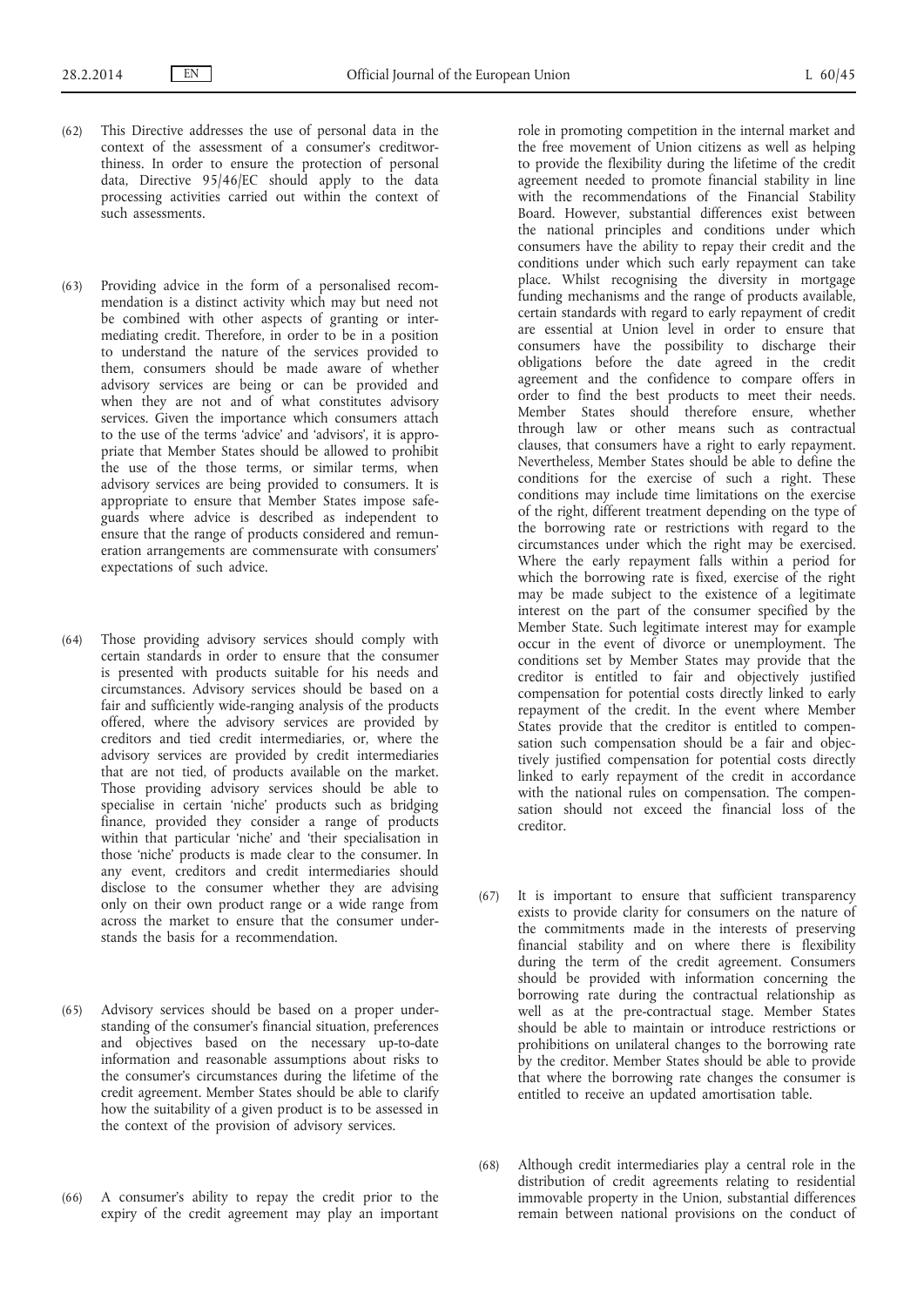business and supervision of credit intermediaries which create barriers to the taking-up and pursuit of the activities of credit intermediaries in the internal market. The inability of credit intermediaries to operate freely throughout the Union hinders the proper functioning of the internal market in credit agreements relating to residential immovable property. While recognising the diversity in the types of actor involved in credit intermediation, certain standards at Union level are essential in order to ensure a high level of professionalism and service.

- (69) Before being able to carry out their activities, credit intermediaries should be subject to an admission process by the competent authority of their home Member State and subject to ongoing supervision to ensure that they meet strict professional requirements at least in relation to their competence, good repute and professional indemnity cover. Such requirements should apply at least at the level of the institution. However, Member States may clarify whether such requirements for admission apply to individual employees of the credit intermediary. The home Member State may provide for additional requirements, for instance that the credit intermediary's shareholders are of good repute or that a tied credit intermediary can only be tied to one creditor, where those are proportionate and compatible with other Union law. Relevant information about admitted credit intermediaries should be entered in a public register. Tied credit intermediaries who work exclusively with one creditor under its full and unconditional responsibility should have the possibility to be admitted by the competent authority under the auspices of the creditor on whose behalf they act. Member States should have the right to maintain or to impose restrictions regarding the legal form of certain credit intermediaries, whether they are allowed to act exclusively as legal or natural persons. Member States should be free to decide whether all credit intermediaries are entered into one register or whether different registers are required depending on whether the credit intermediary is tied or acts as independent credit intermediary. Furthermore Member States should be free to maintain or to impose restrictions on the possibility to charge any fees to consumers by the credit intermediaries tied to one or more creditors.
- (70) In some Member States, credit intermediaries may decide to use the services of appointed representatives to perform activities on their behalf. Member States should have the possibility to apply the specific regime laid down by this Directive for appointed representatives. However, Member States should be free not to introduce such a regime or to allow other entities to perform a role which is comparable to that of appointed representatives, provided that those entities are subject to the same regime as credit intermediaries. The rules on appointed representatives set out in this Directive do not oblige Member States to allow appointed representatives to operate in their jurisdiction unless such appointed representatives are considered credit intermediaries under this **Directive**
- (71) In order to ensure the effective supervision of credit intermediaries by competent authorities, a credit intermediary which is a legal person should be admitted in the Member State in which it has its registered office. A credit intermediary which is not a legal person should be admitted in the Member State in which it has its head office. In addition, Member States should require that a credit intermediary's head office always be situated in its home Member State and that it actually operates there.
- (72) The requirements for admission should allow credit intermediaries to operate in other Member States in accordance with the principles of freedom of establishment and freedom to provide services, provided that an appropriate notification procedure has been followed between the competent authorities. Even in cases where Member States decide to admit all individual staff within the credit intermediary, the notification of the intention to provide services should be made on the basis of the credit intermediary rather than the individual employee. However, while this Directive provides a framework for all admitted credit intermediaries, including credit intermediaries tied to only one creditor, to operate throughout the Union, this Directive does not provide such a framework for appointed representatives. In such instances, appointed representatives wishing to operate in another Member State would have to comply with the requirements for the admission of credit intermediaries set out in this Directive.
- (73) In some Member States, credit intermediaries can carry out their activities in respect of credit agreements offered by non-credit institutions and credit institutions. As a principle, admitted credit intermediaries should be allowed to operate in the entire territory of the Union. However, the admission by the competent authorities of the home Member States should not allow credit intermediaries to provide their services in relation to credit agreements offered by non-credit institutions to a consumer in a Member State where such non-credit institutions are not allowed to operate.
- (74) Member States should be able to provide that persons carrying out credit intermediation activities only on an incidental basis in the course of professional activity, such as lawyers or notaries, are not subject to the admission procedure set out in this Directive provided that such professional activity is regulated and the relevant rules do not prohibit the carrying out, on an incidental basis, of credit intermediation activities. Such an exemption from the admission procedure laid down in this Directive should however mean that such persons cannot benefit from the passport regime provided in this Directive. Persons who merely introduce or refer a consumer to a creditor or credit intermediary on an incidental basis in the course of their professional activity, for instance by indicating the existence of a particular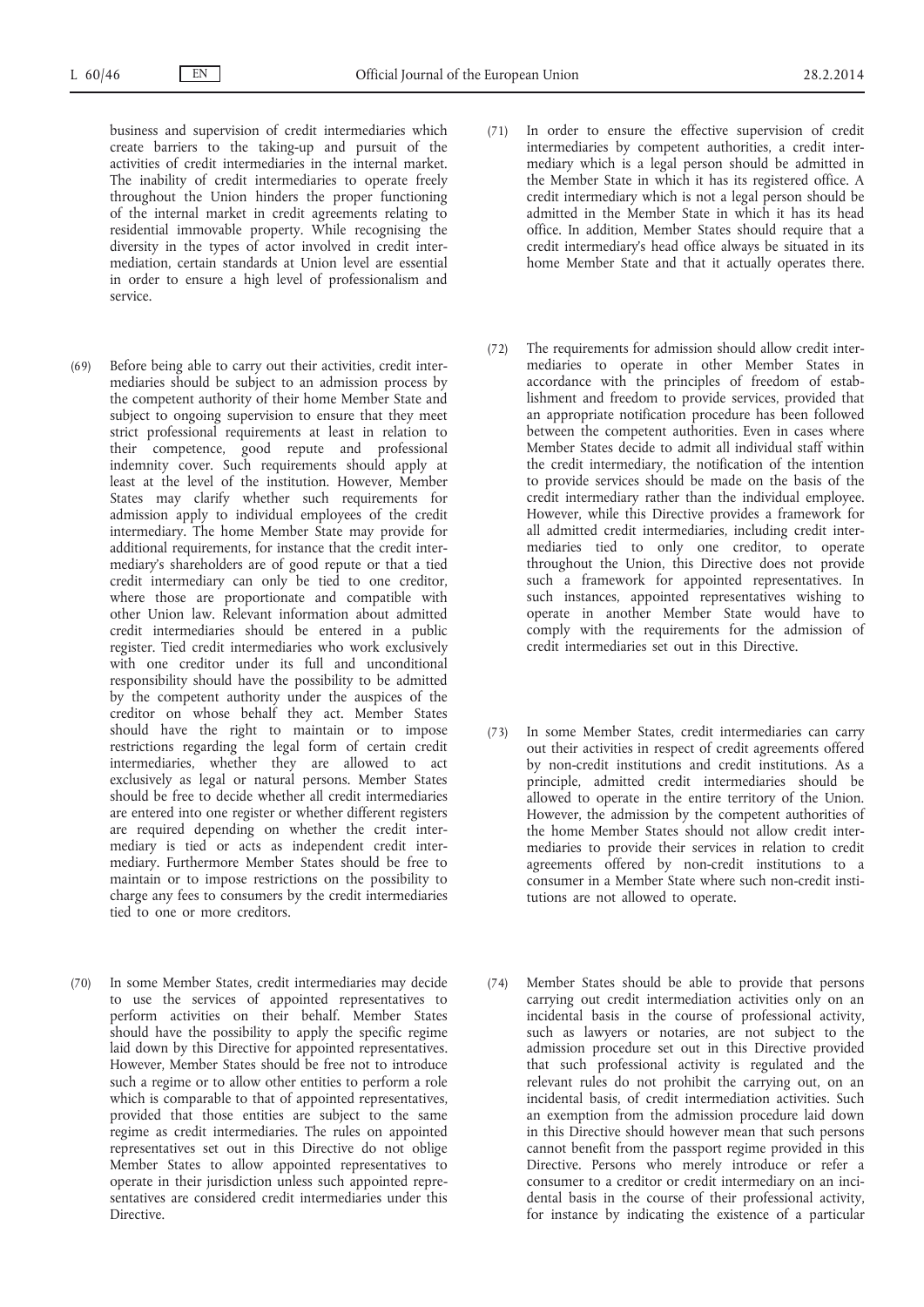creditor or credit intermediary to the consumer or a type of product with this particular creditor or credit intermediary to the consumer without further advertising or engaging in the presentation, offering, preparatory work or conclusion of the credit agreement, should not be regarded as credit intermediaries for the purposes of this Directive. Neither should borrowers who merely transfer a credit agreement to a consumer through a process of subrogation without carrying out any other credit intermediation activity be regarded as credit intermediaries for the purposes of this Directive.

- (75) In order to ensure a level playing field between creditors and promote financial stability, and pending further harmonisation, Member States should ensure that appropriate measures are in place for the admission and supervision of non-credit institutions providing credit agreements relating to residential immovable property. In accordance with the principle of proportionality, this Directive should not lay down detailed conditions for the admission or supervision of creditors providing such credit agreements and that are not credit institutions as defined in Regulation (EU) No 575/2013 of the European Parliament and the Council of 26 June 2013 on prudential requirements for credit institutions and investment firms  $(1)$ . The number of such institutions operating in the Union at present is limited as is their market share and the number of Member States in which they are active, particularly since the financial crisis. Nor should the introduction of a 'passport' for such institutions be provided for in this Directive for the same reason.
- (76) Member States should lay down rules on sanctions applicable to infringements of the national provisions adopted pursuant to this Directive and ensure that they are implemented. While the choice of sanctions remains within the discretion of Member States, the sanctions provided for should be effective, proportionate and dissuasive.
- (77) Consumers should have access to out-of-court complaint and redress procedures for the settlement of disputes arising from the rights and obligations set out in this Directive between creditors and consumers as well as between credit intermediaries and consumers. Member States should ensure that participation in such alternative dispute resolution procedures is not optional for creditors and credit intermediaries. To ensure the smooth functioning of alternative dispute resolution procedures in cases of cross-border activity, Member States should require and encourage the bodies responsible for resolving out-of-court complaints and redress to cooperate. In that context, Member States' out-of-court complaint and redress bodies should be encouraged to participate in FIN-NET, a financial dispute resolution network of national out-of-court

schemes that are responsible for handling disputes between consumers and financial services providers.

- (78) In order to ensure consistent harmonisation and to take account of developments in the markets for credit agreements or in the evolution of credit products or in economic conditions, and in order to further specify certain requirements in this Directive, the power to adopt acts in accordance with Article 290 TFEU should be delegated to the Commission in respect of amending the standard wording or the instructions for completing the ESIS and amending the remarks or update the assumptions used to calculate the APRC. It is of particular importance that the Commission carry out appropriate consultations during its preparatory work, including at expert level. The Commission, when preparing and drawing up delegated acts, should ensure a simultaneous, timely and appropriate transmission of relevant documents to the European Parliament and to the Council.
- (79) In order to facilitate the ability of credit intermediaries to provide their services on a cross-border basis, for the purposes of cooperation, information exchange and dispute resolution between competent authorities, the competent authorities responsible for the admission of credit intermediaries should be those acting under the auspices of the European Supervisory Authority (European Banking Authority) (EBA), as set out in Regulation (EU) No 1093/2010 of the European Parliament and of the Council of 24 November 2010 establishing a European Supervisory Authority (European Banking Authority) (2) or other national authorities provided that they cooperate with the authorities acting under the auspices of EBA in order to carry out their duties under this Directive.
- (80) Member States should designate competent authorities empowered to ensure enforcement of this Directive and ensure that they are granted investigation and enforcement powers and adequate resources necessary for the performance of their duties. Competent authorities could act for certain aspects of this Directive by application to courts competent to grant a legal decision, including, where appropriate, by appeal. This could enable Member States, in particular where provisions of this Directive were transposed into civil law, to leave the enforcement of these provisions to the abovementioned bodies and the courts. Member States should be able to designate different competent authorities in order to enforce the wide ranging obligations laid down in this Directive. For instance, for some provisions, Member States could designate competent authorities responsible for the enforcement of consumer protection, while for others, they could decide to designate prudential supervisors. The option to designate different competent authorities should not affect the obligations for ongoing supervision and cooperation between the competent authorities, as provided for in this Directive.

 $(1)$  OJ L 176, 27.6.2013, p. 1.

 $\overline{(^2)}$  OJ L 331, 15.12.2010, p. 12.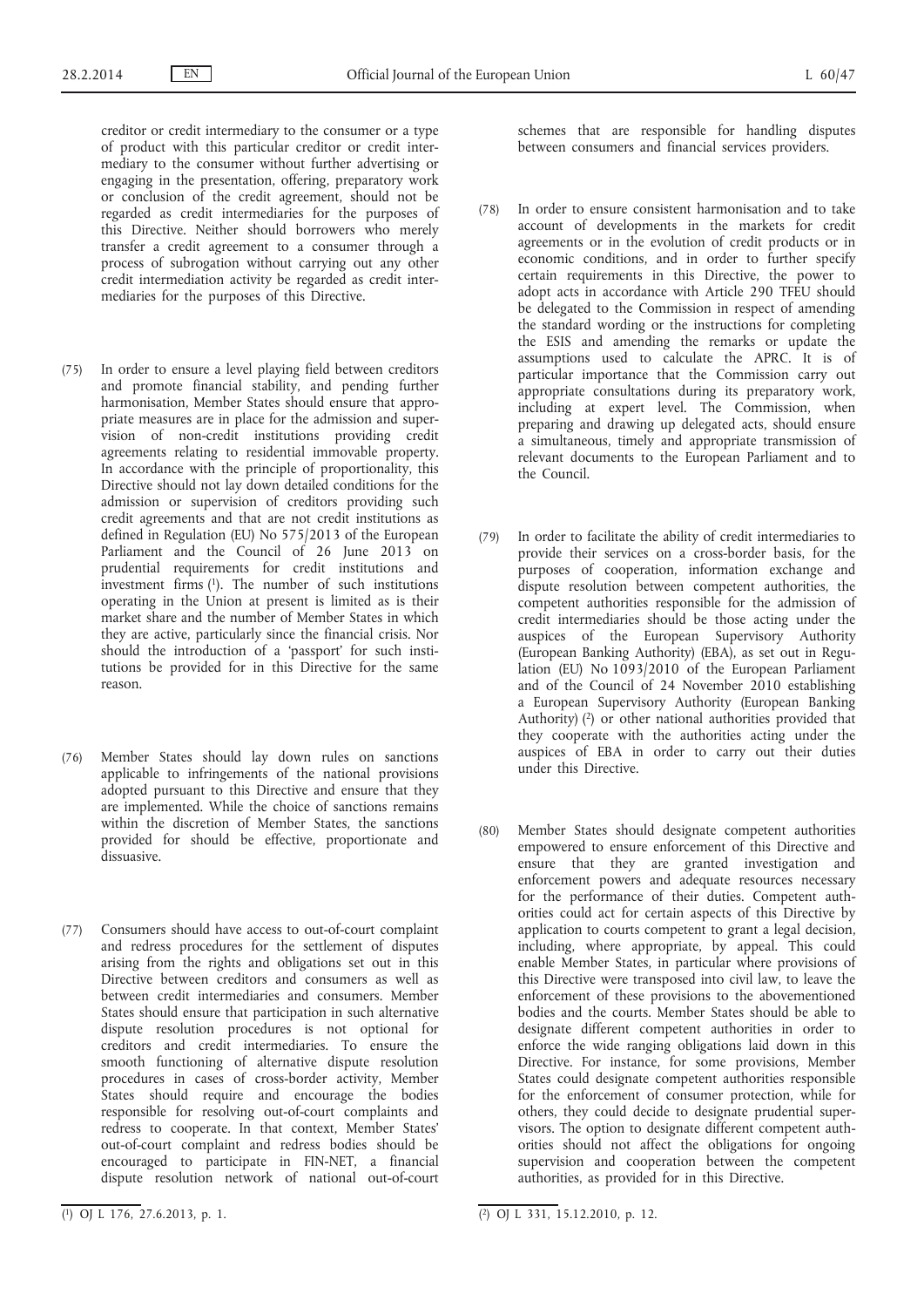- (81) The efficient functioning of this Directive will need to be reviewed, as will progress on the establishment of an internal market with a high level of consumer protection for credit agreements relating to residential immovable property. The review should include, among other things, an assessment of compliance with and the impact of this Directive, an assessment of whether the scope of the Directive remains appropriate, an analysis of the provision of credit agreements by non-credit institutions, an assessment of the need for further measures, including a passport for non-credit institutions and examination of the necessity to introduce further rights and obligations with regard to the post-contractual stage of credit agreements.
- (82) Action by Member States alone is likely to result in different sets of rules, which may undermine or create new obstacles to the functioning of the internal market. Since the objective of this Directive, namely the creation of an efficient and competitive internal market in credit agreements relating to residential immovable property whilst ensuring a high level of consumer protection, cannot be sufficiently achieved by Member States and can therefore, by reason of the effectiveness of the action, be better achieved at Union level, the Union may adopt measures, in accordance with the principle of subsidiarity as set out in Article 5 of the Treaty on European Union. In accordance with the principle of proportionality, as set out in that Article, this Directive does not go beyond what is necessary in order to achieve that objective.
- (83) Member States may decide to transpose certain aspects covered by this Directive in national law by prudential law, for example the creditworthiness assessment of the consumer, while others are transposed by civil or criminal law, for example the obligations relating to responsible borrowers.
- (84) In accordance with the Joint Political Declaration of Member States and the Commission on explanatory documents of 28 September 2011 (1), Member States have undertaken to accompany, in justified cases, the notification of their transposition measures with one or more documents explaining the relationship between the components of a directive and the corresponding parts of national transposition instruments. With regard to this Directive, the legislator considers the transmission of such documents to be justified.
- (85) The European Data Protection Supervisor delivered an opinion on 25 July 2011 (2) based on Article 28(2) of Regulation (EC) No 45/2001 of the European Parliament and of the Council of 18 December 2000 on the protection of individuals with regard to the processing

of personal data by the Community institutions and bodies and on the free movement of such data  $(3)$ ,

HAVE ADOPTED THIS DIRECTIVE:

# CHAPTER 1

# **SUBJECT MATTER, SCOPE, DEFINITIONS AND COMPETENT AUTHORITIES**

#### *Article 1*

### **Subject matter**

This Directive lays down a common framework for certain aspects of the laws, regulations and administrative provisions of the Member States concerning agreements covering credit for consumers secured by a mortgage or otherwise relating to residential immovable property, including an obligation to carry out a creditworthiness assessment before granting a credit, as a basis for the development of effective underwriting standards in relation to residential immovable property in the Member States, and for certain prudential and supervisory requirements, including for the establishment and supervision of credit intermediaries, appointed representatives and non-credit institutions.

### *Article 2*

# **Level of harmonisation**

This Directive shall not preclude Member States from maintaining or introducing more stringent provisions in order to protect consumers, provided that such provisions are consistent with their obligations under Union law.

2. Notwithstanding paragraph 1, Member States shall not maintain or introduce in their national law provisions diverging from those laid down in Article 14(2) and Annex II Part A with regard to standard pre-contractual information through a European Standardised Information Sheet (ESIS) and Article  $17(1)$  to (5), (7) and (8) and Annex I with regard to a common, consistent Union standard for the calculation of the annual percentage rate of charge (APRC).

#### *Article 3*

#### **Scope**

- 1. This Directive shall apply to:
- (a) credit agreements which are secured either by a mortgage or by another comparable security commonly used in a Member State on residential immovable property or secured by a right related to residential immovable property; and
- (b) credit agreements the purpose of which is to acquire or retain property rights in land or in an existing or projected building.

<sup>(</sup> 1) OJ C 369, 17.12.2011, p. 14.

<sup>(</sup> 2) OJ C 377, 23.12.2011, p. 5. (3) OJ L 8, 12.1.2001, p. 1.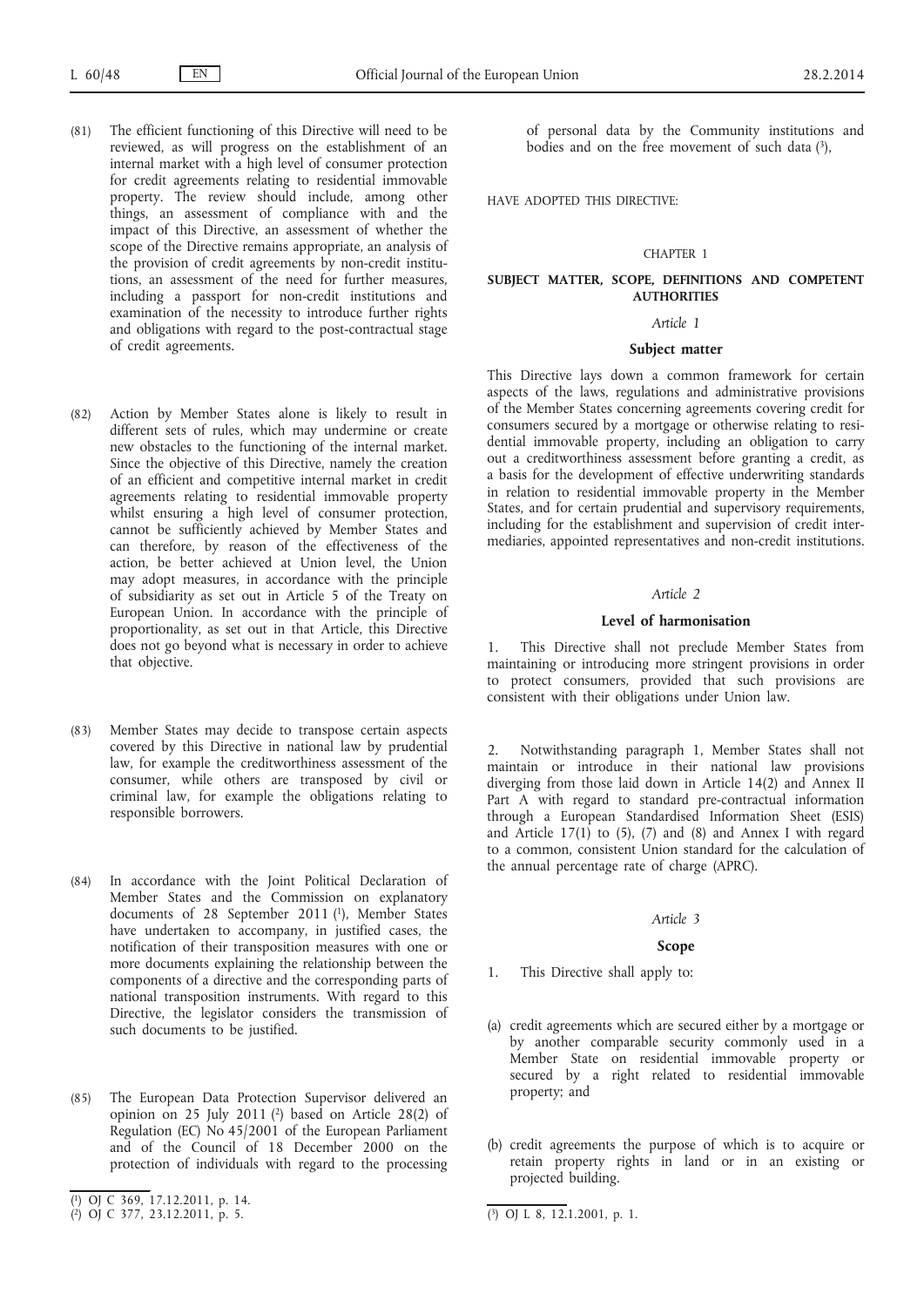- 2. This Directive shall not apply to:
- (a) Equity release credit agreements where the creditor:
	- (i) contributes a lump sum, periodic payments or other forms of credit disbursement in return for a sum deriving from the future sale of a residential immovable property or a right relating to residential immovable property; and
	- (ii) will not seek repayment of the credit until the occurrence of one or more specified life events of the consumer, as defined by Member States, unless the consumer breaches his contractual obligations which allows the creditor to terminate the credit agreement;
- (b) credit agreements where the credit is granted by an employer to his employees as a secondary activity where such a credit agreement is offered free of interest or at an APRC lower than those prevailing on the market and not offered to the public generally;
- (c) credit agreements where the credit is granted free of interest and without any other charges except those that recover costs directly related to the securing of the credit;
- (d) credit agreements in the form of an overdraft facility and where the credit has to be repaid within one month;
- (e) credit agreements which are the outcome of a settlement reached in court or before another statutory authority;
- (f) credit agreements which relate to the deferred payment, free of charge, of an existing debt and which do not fall within the scope of point (a) of paragraph 1.
- 3. Member States may decide not to apply:
- (a) Articles 11 and 14 and Annex II to credit agreements for consumers, secured by a mortgage or by another comparable security commonly used in a Member State on residential immovable property or secured by a right related to residential immovable property, the purpose of which is not to acquire or retain the right to residential immovable property, provided that the Member States apply to such credit agreements Articles 4 and 5 of and Annexes II and III to Directive 2008/48/EC;
- (b) this Directive to credit agreements which relate to an immovable property where the credit agreement provides

that the immovable property cannot at any time be occupied as a house, apartment or another place of residence by the consumer or a family member of the consumer and is to be occupied as a house, apartment or another place of residence on the basis of a rental agreement;

- (c) this Directive to credit agreements which relate to credits granted to a restricted public under a statutory provision with a general interest purpose, free of interest or at lower borrowing rates than those prevailing on the market or on other terms which are more favourable to the consumer than those prevailing on the market and at borrowing rates not higher than those prevailing on the market;
- (d) this Directive to bridging loans;
- (e) this Directive to credit agreements where the creditor is an organisation within the scope of Article 2(5) of Directive 2008/48/EC.

4. Member States which use the option referred to in point (b) of paragraph 3 shall ensure the application of an appropriate framework at a national level for this type of credit.

5. Member States which use the option referred to in point (c) or (e) of paragraph 3 shall ensure the application of adequate alternative arrangements to ensure consumers receive timely information on the main features, risks and costs of such credit agreements at the pre-contractual stage and that advertising of such credit agreements is fair, clear and not misleading.

# *Article 4*

# **Definitions**

For the purposes of this Directive, the following definitions shall apply:

- (1) 'Consumer' means a consumer as defined in point (a) of Article 3 of Directive 2008/48/EC.
- (2) 'Creditor' means a natural or legal person who grants or promises to grant credit falling within the scope of Article 3 in the course of his trade, business or profession.
- (3) 'Credit agreement' means an agreement whereby a creditor grants or promises to grant, to a consumer, a credit falling within the scope of Article 3 in the form of a deferred payment, loan or other similar financial accommodation.
- (4) 'Ancillary service' means a service offered to the consumer in conjunction with the credit agreement.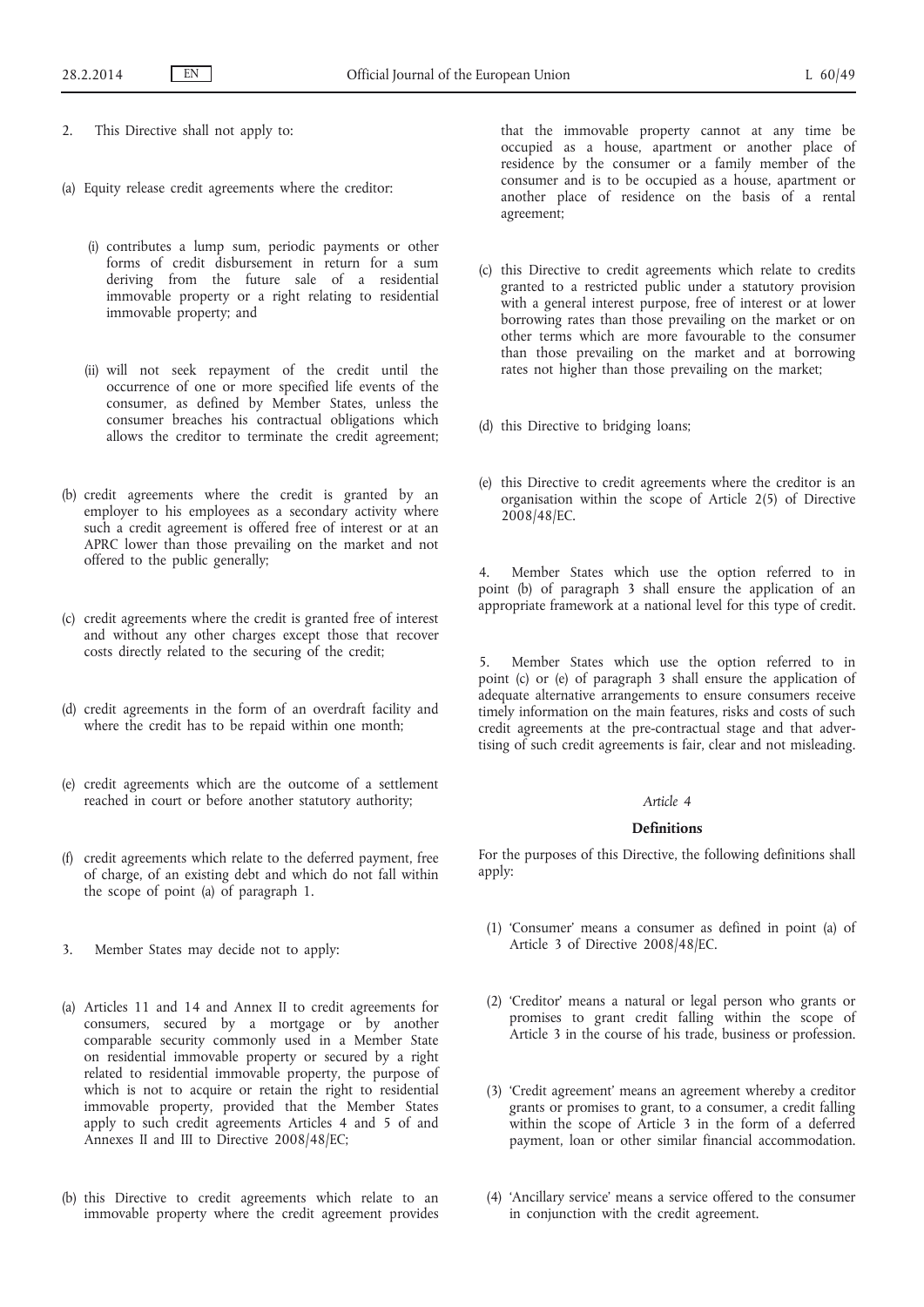- (5) 'Credit intermediary' means a natural or legal person who is not acting as a creditor or notary and not merely introducing, either directly or indirectly, a consumer to a creditor or credit intermediary, and who, in the course of his trade, business or profession, for remuneration, which may take a pecuniary form or any other agreed form of financial consideration:
	- (a) presents or offers credit agreements to consumers;
	- (b) assists consumers by undertaking preparatory work or other pre-contractual administration in respect of credit agreements other than as referred to in point (a); or
	- (c) concludes credit agreements with consumers on behalf of the creditor.
- (6) 'Group' means a group of creditors which are to be consolidated for the purposes of drawing up consolidated accounts, as defined in Directive  $2013/34/EU$  of the European Parliament and of the Council of 26 June 2013 on the annual financial statements, consolidated financial statements and related reports of certain types of undertakings (1).
- (7) 'Tied credit intermediary' means any credit intermediary who acts on behalf of and under the full and unconditional responsibility of:
	- (a) only one creditor;
	- (b) only one group; or
	- (c) a number of creditors or groups which does not represent the majority of the market.
- (8) 'Appointed representative' means a natural or legal person who performs activities referred to in point 5 that is acting on behalf of and under the full and unconditional responsibility of only one credit intermediary.
- (9) 'Credit institution' means credit institution as defined in point 1 of Article 4(1) of Regulation (EU) No 575/2013.
- (10) 'Non-credit institution' means any creditor that is not a credit institution.
- (11) 'Staff' means:
	- (a) any natural person working for the creditor, or credit intermediary who is directly engaged in the activities
- ( 1) OJ L 182, 29.6.2013, p. 19.

covered by this Directive or who has contacts with consumers in the course of activities covered by this Directive;

- (b) any natural person working for an appointed representative who has contacts with consumers in the course of activities covered by this Directive;
- (c) any natural person directly managing or supervising the natural persons referred to in points (a) and (b).
- (12) 'Total amount of credit' means the total amount of credit as defined in point (l) of Article 3 of Directive 2008/48/EC.
- (13) 'Total cost of the credit to the consumer' means the total cost of the credit to the consumer as defined in point (g) of Article 3 of Directive 2008/48/EC including the cost of valuation of property where such valuation is necessary to obtain the credit but excluding registration fees for the transfer of ownership of the immovable property. It excludes any charges payable by the consumer for noncompliance with the commitments laid down in the credit agreement.
- (14) 'Total amount payable by the consumer' means the total amount payable by the consumer as defined in point (h) of Article 3 of Directive 2008/48/EC.
- (15) 'Annual percentage rate of charge' (APRC) means the total cost of the credit to the consumer, expressed as an annual percentage of the total amount of credit, where applicable, including the costs referred to in Article 17(2) and equates, on an annual basis, to the present value of all future or existing commitments (drawdowns, repayments and charges) agreed by the creditor and the consumer.
- (16) 'Borrowing rate' means the borrowing rate as defined in point (j) of Article 3 of Directive 2008/48/EC.
- (17) 'Creditworthiness assessment' means the evaluation of the prospect for the debt obligation resulting from the credit agreement to be met.
- (18) 'Durable medium' means durable medium as defined in point (m) of Article 3 of Directive 2008/48/EC.
- (19) 'Home Member State' means:
	- (a) where the creditor or credit intermediary is a natural person, the Member State in which his head office is situated;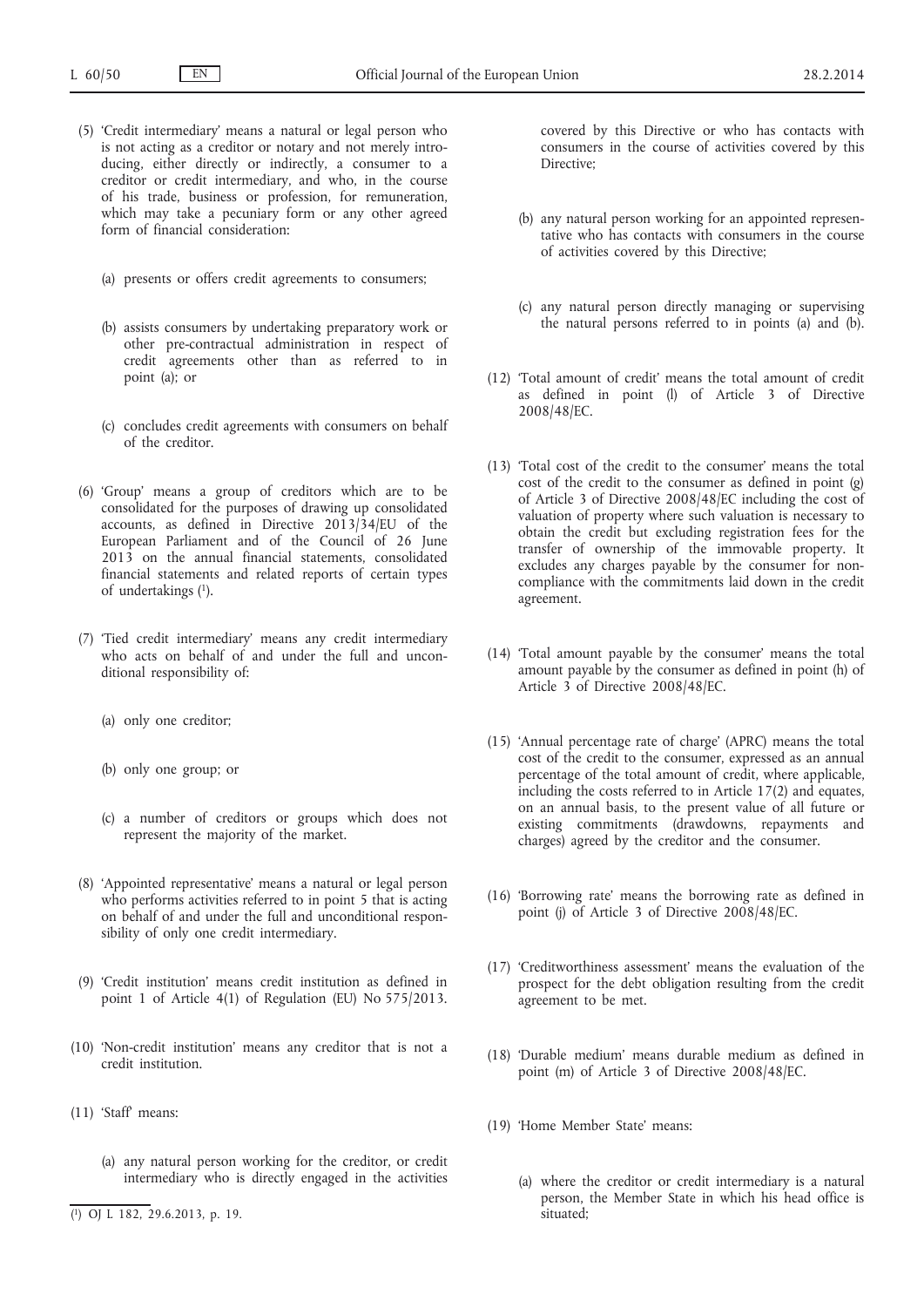- (b) where the creditor or credit intermediary is a legal person, the Member State in which its registered office is situated or, if under its national law it has no registered office, the Member State in which its head office is situated.
- (20) 'Host Member State' means the Member State, other than the home Member State, in which the creditor or credit intermediary has a branch or provides services.
- (21) 'Advisory services' means the provision of personal recommendations to a consumer in respect of one or more transactions relating to credit agreements and constitutes a separate activity from the granting of a credit and from the credit intermediation activities set out in point 5.
- (22) 'Competent authority' means an authority designated as competent by a Member State in accordance with Article 5.
- (23) 'Bridging loan' means a credit agreement either of no fixed duration or which is due to be repaid within 12 months, used by the consumer as a temporary financing solution while transitioning to another financial arrangement for the immovable property.
- (24) 'Contingent liability or guarantee' means a credit agreement which acts as a guarantee to another separate but ancillary transaction, and where the capital secured against an immovable property is only drawn down if an event or events specified in the contract occur.
- (25) 'Shared equity credit agreement' means a credit agreement where the capital repayable is based on a contractually set percentage of the value of the immovable property at the time of the capital repayment or repayments.
- (26) 'Tying practice' means the offering or the selling of a credit agreement in a package with other distinct financial products or services where the credit agreement is not made available to the consumer separately.
- (27) 'Bundling practice' means the offering or the selling of a credit agreement in a package with other distinct financial products or services where the credit agreement is also made available to the consumer separately but not necessarily on the same terms or conditions as when offered bundled with the ancillary services.
- (28) 'Foreign currency loan' means a credit agreement where the credit is:
	- (a) denominated in a currency other than that in which the consumer receives the income or holds the assets from which the credit is to be repaid; or

(b) denominated in a currency other than that of the Member State in which the consumer is resident.

#### *Article 5*

#### **Competent authorities**

1. Member States shall designate the national competent authorities empowered to ensure the application and enforcement of this Directive and shall ensure that they are granted investigating and enforcement powers and adequate resources necessary for the efficient and effective performance of their duties.

The authorities referred to in the first subparagraph shall be either public authorities or bodies recognised by national law or by public authorities expressly empowered for that purpose by national law. They shall not be creditors, credit intermediaries or appointed representatives.

2. Member States shall ensure that competent authorities, all persons who work or who have worked for the competent authorities, as well as auditors and experts instructed by the competent authorities, are bound by the obligation of professional secrecy. No confidential information which they may receive in the course of their duties may be divulged to any person or authority whatsoever, save in summary or aggregate form, without prejudice to cases covered by criminal law or by this Directive. This shall not, however, prevent the competent authorities from exchanging or transmitting confidential information in accordance with national and Union law.

3. Member States shall ensure that the authorities designated as competent for ensuring the application and enforcement of Articles 9, 29, 32, 33, 34 and 35 of this Directive are either or both of the following:

- (a) competent authorities as defined in Article 4(2) of Regulation (EU) No 1093/2010;
- (b) authorities other than the competent authorities referred to in point (a) provided that national laws, regulations or administrative provisions require those authorities to cooperate with the competent authorities referred to in point (a) whenever necessary in order to carry out their duties under this Directive, including for the purposes of cooperating with the European Supervisory Authority (European Banking Authority) (EBA) as required under this Directive.

4. Member States shall inform the Commission and EBA of the designation of the competent authorities and any changes thereto, indicating any division of the respective duties between different competent authorities. The first such notification shall be made as soon as possible and at the latest on 21 March 2016.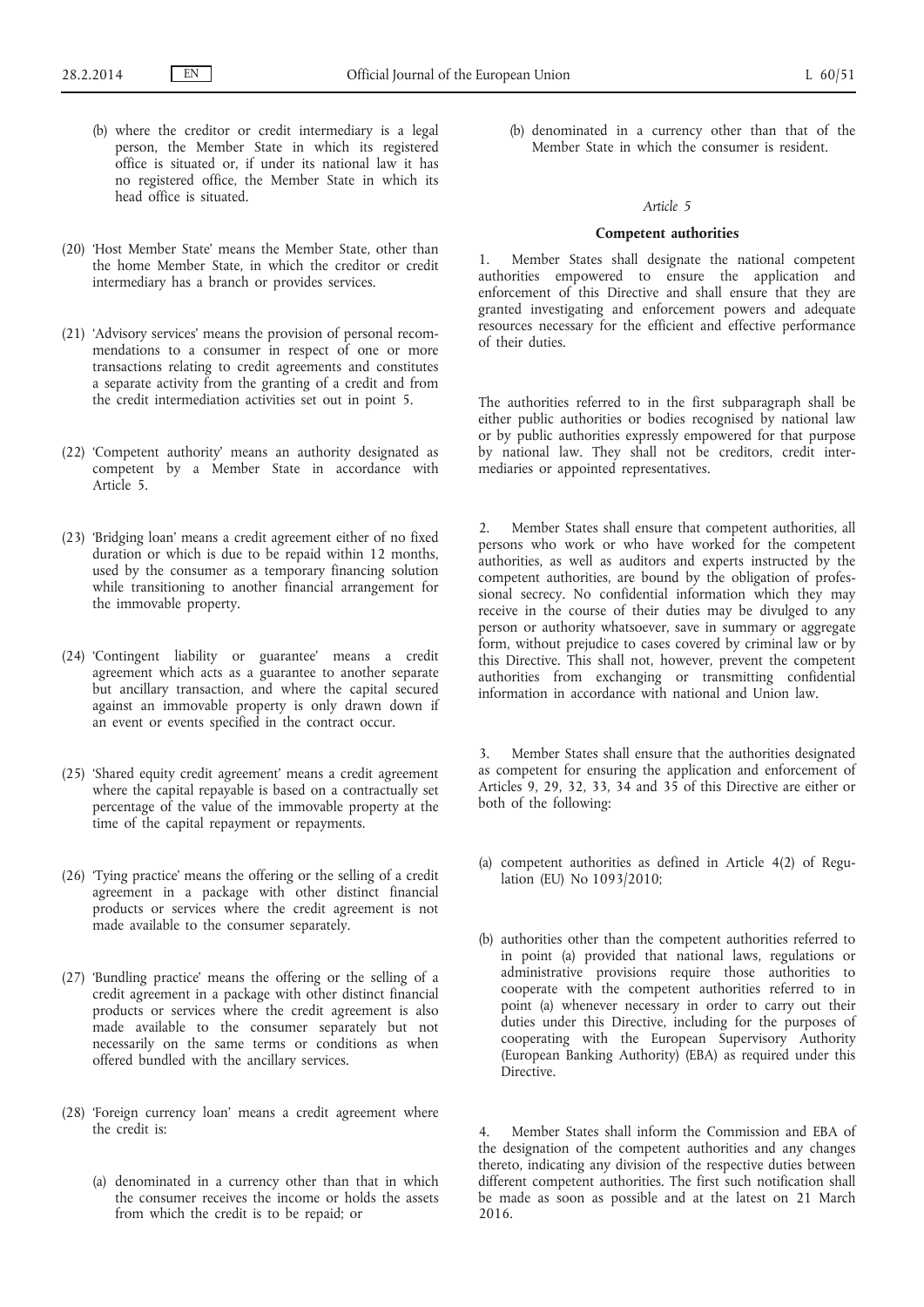The competent authorities shall exercise their powers in conformity with national law either:

- (a) directly under their own authority or under the supervision of the judicial authorities; or
- (b) by application to courts which are competent to grant the necessary decision, including, where appropriate, by appeal, if the application to grant the necessary decision is not successful, except for Articles 9, 29, 32, 33, 34 and 35.

6. Where there is more than one competent authority on their territory, Member States shall ensure that their respective duties are clearly defined and that those authorities collaborate closely so that they can discharge their respective duties effectively.

7. The Commission shall publish a list of the competent authorities in the *Official Journal of the European Union* at least once a year, and update it continuously on its website.

### CHAPTER 2

# **FINANCIAL EDUCATION**

### *Article 6*

### **Financial education of consumers**

1. Member States shall promote measures that support the education of consumers in relation to responsible borrowing and debt management, in particular in relation to mortgage credit agreements. Clear and general information on the credit granting process is necessary in order to guide consumers, especially those who take out a mortgage credit for the first time. Information regarding the guidance that consumer organisations and national authorities may provide to consumers, is also necessary.

2. The Commission shall publish an assessment of the financial education available to consumers in the Member States and identify examples of best practices which could be further developed in order to increase the financial awareness of consumers.

#### CHAPTER 3

# **CONDITIONS APPLICABLE TO CREDITORS, CREDIT INTERMEDIARIES AND APPOINTED REPRESENTATIVES**

#### *Article 7*

# **Conduct of business obligations when providing credit to consumers**

Member States shall require that when manufacturing credit products or granting, intermediating or providing advisory services on credit and, where appropriate, ancillary services to consumers or when executing a credit agreement, the creditor, credit intermediary or appointed representative acts

honestly, fairly, transparently and professionally, taking account of the rights and interests of the consumers. In relation to the granting, intermediating or provision of advisory services on credit and, where appropriate, of ancillary services the activities shall be based on information about the consumer's circumstances and any specific requirement made known by a consumer and on reasonable assumptions about risks to the consumer's situation over the term of the credit agreement. In relation to such provision of advisory services, the activity shall in addition be based on the information required under point (a) of Article 22(3).

2. Member States shall ensure that the manner in which creditors remunerate their staff and credit intermediaries and the manner in which credit intermediaries remunerate their staff and appointed representatives do not impede compliance with the obligation set out in paragraph 1.

Member States shall ensure that, when establishing and applying remuneration policies for staff responsible for the assessment of creditworthiness, creditors comply with the following principles in a way and to the extent that is appropriate to their size, internal organisation and the nature, scope and complexity of their activities:

- (a) the remuneration policy is consistent with and promotes sound and effective risk management and does not encourage risk-taking that exceeds the level of tolerated risk of the creditor;
- (b) the remuneration policy is in line with the business strategy, objectives, values and long-term interests of the creditor, and incorporates measures to avoid conflicts of interest, in particular by providing that remuneration is not contingent on the number or proportion of applications accepted.

4. Member States shall ensure that where creditors, credit intermediaries or appointed representatives provide advisory services the remuneration structure of the staff involved does not prejudice their ability to act in the consumer's best interest and in particular is not contingent on sales targets. In order to achieve that goal, Member States may in addition ban commissions paid by the creditor to the credit intermediary.

5. Member States may prohibit or impose restrictions on payments from a consumer to a creditor or credit intermediary prior to the conclusion of a credit agreement.

# *Article 8*

# **Obligation to provide information free of charge to consumers**

Member States shall ensure that, when information is provided to consumers in compliance with the requirements set out in this Directive, such information is provided without charge to the consumer.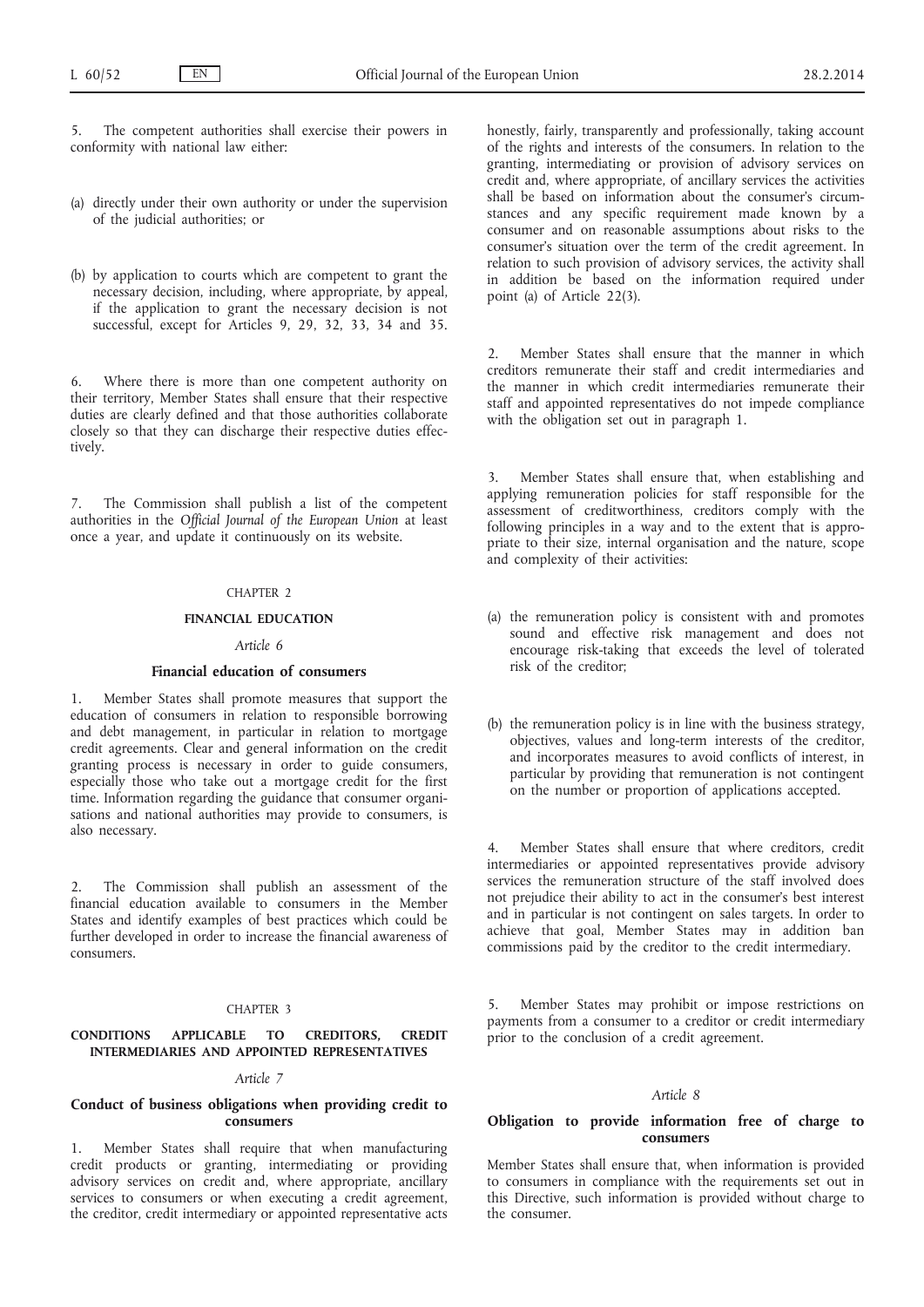#### *Article 9*

### **Knowledge and competence requirements for staff**

1. Member States shall ensure that creditors, credit intermediaries and appointed representatives require their staff to possess and to keep up-to-date an appropriate level of knowledge and competence in relation to the manufacturing, the offering or granting of credit agreements, the carrying out of credit intermediation activities set out in point 5 of Article 4 or the provision of advisory services. Where the conclusion of a credit agreement includes an ancillary service, appropriate knowledge and competence in relation to that ancillary service shall be required.

2. Except in the circumstances referred to in paragraph 3, home Member States shall establish minimum knowledge and competence requirements for creditors', credit intermediaries' and appointed representatives' staff in accordance with the principles set out in Annex III.

3. Where a creditor or credit intermediary provides its services within the territory of one or more other Member States:

- (i) through a branch, the host Member State shall be responsible for establishing the minimum knowledge and competence requirements applicable to the staff of a branch;
- (ii) under the freedom to provide services, the home Member State shall be responsible for establishing the minimum knowledge and competence requirements applicable to the staff in accordance with Annex III, however host Member States may establish the minimum knowledge and competence requirements for those requirements referred to in points  $(b)$ ,  $(c)$ ,  $(e)$  and  $(f)$  of paragraph 1 of Annex III.

Member States shall ensure that compliance with the requirements of paragraph 1 is supervised by the competent authorities, and that the competent authorities have powers to require creditors, credit intermediaries and appointed representatives to provide such evidence as the competent authority deems necessary to enable such supervision.

5. For the effective supervision of creditors and credit intermediaries providing their services within the territory of other Member States under the freedom to provide services, the competent authorities of the host and the home Member States shall cooperate closely for the effective supervision and enforcement of the minimum knowledge and competence requirements of the host Member State. For that purpose they may delegate tasks and responsibilities to each other.

### CHAPTER 4

# **INFORMATION AND PRACTICES PRELIMINARY TO THE CONCLUSION OF THE CREDIT AGREEMENT**

# *Article 10*

# **General provisions applicable to advertising and marketing**

Without prejudice to Directive 2005/29/EC, Member States shall require that any advertising and marketing communications concerning credit agreements are fair, clear and not misleading. In particular, wording that may create false expectations for a consumer regarding the availability or the cost of a credit shall be prohibited.

### *Article 11*

# **Standard information to be included in advertising**

1. Member States shall ensure that any advertising concerning credit agreements which indicates an interest rate or any figures relating to the cost of the credit to the consumer includes the standard information in accordance with this Article.

Member States may provide that the first subparagraph shall not apply where national law requires the indication of the APRC in advertising concerning credit agreements which does not indicate an interest rate or any figures relating to any cost of credit to the consumer within the meaning of the first subparagraph.

2. The standard information shall specify in a clear, concise and prominent way:

- (a) the identity of the creditor or, where applicable, the credit intermediary or appointed representative;
- (b) where applicable, that the credit agreement will be secured by a mortgage or another comparable security commonly used in a Member State on residential immovable property or by a right related to residential immovable property;
- (c) the borrowing rate, indicating whether this is fixed or variable or a combination of both, together with particulars of any charges included in the total cost of the credit to the consumer;
- (d) the total amount of credit;
- (e) the APRC which shall be included in the advertisement at least as prominently as any interest rate;
- (f) where applicable, the duration of the credit agreement;
- (g) where applicable, the amount of the instalments;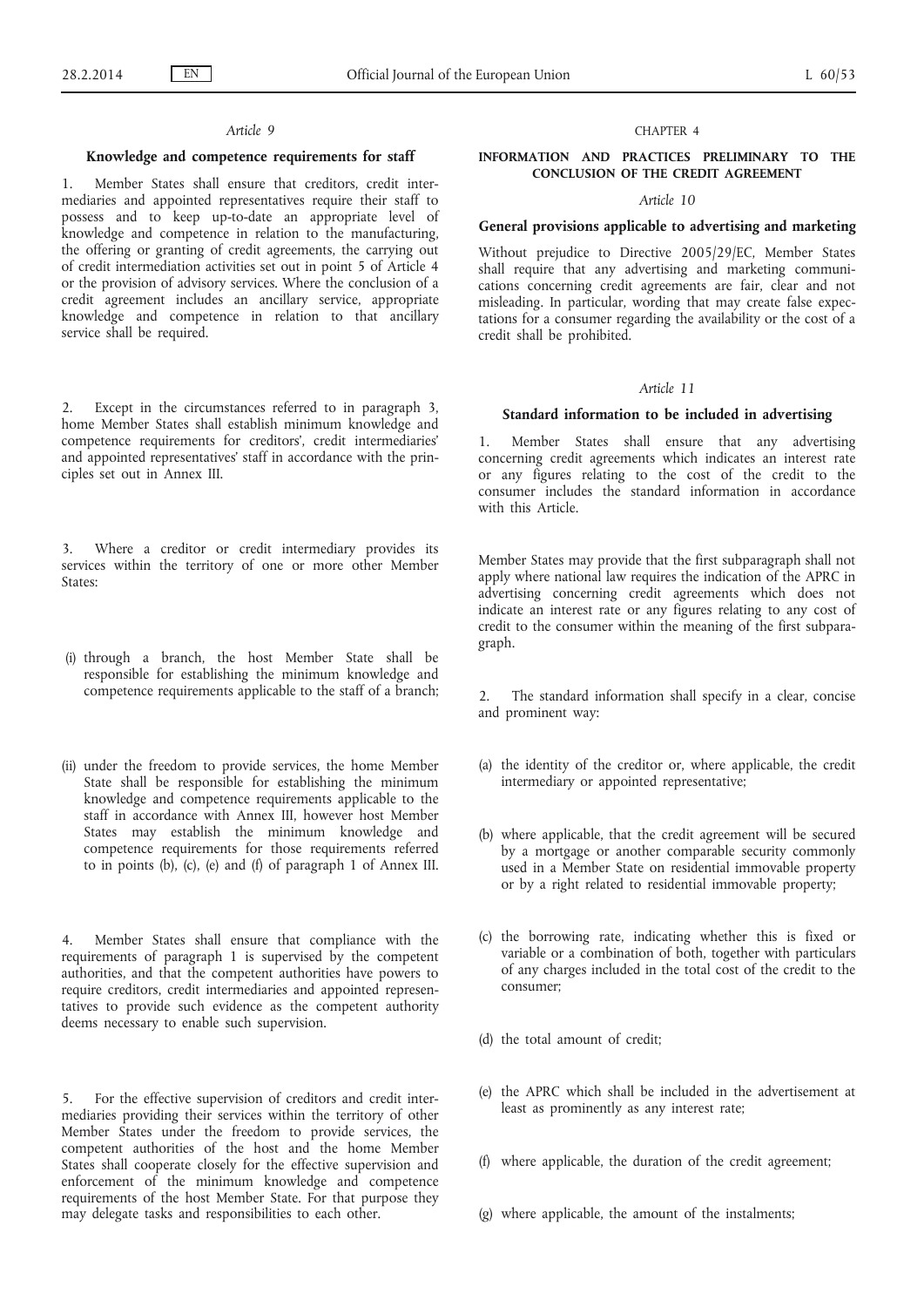- (h) where applicable, the total amount payable by the consumer;
- (i) where applicable, the number of instalments;
- (j) where applicable, a warning regarding the fact that possible fluctuations of the exchange rate could affect the amount payable by the consumer.

3. The information listed in paragraph 2, other than that listed in points (a), (b) or (j) thereof, shall be specified by means of a representative example and shall adhere to that representative example throughout. Member States shall adopt criteria for determining a representative example.

4. Where the conclusion of a contract regarding an ancillary service, in particular insurance, is compulsory in order to obtain the credit or to obtain it on the terms and conditions marketed, and the cost of that service cannot be determined in advance, the obligation to enter into that contract shall be stated in a clear, concise and prominent way, together with the APRC.

5. The information referred to in paragraphs 2 and 4 shall be easily legible or clearly audible as appropriate, depending on the medium used for advertising.

6. Member States may require the inclusion of a concise and proportionate warning concerning specific risks associated with credit agreements. They shall notify those requirements to the Commission without delay.

This Article shall be without prejudice to Directive 2005/29/EC.

# *Article 12*

### **Tying and bundling practices**

1. Member States shall allow bundling practices but shall prohibit tying practices.

2. Notwithstanding paragraph 1, Member States may provide that creditors can request the consumer or a family member or close relation of the consumer to:

- (a) open or maintain a payment or a savings account, where the only purpose of such an account is to accumulate capital to repay the credit, to service the credit, to pool resources to obtain the credit, or to provide additional security for the creditor in the event of default;
- (b) purchase or keep an investment product or a private pension product, where such product which primarily offers the investor an income in retirement serves also to provide additional security for the creditor in the event of

default or to accumulate capital to repay the credit, to service the credit or to pool resources to obtain the credit;

(c) conclude a separate credit agreement in conjunction with a shared-equity credit agreement to obtain the credit.

3. Notwithstanding paragraph 1, Member States may allow tying practices when the creditor can demonstrate to its competent authority that the tied products or categories of product offered, on terms and conditions similar to each other, which are not made available separately, result in a clear benefit to the consumers taking due account of the availability and the prices of the relevant products offered on the market. This paragraph shall only apply to products which are marketed after 20 March 2014.

4. Member States may allow creditors to require the consumer to hold a relevant insurance policy related to the credit agreement. In such cases Member States shall ensure that the creditor accepts the insurance policy from a supplier different to his preferred supplier where such policy has a level of guarantee equivalent to the one the creditor has proposed.

### *Article 13*

### **General information**

1. Member States shall ensure that clear and comprehensible general information about credit agreements is made available by creditors or, where applicable, by tied credit intermediaries or their appointed representatives at all times on paper or on another durable medium or in electronic form. In addition, Member States may provide that general information is made available by non-tied credit intermediaries.

Such general information shall include at least the following:

- (a) the identity and the geographical address of the issuer of the information;
- (b) the purposes for which the credit may be used;
- (c) the forms of security, including, where applicable, the possibility for it to be located in a different Member State;
- (d) the possible duration of the credit agreements;
- (e) types of available borrowing rate, indicating whether fixed or variable or both, with a short description of the characteristics of a fixed and variable rate, including related implications for the consumer;
- (f) where foreign currency loans are available, an indication of the foreign currency or currencies, including an explanation of the implications for the consumer where the credit is denominated in a foreign currency;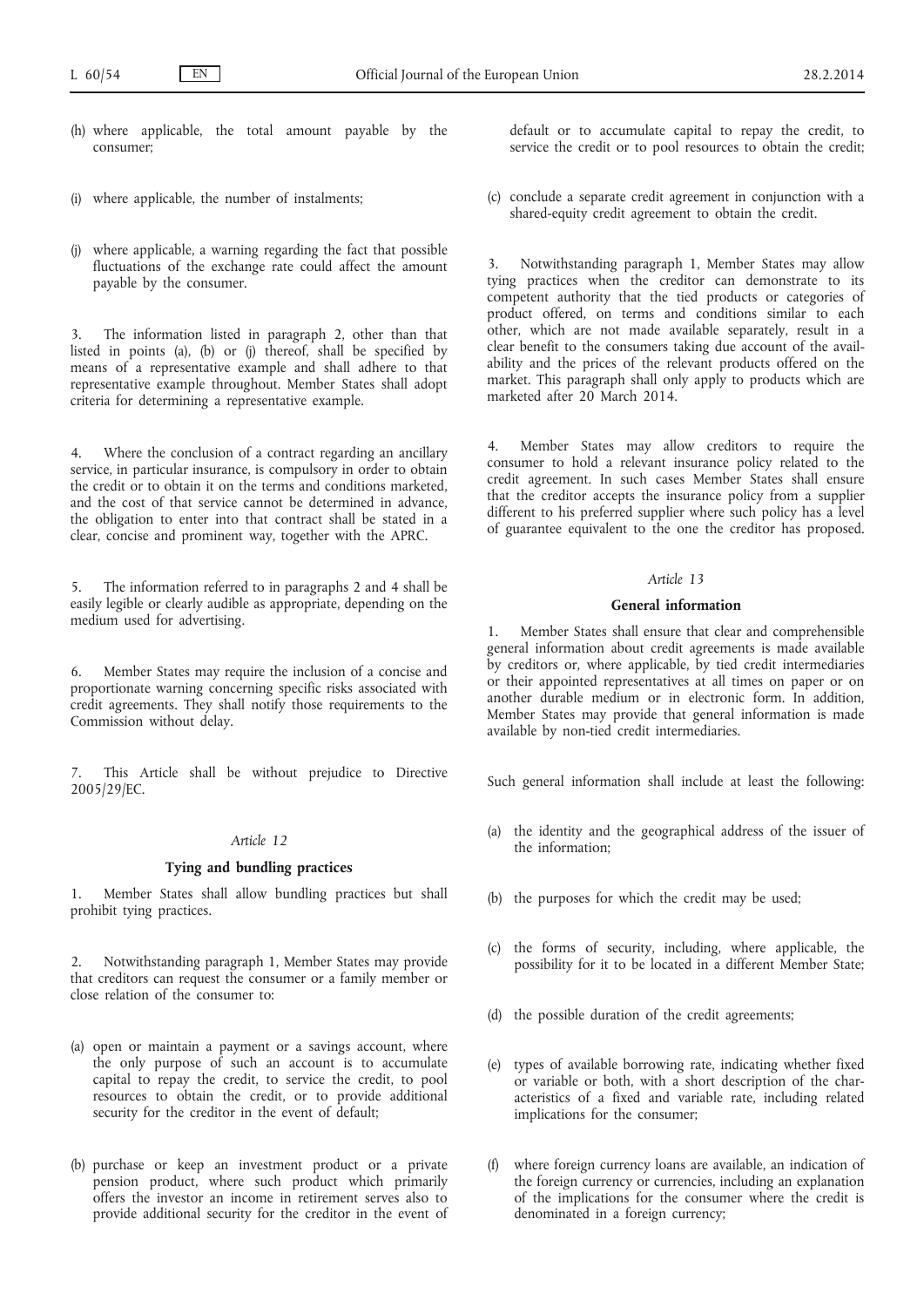- (g) a representative example of the total amount of credit, the total cost of the credit to the consumer, the total amount payable by the consumer and the APRC;
- (h) an indication of possible further costs, not included in the total cost of the credit to the consumer, to be paid in connection with a credit agreement;
- (i) the range of different options available for reimbursing the credit to the creditor, including the number, frequency and amount of the regular repayment instalments;
- (j) where applicable, a clear and concise statement that compliance with the terms and conditions of the credit agreement does not guarantee repayment of the total amount of credit under the credit agreement;
- (k) a description of the conditions directly relating to early repayment;
- (l) whether a valuation of the property is necessary and, where applicable, who is responsible for ensuring that the valuation is carried out, and whether any related costs arise for the consumer;
- (m) indication of ancillary services the consumer is obliged to acquire in order to obtain the credit or to obtain it on the terms and conditions marketed and, where applicable, a clarification that the ancillary services may be purchased from a provider that is not the creditor; and
- (n) a general warning concerning possible consequences of non-compliance with the commitments linked to the credit agreement.

2. Member States may oblige the creditors to include other types of warnings which are relevant in a Member State. They shall notify those requirements to the Commission without delay.

### *Article 14*

### **Pre-contractual information**

1. Member States shall ensure that the creditor and, where applicable, the credit intermediary or appointed representative, provides the consumer with the personalised information needed to compare the credits available on the market, assess their implications and make an informed decision on whether to conclude a credit agreement:

- (a) without undue delay after the consumer has given the necessary information on his needs, financial situation and preferences in accordance with Article 20; and
- (b) in good time before the consumer is bound by any credit agreement or offer.

2. The personalised information referred to in paragraph 1, on paper or on another durable medium, shall be provided by means of the ESIS, as set out in Annex II.

3. Member States shall ensure that when an offer binding on the creditor is provided to the consumer, it shall be provided on paper or on another durable medium and accompanied by an ESIS where:

(a) no ESIS has been provided to the consumer previously; or

(b) the characteristics of the offer are different from the information contained in the ESIS previously provided.

Member States may provide for the obligatory provision of the ESIS before the provision of an offer binding on the creditor. Where a Member State so provides, it shall require that the ESIS shall only be required to be provided again where point (b) of paragraph 3 is met.

5. Member States which before 20 March 2014 have implemented an information sheet that meets equivalent information requirements to those set out in Annex II may continue to use it for the purposes of this Article until 21 March 2019.

6. Member States shall specify a time period of at least seven days during which the consumer will have sufficient time to compare offers, assess their implications and make an informed decision.

Member States shall specify that the time period referred to in the first subparagraph shall be either a reflection period before the conclusion of the credit agreement or a period for exercising a right of withdrawal after the conclusion of the credit agreement or a combination of the two.

Where a Member State specifies a reflection period before the conclusion of a credit agreement:

- (a) the offer shall be binding on the creditor for the duration of the reflection period; and
- (b) the consumer may accept the offer at any time during the reflection period.

Member States may provide that consumers cannot accept the offer for a period not exceeding the first 10 days of the reflection period.

Where the borrowing rate or other costs applicable to the offer are determined on the basis of the selling of underlying bonds or other long-term funding instruments, Member States may provide that the borrowing rate or other costs may vary from that stated in the offer in accordance with the value of the underlying bond or other long-term funding instrument.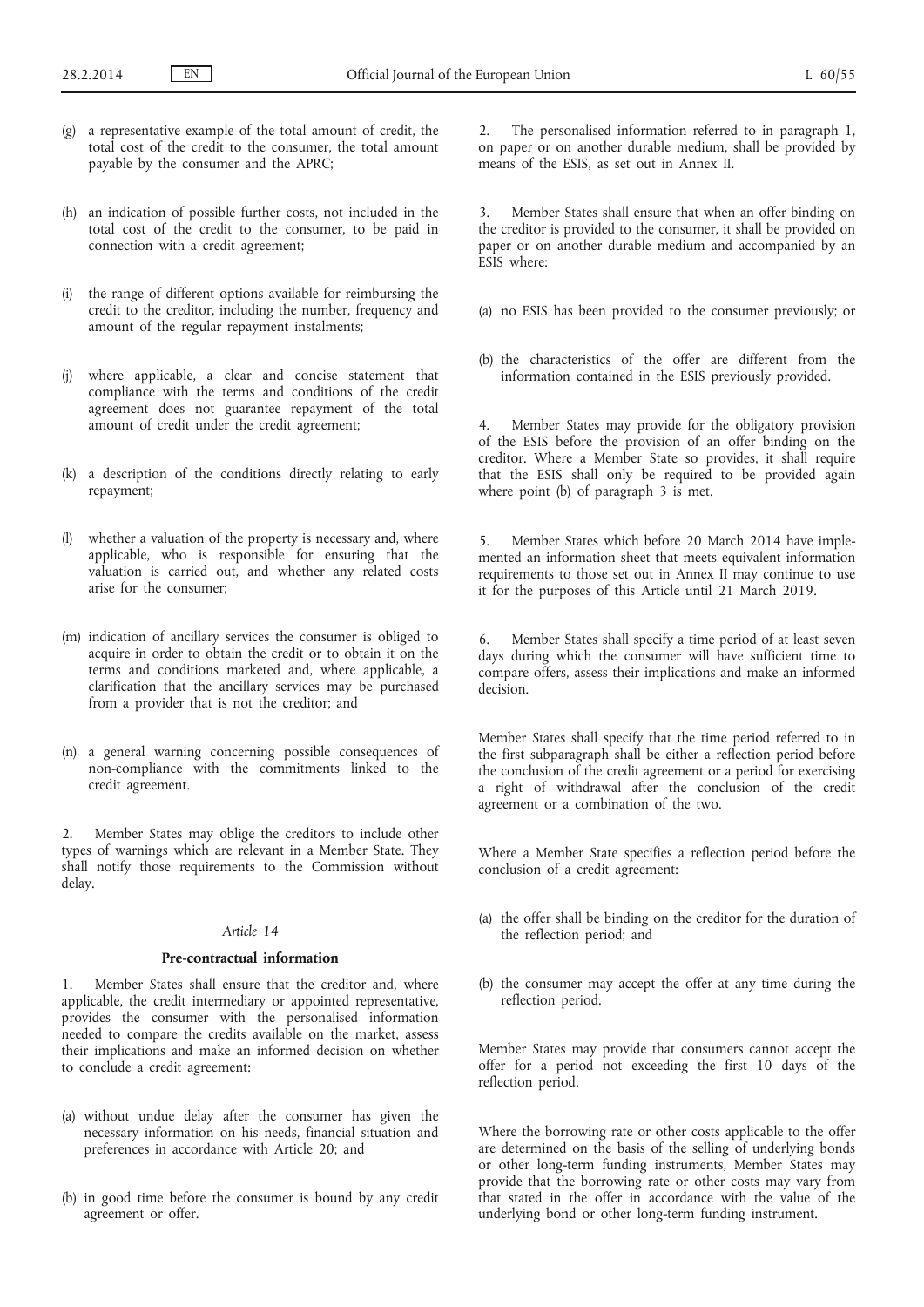Where the consumer has a right of withdrawal in accordance with the second subparagraph of this paragraph, Article 6 of Directive 2002/65/EC shall not apply.

7. The creditor and, where applicable, the credit intermediary or appointed representative who has supplied the ESIS to the consumer shall be deemed to have fulfilled the requirements regarding information provision to the consumer prior to the conclusion of a distance contract as laid down in Article 3(1) of Directive 2002/65/EC and shall be deemed to satisfy the requirements of Article 5(1) of that Directive only where they have at least supplied the ESIS prior to the conclusion of the contract.

8. Member States shall not modify the ESIS model other than as provided for in Annex II. Any additional information which the creditor or, where applicable, the credit intermediary or appointed representative, may provide to the consumer or is required to provide to the consumer by national law shall be given in a separate document which may be annexed to the ESIS.

9. The Commission shall be empowered to adopt delegated acts in accordance with Article 40 to amend the standard wording in Part A of Annex II or the instructions in Part B thereof to address the need for information or warnings concerning new products that were not marketed before 20 March 2014. Such delegated acts shall however not change the structure or format of the ESIS.

10. In the case of voice telephony communications, as referred to in Article 3(3) of Directive 2002/65/EC, the description of the main characteristics of the financial service to be provided pursuant to the second indent of point (b) of Article 3(3) of that Directive shall include at least the items referred to in sections 3 to 6 of Part A of Annex II to this Directive.

11. Member States shall ensure that at least where no right of withdrawal exists the creditor or, where applicable, the credit intermediary or appointed representative provides the consumer with a copy of the draft credit agreement, at the time of the provision of an offer binding on the creditor. Where a right of withdrawal exists, Member States shall ensure that the creditor or, where applicable, the credit intermediary or appointed representative offers to provide the consumer with a copy of the draft credit agreement at the time of the provision of an offer binding on the creditor.

# *Article 15*

# **Information requirements concerning credit intermediaries and appointed representatives**

1. Member States shall ensure that in good time before the carrying out of any of the credit intermediation activities set out in point 5 of Article 4, the credit intermediary or appointed representative shall provide the consumer with at least the following information on paper or on another durable medium:

- (a) the identity and the geographical address of the credit intermediary;
- (b) the register in which he has been included, the registration number, where applicable, and the means for verifying such registration;
- (c) whether the credit intermediary is tied to or works exclusively for one or more creditors. Where the credit intermediary is tied to or works exclusively for one or more creditors, it shall provide the names of the creditors for which it is acting. The credit intermediary may disclose that it is independent where it meets the conditions laid down in accordance with Article 22(4);
- (d) whether the credit intermediary offers advisory services;
- (e) the fee, where applicable, payable by the consumer to the credit intermediary for its services or where this is not possible, the method for calculating the fee;
- (f) the procedures allowing consumers or other interested parties to register complaints internally about credit intermediaries and, where appropriate, the means by which recourse to out-of-court complaint and redress procedures can be sought;
- (g) where applicable, the existence and where known the amount of commissions or other inducements, payable by the creditor or third parties to the credit intermediary for their services in relation to the credit agreement. Where the amount is not known at the time of disclosure the credit intermediary shall inform the consumer that the actual amount will be disclosed at a later stage in the ESIS.

2. Credit intermediaries who are not tied but who receive commission from one or more creditors shall, at the consumer's request, provide information on the variation in levels of commission payable by the different creditors providing the credit agreements being offered to the consumer. The consumer shall be informed that he has the right to request such information.

3. Where the credit intermediary charges a fee to the consumer and additionally receives commission from the creditor or a third party, the credit intermediary shall explain to the consumer whether or not the commission will be offset against the fee, either in part or in full.

4. Member States shall ensure that the fee, if any, payable by the consumer to the credit intermediary for its services is communicated to the creditor by the credit intermediary, for the purpose of calculating of the APRC.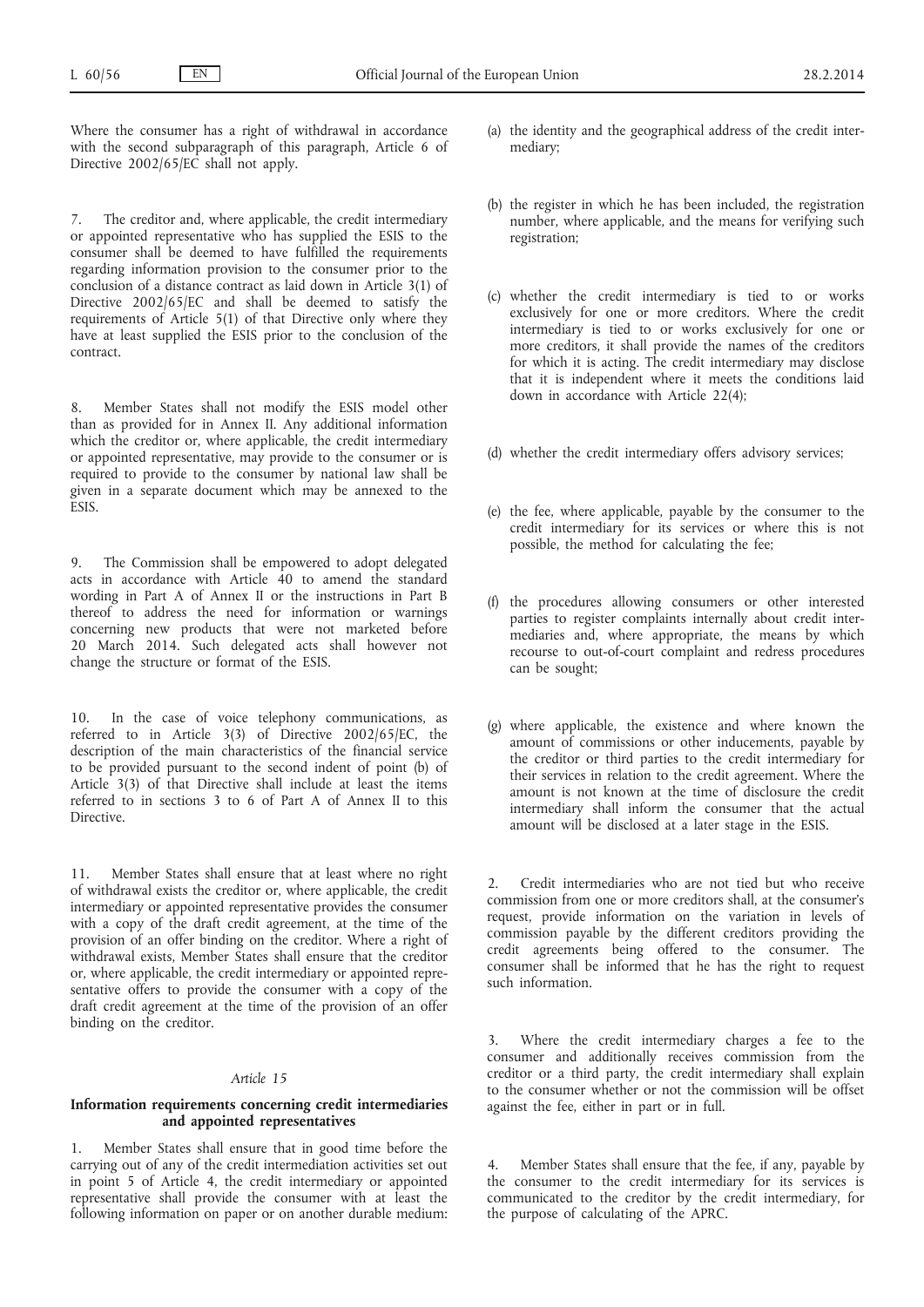Member States shall require credit intermediaries to ensure that in addition to the disclosures required by this Article, their appointed representative discloses to the consumer the capacity in which he is acting and the credit intermediary he is representing when contacting or before dealing with any consumer.

# *Article 16*

### **Adequate explanations**

1. Member States shall ensure that creditors and, where applicable, credit intermediaries or appointed representatives provide adequate explanations to the consumer on the proposed credit agreements and any ancillary services, in order to place the consumer in a position enabling him to assess whether the proposed credit agreements and ancillary services are adapted to his needs and financial situation.

The explanations shall, where applicable, include in particular:

- (a) the pre-contractual information to be provided in accordance with:
	- (i) Article 14 in the case of creditors;
	- (ii) Articles 14 and 15 in the case of credit intermediaries or appointed representatives;
- (b) the essential characteristics of the products proposed;
- (c) the specific effects the products proposed may have on the consumer, including the consequences of default in payment by the consumer; and
- (d) where ancillary services are bundled with a credit agreement, whether each component of the bundle can be terminated separately and the implications for the consumer of doing so.

2. Member States may adapt the manner by which and the extent to which the explanations referred to in paragraph 1 is given, as well as by whom it is given, to the circumstances of the situation in which the credit agreement is offered, the person to whom it is offered and the nature of the credit offered.

#### CHAPTER 5

# **ANNUAL PERCENTAGE RATE OF CHARGE**

#### *Article 17*

# **Calculation of the APRC**

1. The APRC shall be calculated in accordance with the mathematical formula set out in Annex I.

The costs of opening and maintaining a specific account, of using a means of payment for both transactions and drawdowns on that account and of other costs relating to payment transactions shall be included in the total cost of credit to the consumer whenever the opening or maintaining of an account is obligatory in order to obtain the credit or to obtain it on the terms and conditions marketed.

3. The calculation of the APRC shall be based on the assumption that the credit agreement is to remain valid for the period agreed and that the creditor and the consumer will fulfil their obligations under the terms and by the dates specified in the credit agreement.

4. In the case of credit agreements containing clauses allowing variations in the borrowing rate and, where applicable, in the charges contained in the APRC but unquantifiable at the time of calculation, the APRC shall be calculated on the assumption that the borrowing rate and other charges will remain fixed in relation to the level set at the conclusion of the contract.

5. For credit agreements for which a fixed borrowing rate is agreed in relation to the initial period of at least five years, at the end of which a negotiation on the borrowing rate takes place to agree on a new fixed rate for a further material period, the calculation of the additional, illustrative APRC disclosed in the ESIS shall cover only the initial fixed rate period and shall be based on the assumption that, at the end of the fixed borrowing rate period, the capital outstanding is repaid.

6. Where the credit agreement allows for variations in the borrowing rate, Member States shall ensure that the consumer is informed of the possible impacts of variations on the amounts payable and on the APRC at least by means of the ESIS. This shall be done by providing the consumer with an additional APRC which illustrates the possible risks linked to a significant increase in the borrowing rate. Where the borrowing rate is not capped, this information shall be accompanied by a warning highlighting that the total cost of the credit to the consumer, shown by the APRC, may change. This provision shall not apply to credit agreements where the borrowing rate is fixed for an initial period of at least five years, at the end of which a negotiation on the borrowing rate takes place in order to agree on a new fixed rate for a further material period, for which an additional, illustrative APRC is provided for in the ESIS.

7. Where applicable, the additional assumptions set out in Annex I shall be used in calculating the APRC.

8. The Commission shall be empowered to adopt delegated acts in accordance with Article 40 in order to amend the remarks or update the assumptions used to calculate the APRC as set out in Annex I, in particular if the remarks or assumptions set out in this Article and in Annex I do not suffice to calculate the APRC in a uniform manner or are no longer adapted to the commercial situation on the market.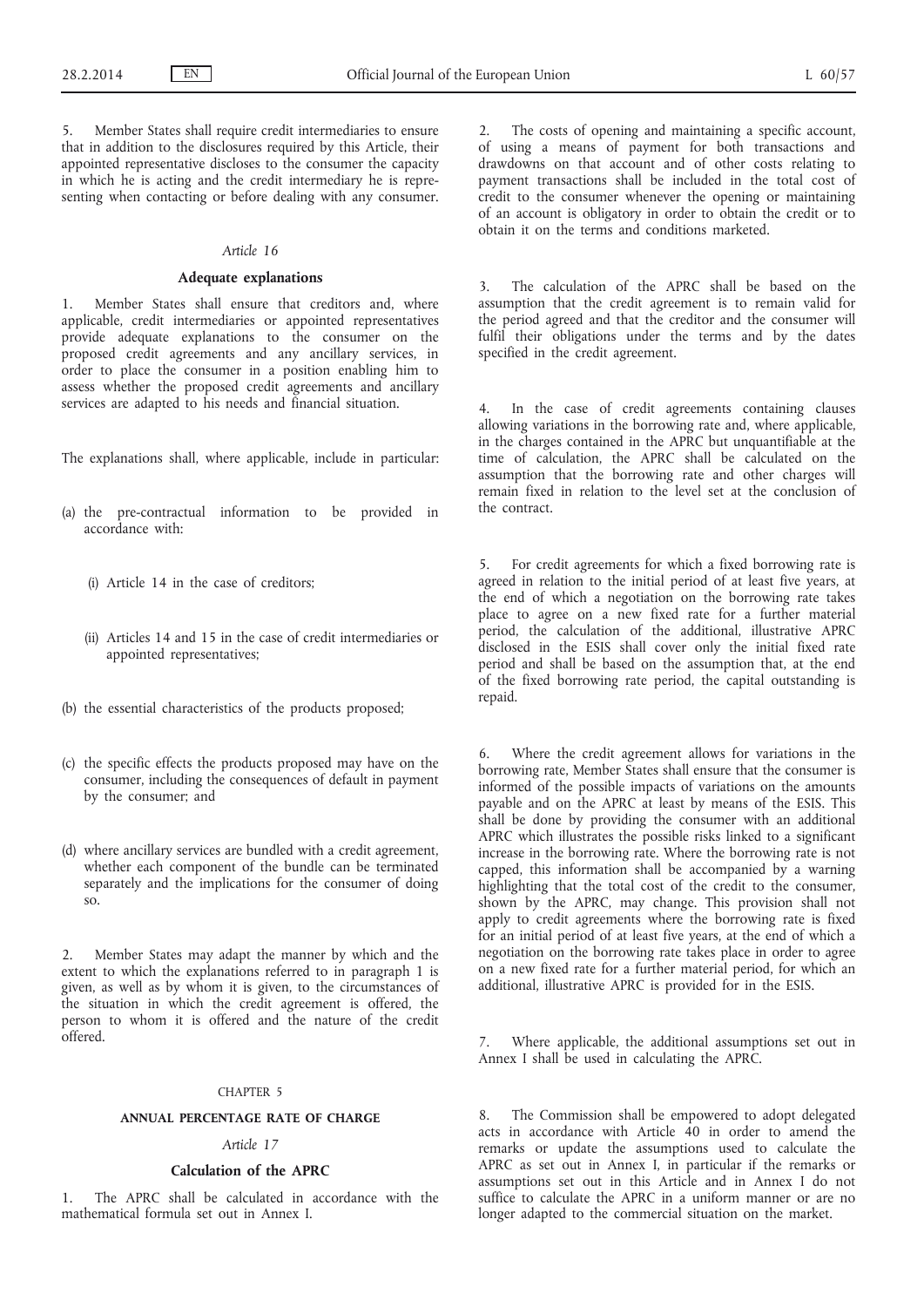# CHAPTER 6

# **CREDITWORTHINESS ASSESSMENT**

# *Article 18*

# **Obligation to assess the creditworthiness of the consumer**

1. Member States shall ensure that, before concluding a credit agreement, the creditor makes a thorough assessment of the consumer's creditworthiness. That assessment shall take appropriate account of factors relevant to verifying the prospect of the consumer to meet his obligations under the credit agreement.

2. Member States shall ensure that the procedures and information on which the assessment is based are established. documented and maintained.

The assessment of creditworthiness shall not rely predominantly on the value of the residential immovable property exceeding the amount of the credit or the assumption that the residential immovable property will increase in value unless the purpose of the credit agreement is to construct or renovate the residential immovable property.

4. Member States shall ensure that where a creditor concludes a credit agreement with a consumer the creditor shall not subsequently cancel or alter the credit agreement to the detriment of the consumer on the grounds that the assessment of creditworthiness was incorrectly conducted. This paragraph shall not apply where it is demonstrated that the consumer knowingly withheld or falsified the information within the meaning of Article 20.

5. Member States shall ensure that:

- (a) the creditor only makes the credit available to the consumer where the result of the creditworthiness assessment indicates that the obligations resulting from the credit agreement are likely to be met in the manner required under that agreement;
- (b) in accordance with Article 10 of Directive 95/46/EC, the creditor informs the consumer in advance that a database is to be consulted;
- (c) where the credit application is rejected the creditor informs the consumer without delay of the rejection and, where applicable, that the decision is based on automated processing of data. Where the rejection is based on the result of the database consultation, the creditor shall inform the consumer of the result of such consultation and of the particulars of the database consulted.

6. Member States shall ensure that the consumer's creditworthiness is re-assessed on the basis of updated information before any significant increase in the total amount of credit is granted after the conclusion of the credit agreement unless such additional credit was envisaged and included in the original creditworthiness assessment.

7. This Article shall be without prejudice to Directive 95/46/EC.

### *Article 19*

### **Property valuation**

Member States shall ensure that reliable standards for the valuation of residential immovable property for mortgage lending purposes are developed within their territory. Member States shall require creditors to ensure that those standards are used where they carry out a property valuation or to take reasonable steps to ensure that those standards are applied where a valuation is conducted by a third party. Where national authorities are responsible for regulating independent appraisers who carry out property valuations they shall ensure that they comply with the national rules that are in place.

Member States shall ensure that internal and external appraisers conducting property valuations are professionally competent and sufficiently independent from the credit underwriting process so that they can provide an impartial and objective valuation, which shall be documented in a durable medium and of which a record shall be kept by the creditor.

#### *Article 20*

#### **Disclosure and verification of consumer information**

1. The assessment of creditworthiness referred to in Article 18 shall be carried out on the basis of information on the consumer's income and expenses and other financial and economic circumstances which is necessary, sufficient and proportionate. The information shall be obtained by the creditor from relevant internal or external sources, including the consumer, and including information provided to the credit intermediary or appointed representative during the credit application process. The information shall be appropriately verified, including through reference to independently verifiable documentation when necessary.

2. Member States shall ensure that credit intermediaries or appointed representatives accurately submit the necessary information obtained from the consumer to the relevant creditor to enable the creditworthiness assessment to be carried out.

3. Member States shall ensure that creditors specify in a clear and straightforward way at the pre-contractual phase the necessary information and independently verifiable evidence that the consumer needs to provide and the timeframe within which the consumer needs to provide the information. Such request for information shall be proportionate and limited to what is necessary to conduct a proper creditworthiness assessment. Member States shall allow creditors to seek clarification of the information received in response to that request where necessary to enable the assessment of creditworthiness.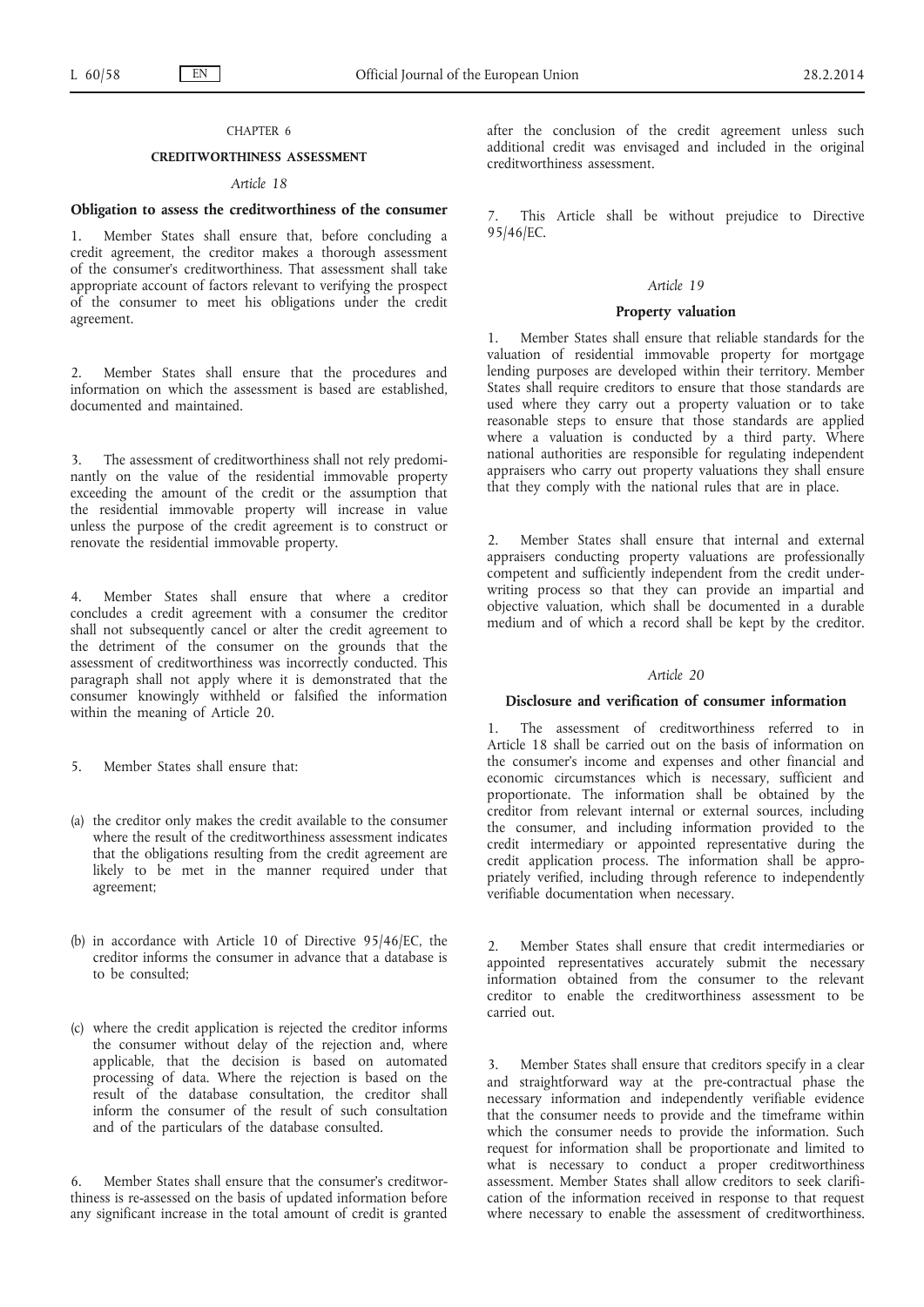Member States shall not allow a creditor to terminate the credit agreement on the grounds that the information provided by the consumer before the conclusion of the credit agreement was incomplete.

The second subparagraph shall not prevent Member States from allowing the termination of the credit agreement by the creditor where it is demonstrated that the consumer knowingly withheld or falsified the information.

4. Member States shall have measures in place to ensure that consumers are aware of the need to provide correct information in response to the request referred to in the first subparagraph of paragraph 3 and that such information is as complete as necessary to conduct a proper creditworthiness assessment. The creditor, credit intermediary or appointed representative shall warn the consumer that, where the creditor is unable to carry out an assessment of creditworthiness because the consumer chooses not to provide the information or verification necessary for an assessment of creditworthiness, the credit cannot be granted. That warning may be provided in a standardised format.

5. This Article shall be without prejudice to Directive 95/46/EC, in particular Article 6 thereof.

### CHAPTER 7

# **DATABASE ACCESS**

### *Article 21*

# **Database access**

1. Each Member State shall ensure access for all creditors from all Member States to databases used in that Member State for assessing the creditworthiness of consumers and for the sole purpose of monitoring consumers' compliance with the credit obligations over the life of the credit agreement. The conditions for such access shall be non-discriminatory.

2. Paragraph 1 shall apply both to databases which are operated by private credit bureaux or credit reference agencies and to public registers.

3. This Article shall be without prejudice to Directive 95/46/EC.

### CHAPTER 8

#### **ADVISORY SERVICES**

# *Article 22*

# **Standards for advisory services**

1. Member States shall ensure that the creditor, credit intermediary or appointed representative explicitly informs the consumer, in the context of a given transaction, whether advisory services are being or can be provided to the consumer.

Member States shall ensure that before the provision of advisory services or, where applicable, the conclusion of a contract for the provision of advisory services, the creditor, credit intermediary or appointed representative provides the consumer with the following information on paper or another durable medium:

- (a) whether the recommendation will be based on considering only their own product range in accordance with point  $(b)$ of paragraph 3 or a wide range of products from across the market in accordance with point (c) of paragraph 3 so that the consumer can understand the basis on which the recommendation is made;
- (b) where applicable, the fee payable by the consumer for the advisory services or, where the amount cannot be ascertained at the time of disclosure, the method used for its calculation.

The information referred to in points (a) and (b) of the first subparagraph may be provided to the consumer in the form of additional pre-contractual information.

Where advisory services are provided to consumers, Member States shall ensure, in addition to the requirements set out in Articles 7 and 9, that:

- (a) creditors, credit intermediaries or appointed representatives obtain the necessary information regarding the consumer's personal and financial situation, his preferences and objectives so as to enable the recommendation of suitable credit agreements. Such an assessment shall be based on information that is up to date at that moment in time and shall take into account reasonable assumptions as to risks to the consumer's situation over the term of the proposed credit agreement;
- (b) creditors, tied credit intermediaries or appointed representatives of tied credit intermediaries consider a sufficiently large number of credit agreements in their product range and recommend a suitable credit agreements or several suitable credit agreements from among their product range for the consumer's needs, financial situation and personal circumstances;
- (c) non-tied credit intermediaries or appointed representatives of non-tied credit intermediaries consider a sufficiently large number of credit agreements available on the market and recommend a suitable credit agreement or several suitable credit agreements available on the market for the consumer's needs, financial situation and personal circumstances;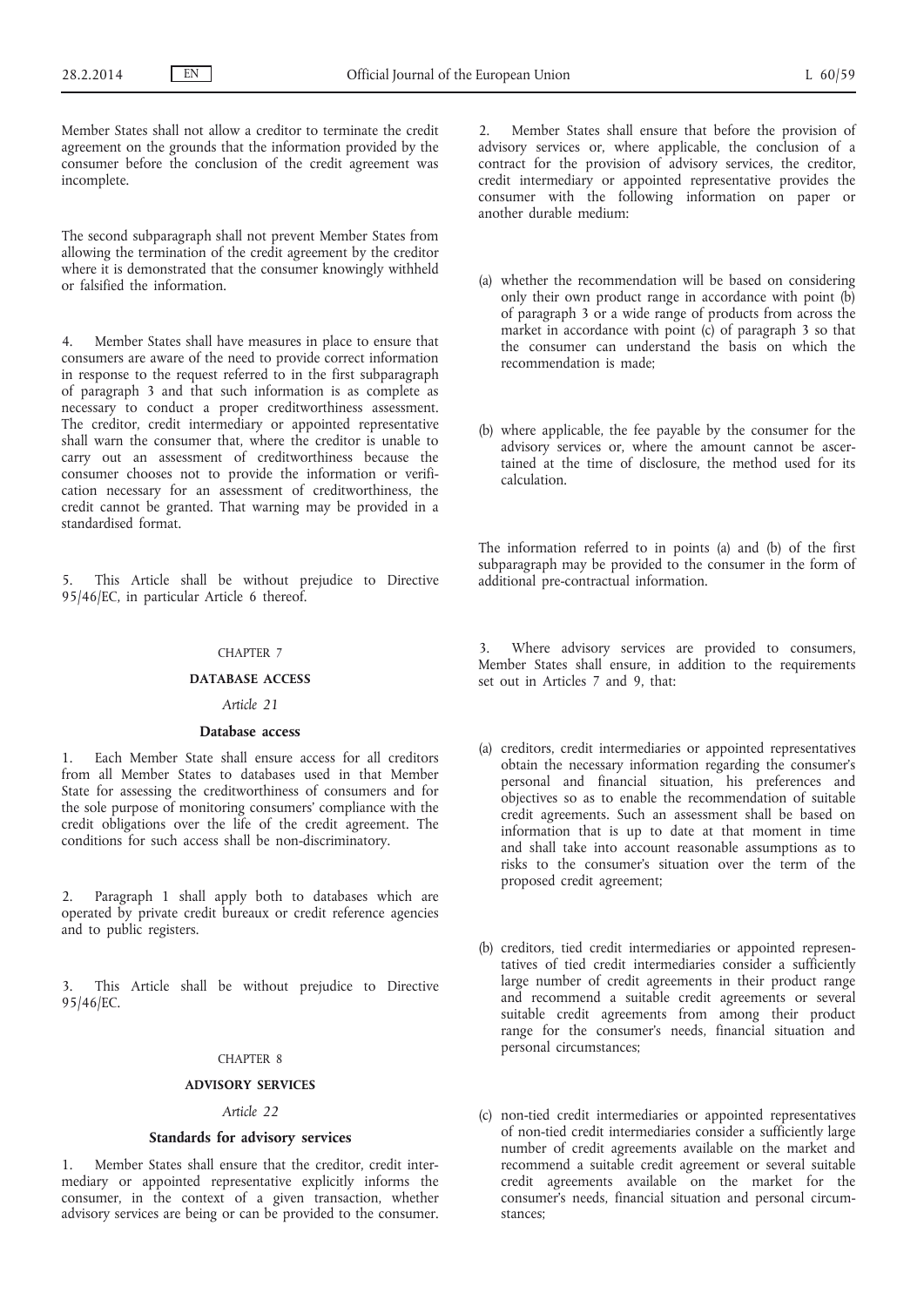- (d) creditors, credit intermediaries or appointed representatives act in the best interests of the consumer by:
	- (i) informing themselves about the consumer's needs and circumstances; and
	- (ii) recommending suitable credit agreements in accordance with points (a), (b) and (c); and
- (e) creditors, credit intermediaries or appointed representatives give the consumer a record on paper or on another durable medium of the recommendation provided.

4. Member States may prohibit the use of the term 'advice' and 'advisor' or similar terms when the advisory services are being provided to consumers by creditors, tied credit intermediaries or appointed representatives of tied credit intermediaries.

Where Member States do not prohibit the use of the term 'advice' and 'advisor', they shall impose the following conditions on the use of the term 'independent advice' or 'independent advisor' by creditors, credit intermediaries or appointed representatives providing advisory services:

- (a) creditors, credit intermediaries or appointed representatives shall consider a sufficiently large number of credit agreements available on the market; and
- (b) creditors, credit intermediaries or appointed representatives shall not be remunerated for those advisory services by one or more creditors.

Point (b) of the second subparagraph shall apply only where the number of creditors considered is less than a majority of the market.

Member States may impose more stringent requirements in relation to the use of the terms 'independent advice' or 'independent advisor' by creditors, credit intermediaries or appointed representatives, including a ban on receiving remuneration from a creditor.

5. Member States may provide for an obligation for creditors, credit intermediaries and appointed representatives to warn a consumer when, considering the consumer's financial situation, a credit agreement may induce a specific risk for the consumer.

6. Member States shall ensure that advisory services are only provided by creditors, credit intermediaries or appointed representatives.

Member States may decide not to apply the first subparagraph to persons:

- (a) carrying out the credit intermediation activities set out in point 5 of Article 4 or providing advisory services where those activities are carried out or services are provided in an incidental manner in the course of a professional activity and that activity is regulated by legal or regulatory provisions or a code of ethics governing the profession which do not exclude carrying out of those activities or the provision of those services;
- (b) providing advisory services in the context of managing existing debt which are insolvency practitioners where that activity is regulated by legal or regulatory provisions or public or voluntary debt advisory services which do not operate on a commercial basis; or
- (c) providing advisory services who are not creditors, credit intermediaries or appointed representatives where such persons are admitted and supervised by competent authorities in accordance with the requirements for credit intermediaries under this Directive.

Persons benefiting from the waiver in the second subparagraph shall not benefit from the right referred to in Article 32(1) to provide services for the entire territory of the Union.

This Article shall be without prejudice to Article 16 and to Member States' competence to ensure that services are made available to consumers to help them understand their financial needs and which types of products are likely to meet those needs.

### CHAPTER 9

# **FOREIGN CURRENCY LOANS AND VARIABLE RATE LOANS**

#### *Article 23*

# **Foreign currency loans**

1. Member States shall ensure that, where a credit agreement relates to a foreign currency loan, an appropriate regulatory framework is in place at the time the credit agreement is concluded to at least ensure that:

- (a) the consumer has a right to convert the credit agreement into an alternative currency under specified conditions; or
- (b) there are other arrangements in place to limit the exchange rate risk to which the consumer is exposed under the credit agreement.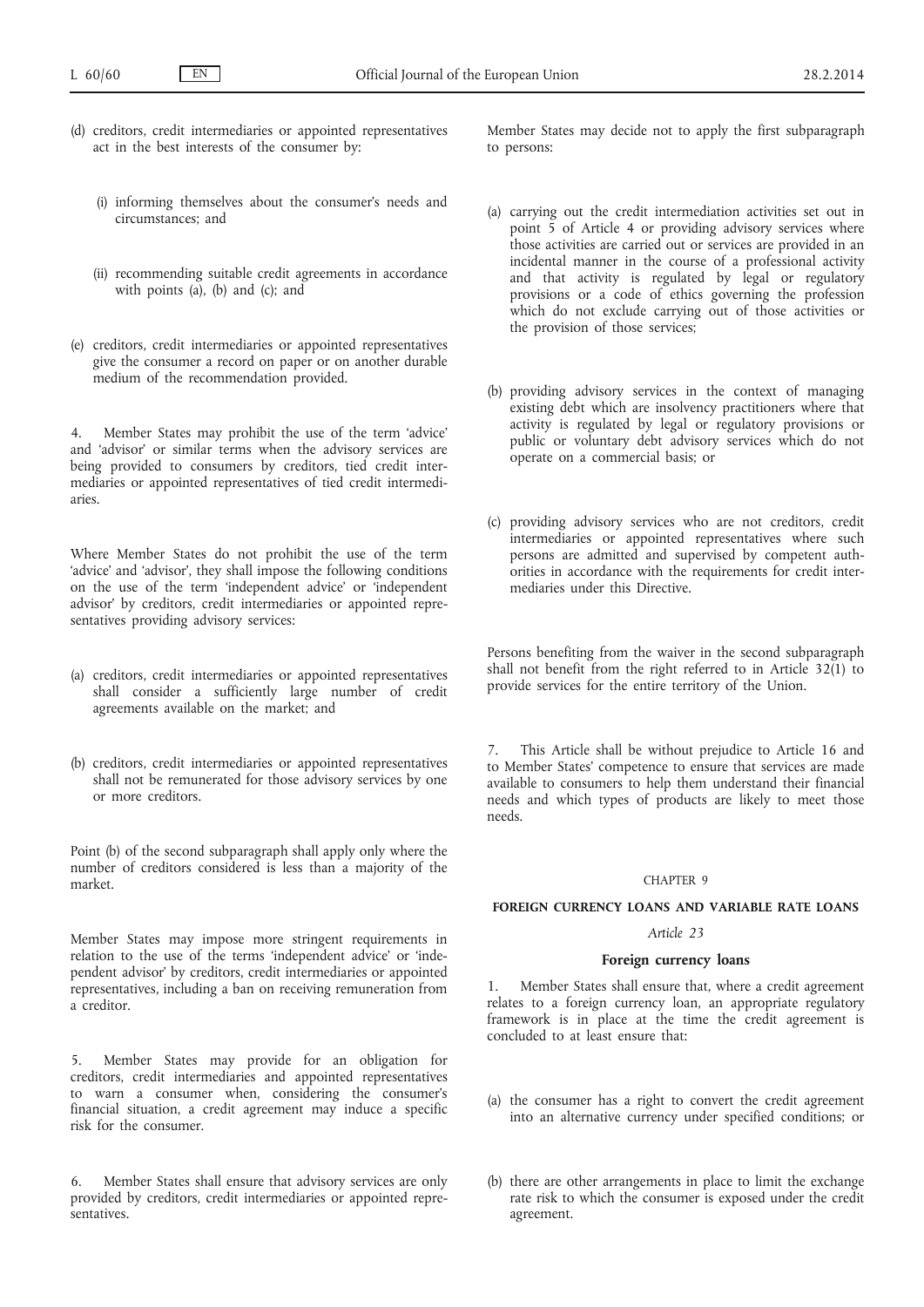The alternative currency referred to in point (a) of paragraph 1 shall be either:

- (a) the currency in which the consumer primarily receives income or holds assets from which the credit is to be repaid, as indicated at the time the most recent creditworthiness assessment in relation to the credit agreement was made; or
- (b) the currency of the Member State in which the consumer either was resident at the time the credit agreement was concluded or is currently resident.

Member States may specify whether both of the choices referred to in points (a) and  $(b)$  of the first subparagraph are available to the consumer or only one of them or may allow creditors to specify whether both of the choices referred to in points (a) and (b) of the first subparagraph are available to the consumer or only one of them.

Where a consumer has a right to convert the credit agreement into an alternative currency in accordance with point (a) of paragraph 1, the Member States shall ensure that the exchange rate at which the conversion is carried out is the market exchange rate applicable on the day of application for conversion unless otherwise specified in the credit agreement.

4. Member States shall ensure that where a consumer has a foreign currency loan, the creditor warns the consumer on a regular basis on paper or on another durable medium at least where the value of the total amount payable by the consumer which remains outstanding or of the regular instalments varies by more than 20 % from what it would be if the exchange rate between the currency of the credit agreement and the currency of the Member State applicable at the time of the conclusion of the credit agreement were applied. The warning shall inform the consumer of a rise in the total amount payable by the consumer, set out where applicable the right to convert to an alternative currency and the conditions for doing so and explain any other applicable mechanism for limiting the exchange rate risk to which the consumer is exposed.

5. Member States may further regulate foreign currency loans provided that such regulation is not applied with retrospective effect.

6. The arrangements applicable under this Article shall be disclosed to the consumer in the ESIS and in the credit agreement. Where there is no provision in the credit agreement to limit the exchange rate risk to which the consumer is exposed to a fluctuation in the exchange rate of less than 20 %, the ESIS shall include an illustrative example of the impact of a 20 % fluctuation in the exchange rate.

### *Article 24*

# **Variable rate credits**

Where the credit agreement is a variable rate credit, Member States shall ensure that:

- (a) any indexes or reference rates used to calculate the borrowing rate are clear, accessible, objective and verifiable by the parties to the credit agreement and the competent authorities; and
- (b) historical records of indexes for calculating the borrowing rates are maintained either by the providers of these indexes or the creditors.

#### CHAPTER 10

# **SOUND EXECUTION OF CREDIT AGREEMENTS AND RELATED RIGHTS**

#### *Article 25*

# **Early repayment**

1. Member States shall ensure that the consumer has a right to discharge fully or partially his obligations under a credit agreement prior to the expiry of that agreement. In such cases, the consumer shall be entitled to a reduction in the total cost of the credit to the consumer, such reduction consisting of the interest and the costs for the remaining duration of the contract.

2. Member States may provide that the exercise of the right referred to in paragraph 1 is subject to certain conditions. Such conditions may include time limitations on the exercise of the right, a different treatment depending on the type of the borrowing rate or on the moment the consumer exercises the right, or restrictions with regard to the circumstances under which the right may be exercised.

3. Member States may provide that the creditor is entitled to fair and objective compensation, where justified, for possible costs directly linked to the early repayment but shall not impose a sanction on the consumer. In that regard, the compensation shall not exceed the financial loss of the creditor. Subject to those conditions Member States may provide that the compensation may not exceed a certain level or be allowed only for a certain period of time.

4. Where a consumer seeks to discharge his obligations under a credit agreement prior to the expiry of the agreement, the creditor shall provide the consumer without delay after receipt of the request, on paper or on another durable medium, with the information necessary to consider that option. That information shall at least quantify the implications for the consumer of discharging his obligations prior to the expiry of the credit agreement and clearly set out any assumptions used. Any assumptions used shall be reasonable and justifiable.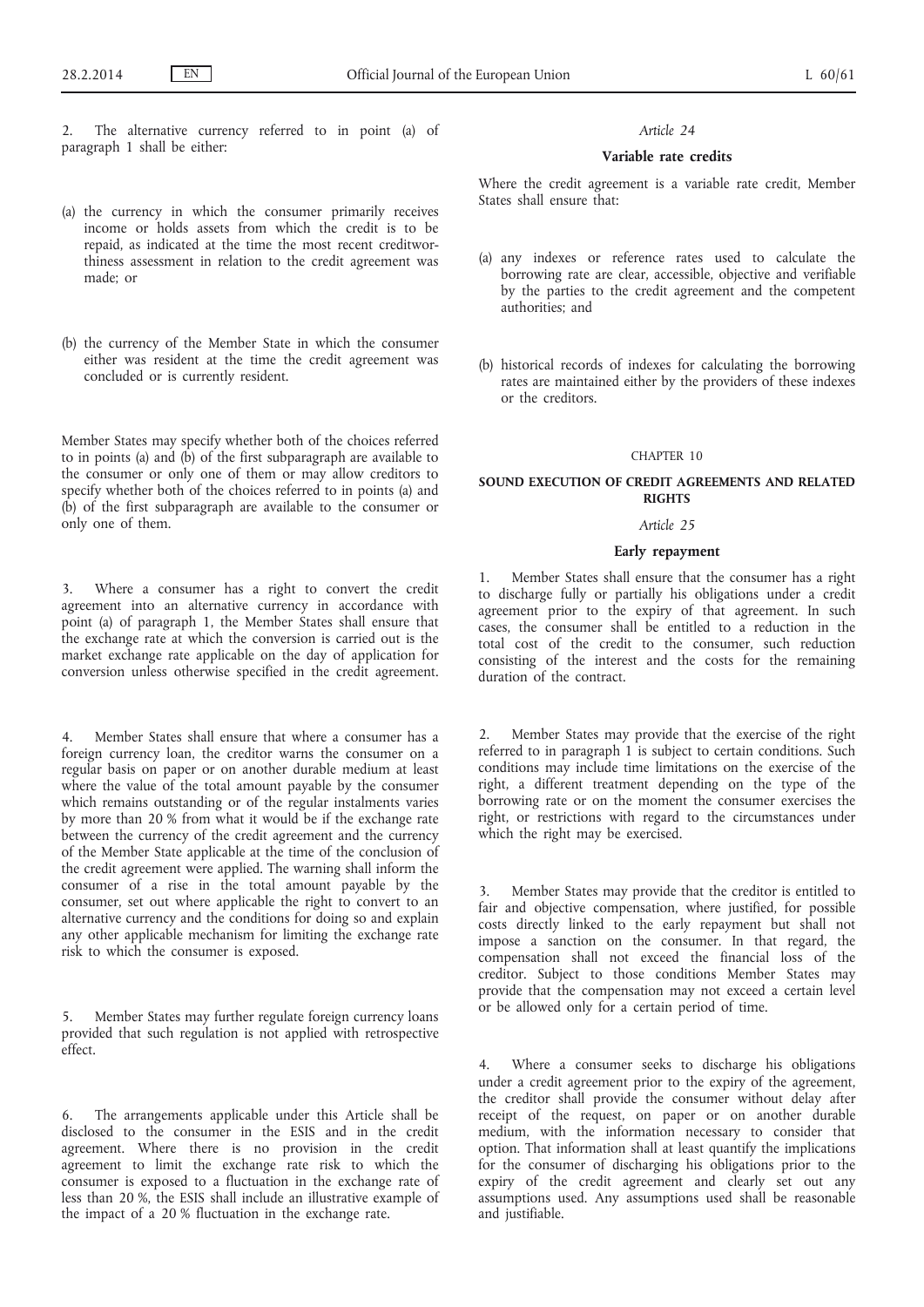Where the early repayment falls within a period for which the borrowing rate is fixed Member States may provide that the exercise of the right referred to in paragraph 1 is subject to the existence of a legitimate interest on the part of the consumer.

# *Article 26*

# **Flexible and reliable markets**

1. Member States shall have appropriate mechanisms in place to ensure that the claim against the security is enforceable by or on behalf of creditors. Member States shall ensure that creditors keep appropriate records concerning the types of immovable property accepted as a security as well as the related mortgage underwriting policies used.

2. Member States shall take the necessary measures to ensure an appropriate statistical monitoring of the residential property market, including for market surveillance purposes, where appropriate by encouraging the development and use of specific price indexes which may be public or private or both.

# *Article 27*

### **Information concerning changes in the borrowing rate**

1. Member States shall ensure that the creditor informs the consumer of any change in the borrowing rate, on paper or another durable medium, before the change takes effect. The information shall at least state the amount of the payments to be made after the new borrowing rate takes effect and, in cases where the number or frequency of the payments changes, particulars thereof.

2. However, the Member States may allow the parties to agree in the credit agreement that the information referred to in paragraph 1 is to be given to the consumer periodically where the change in the borrowing rate is correlated with a change in a reference rate, the new reference rate is made publicly available by appropriate means and the information concerning the new reference rate is kept available in the premises of the creditor and communicated personally to the consumer together with the amount of new periodic instalments.

Creditors may continue to inform consumers periodically where the change in the borrowing rate is not correlated with a change in a reference rate where this was allowed under national law before 20 March 2014.

4. Where changes in the borrowing rate are determined by way of auction on the capital markets and it is therefore impossible for the creditor to inform the consumer of any change before the change takes effect, the creditor shall, in good time before the auction, inform the consumer on paper or on another durable medium of the upcoming procedure and provide an indication of how the borrowing rate could be affected.

# *Article 28*

### **Arrears and foreclosure**

1. Member States shall adopt measures to encourage creditors to exercise reasonable forbearance before foreclosure proceedings are initiated.

2. Member States may require that, where the creditor is permitted to define and impose charges on the consumer arising from the default, those charges are no greater than is necessary to compensate the creditor for costs it has incurred as a result of the default.

Member States may allow creditors to impose additional charges on the consumer in the event of default. In that case Member States shall place a cap on those charges.

4. Member States shall not prevent the parties to a credit agreement from expressly agreeing that return or transfer to the creditor of the security or proceeds from the sale of the security is sufficient to repay the credit.

Where the price obtained for the immovable property affects the amount owed by the consumer Member States shall have procedures or measures to enable the best efforts price for the foreclosed immovable property to be obtained.

Where after foreclosure proceedings outstanding debt remains, Member States shall ensure that measures to facilitate repayment in order to protect consumers are put in place.

### CHAPTER 11

# **REQUIREMENTS FOR ESTABLISHMENT AND SUPERVISION OF CREDIT INTERMEDIARIES AND APPOINTED REPRESENTATIVES**

#### *Article 29*

### **Admission of credit intermediaries**

1. Credit intermediaries shall be duly admitted to carry out all or part of the credit intermediation activities set out in point  $\frac{1}{5}$  of Article 4 or to provide advisory services by a competent authority in their home Member State. Where a Member State allows appointed representatives under Article 31, such an appointed representative shall not need to be admitted as a credit intermediary under this Article.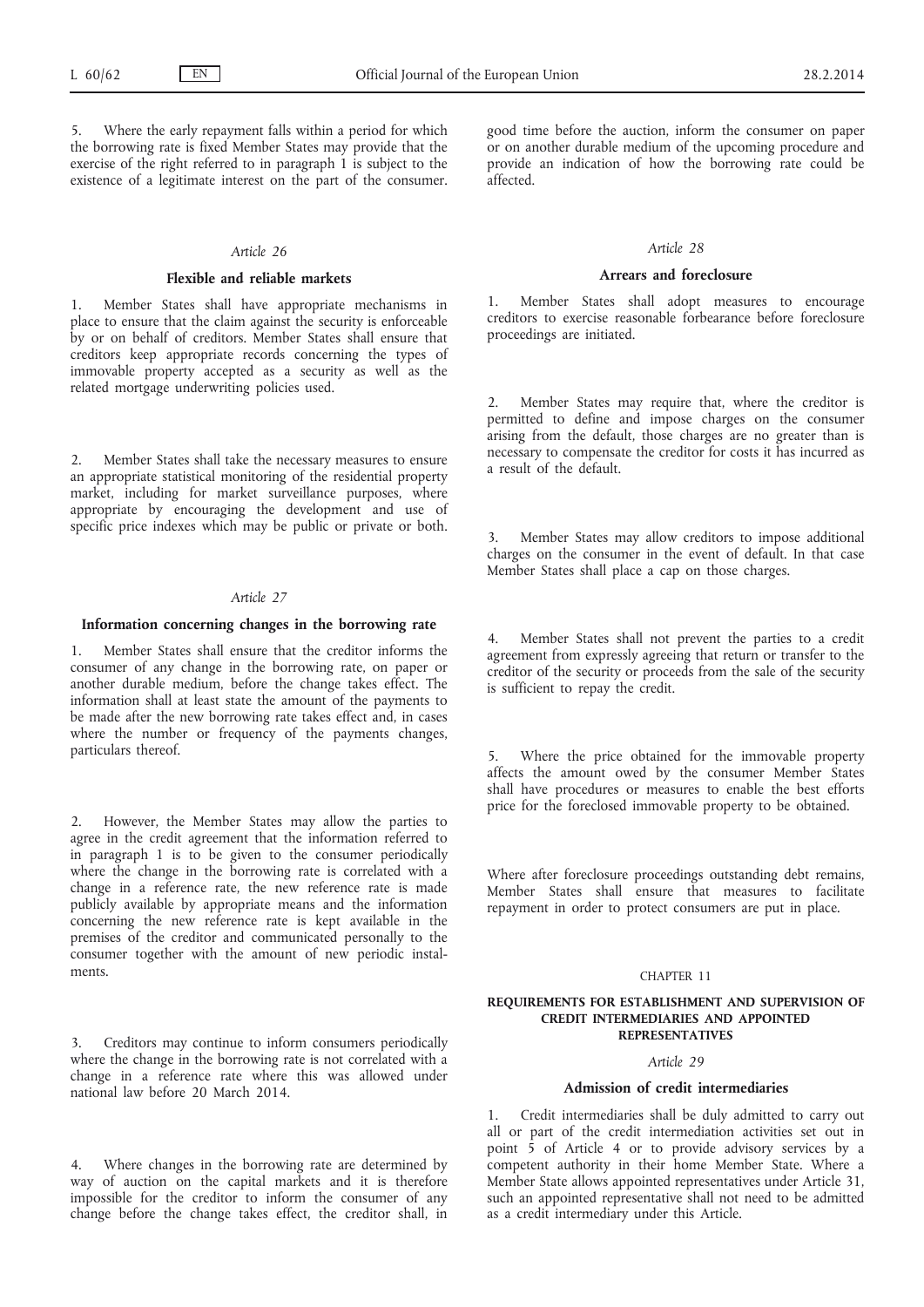2. Member States shall ensure that the admission of credit intermediaries is made subject to fulfilment of at least the following professional requirements in addition to the requirements provided for in Article 9:

(a) Credit intermediaries shall hold professional indemnity insurance covering the territories in which they offer services, or some other comparable guarantee against liability arising from professional negligence. However, for tied credit intermediaries, the home Member State may provide that such insurance or comparable guarantee can be provided by a creditor for which the credit intermediary is empowered to act.

Powers are delegated to the Commission to adopt and, where necessary amend, regulatory technical standards to stipulate the minimum monetary amount of the professional indemnity insurance or comparable guarantee referred to in the first paragraph of this point. Those regulatory technical standards shall be adopted in accordance with Articles 10 to 14 of Regulation (EU) No 1093/2010.

EBA shall develop draft regulatory technical standards to stipulate the minimum monetary amount of the professional indemnity insurance or comparable guarantee referred to in the first paragraph of this point for submission to the Commission by 21 September 2014. EBA shall review, and if necessary, develop draft regulatory technical standards to amend the minimum monetary amount of the professional indemnity insurance or comparable guarantee referred to in the first paragraph of this point for submission to the Commission for the first time by 21 March 2018 and every two years thereafter.

- (b) A natural person established as a credit intermediary, the members of the board of a credit intermediary established as a legal person and natural persons performing equivalent tasks within a credit intermediary which is a legal person but does not have a board shall be of good repute. As a minimum they shall have a clean police record or any other national equivalent in relation to serious criminal offences linked to crimes against property or other crimes related to financial activities and they shall not have previously been declared bankrupt, unless they have been rehabilitated in accordance with national law.
- (c) A natural person established as a credit intermediary, the members of the board of a credit intermediary established as a legal person and natural persons performing equivalent tasks within a credit intermediary which is a legal person but does not have a board shall possess the appropriate level of knowledge and competence in relation to credit agreements. The home Member State shall establish the appropriate level of knowledge and competence in accordance with the principles set out in Annex III.

3. Member States shall ensure that the criteria established in order for credit intermediaries' or creditors' staff to meet their professional requirements are made public.

4. Member States shall ensure that all admitted credit intermediaries, whether established as natural or legal persons, are entered into a register with a competent authority in their home Member State. Member States shall ensure that the register of credit intermediaries is kept up to date and is publicly available online.

The register of credit intermediaries shall contain at least the following information:

- (a) the names of the persons within the management who are responsible for the intermediation business. Member States may require the registration of all natural persons who exercise a client-facing function in an undertaking that pursues the activity of credit intermediation;
- (b) the Member States in which the credit intermediary conducts business under the rules on the freedom of establishment or on the freedom to provide services and of which the credit intermediary has informed the competent authority of the home Member State in accordance with Article  $32(3)$ ;
- (c) whether the credit intermediary is tied or not.

Member States that decide to avail themselves of the option referred to in Article 30 shall ensure that the register indicates the creditor on whose behalf the tied credit intermediary acts.

Member States that decide to avail themselves of the option referred to in Article 31 shall ensure that the register indicates the credit intermediary or in the case of an appointed representative of a tied credit intermediary, the creditor on whose behalf the appointed representatives acts.

- 5. Member States shall ensure that:
- (a) any credit intermediary which is a legal person has its head office in the same Member State as its registered office if under its national law it has a registered office;
- (b) any credit intermediary which is not a legal person or any credit intermediary which is a legal person but under its national law has no registered office has its head office in the Member State in which it actually carries on its main business.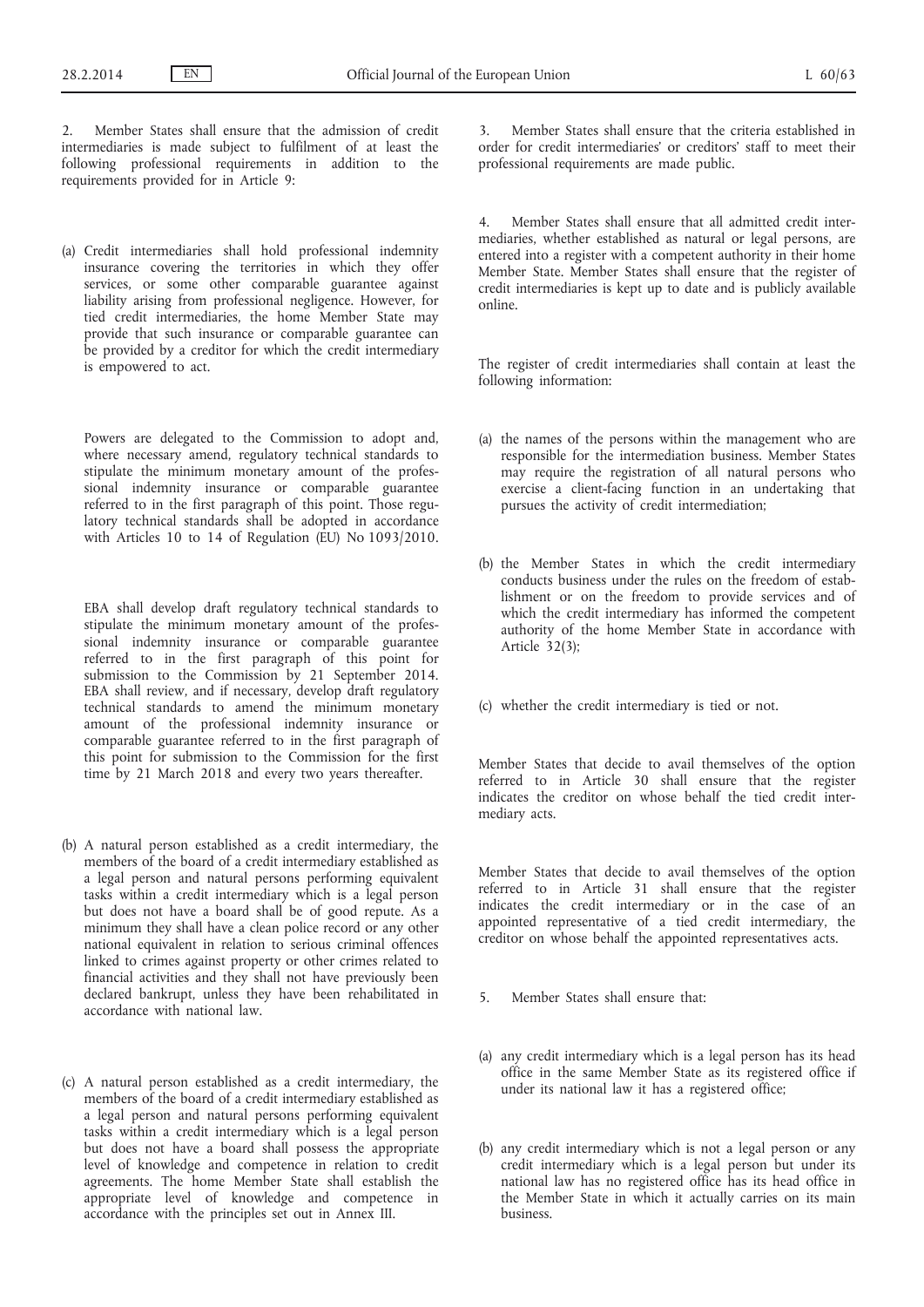6. Each Member State shall establish a single information point to allow quick and easy public access to information from the national register, which shall be compiled electronically and kept constantly updated. These information points shall provide the identification details of the competent authorities of each Member State.

EBA shall publish on its website references or hyperlinks to that information point.

7. Home Member States shall ensure that all admitted credit intermediaries and appointed representatives comply with the requirements defined in paragraph 2 on a continuing basis. This paragraph shall be without prejudice to Articles 30 and 31.

8. Member States may decide not to apply this Article to persons carrying out the credit intermediation activities set out in point 5 of Article 4 where those activities are carried out in an incidental manner in the course of a professional activity and that activity is regulated by legal or regulatory provisions or a code of ethics governing the profession which do not exclude the carrying out of those activities.

9. This Article shall not apply to credit institutions authorised in accordance with Directive 2013/36/EU or to other financial institutions which under national law are subject to an equivalent authorisation and supervision regime.

#### *Article 30*

# **Credit intermediaries tied to only one creditor**

1. Without prejudice to Article 31(1), Member States may allow tied credit intermediaries specified in point (a) of point 7 of Article 4 to be admitted by competent authorities through the creditor on whose behalf the tied credit intermediary is exclusively acting.

In such cases, the creditor shall remain fully and unconditionally responsible for any action or omission on the part of the tied credit intermediary that is acting on behalf of the creditor in areas regulated by this Directive. Member States shall require the creditor to ensure that those tied credit intermediaries comply with at least the professional requirements set out in Article 29(2).

2. Without prejudice to Article 34, creditors shall monitor the activities of tied credit intermediaries specified in point (a) of point 7 of Article 4 in order to ensure that they continue to comply with this Directive. In particular, the creditor shall be responsible for monitoring compliance with the knowledge and competence requirements of the tied credit intermediary and its staff.

### *Article 31*

# **Appointed representatives**

1. Member States may decide to allow a credit intermediary to appoint appointed representatives.

Where the appointed representative is appointed by a tied credit intermediary specified in point (a) of point 7 of Article 4, the creditor shall remain fully and unconditionally responsible for any action or omission on the part of the appointed representative that is acting on behalf of that tied credit intermediary in areas regulated by this Directive. In other cases the credit intermediary shall remain fully and unconditionally responsible for any action or omission on the part of the appointed representative acting on behalf of the credit intermediary in areas regulated by this Directive.

The credit intermediaries shall ensure that their appointed representatives comply at least with the professional requirements set out in Article 29(2). However, the home Member State may provide that the professional indemnity insurance or a comparable guarantee can be provided by a credit intermediary for which the appointed representative is empowered to act.

3. Without prejudice to Article 34, credit intermediaries shall monitor the activities of their appointed representatives in order to ensure full compliance with this Directive. In particular, the credit intermediaries shall be responsible for monitoring compliance with the knowledge and competence requirements of the appointed representatives and their staff.

4. Member States that decide to allow a credit intermediary to appoint appointed representatives shall establish a public register containing at least the information referred to in Article 29(4). Appointed representatives shall be registered in the public register in the Member State where they are established. The register shall be updated on a regular basis. It shall be publicly available for consultation online.

# *Article 32*

# **Freedom of establishment and freedom to provide services by credit intermediaries**

1. The admission of a credit intermediary by the competent authority of its home Member State as laid down in Article 29(1) shall be effective for the entire territory of the Union without further admission by the competent authorities of the host Member States being required for the carrying out of the activities and provision of services covered by the admission, provided that the activities a credit intermediary intends to carry out in the host Member States are covered by the admission. However, credit intermediaries shall not be allowed to provide their services in relation to credit agreements offered by non-credit institutions to consumers in a Member State where such non-credit institutions are not allowed to operate.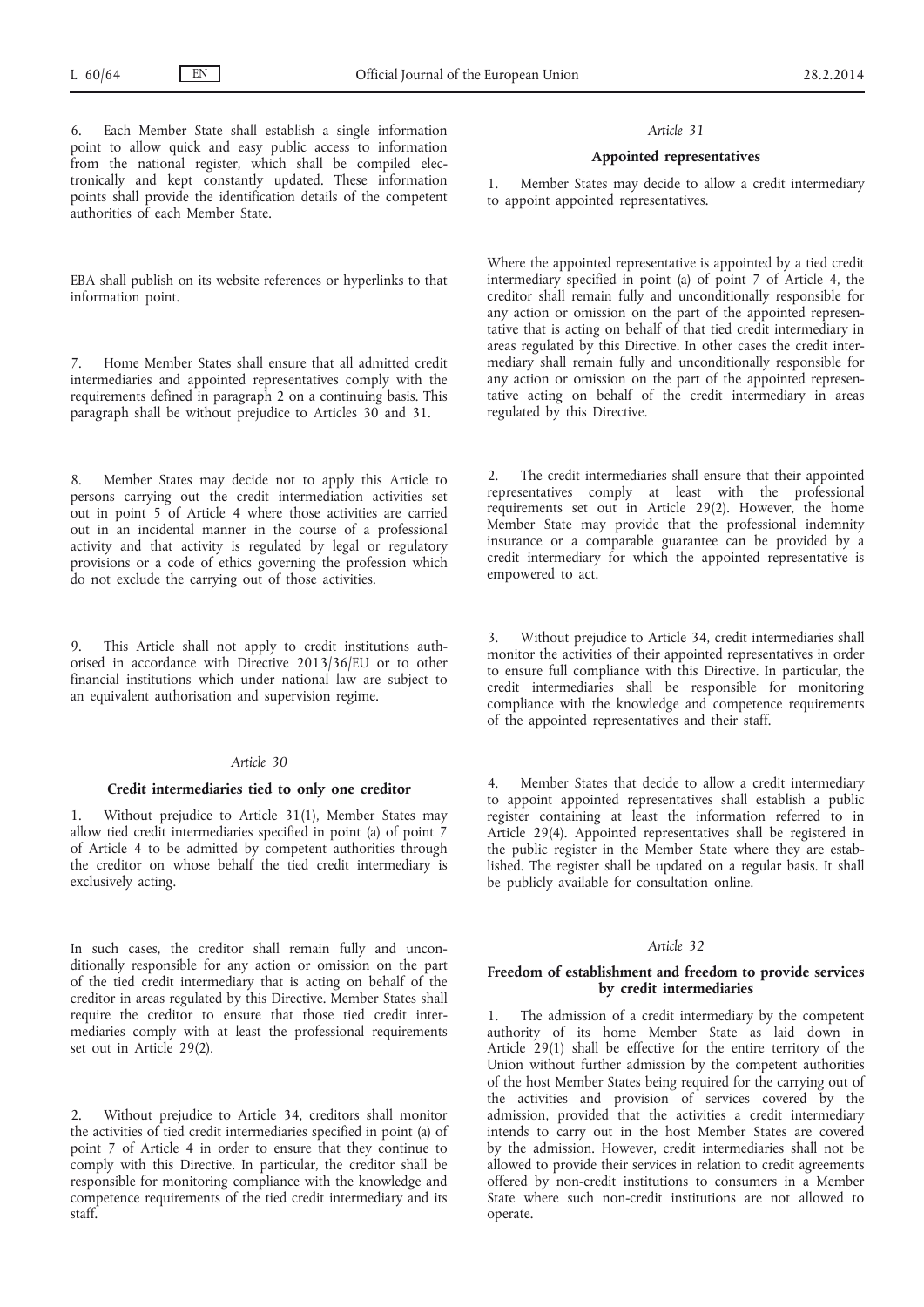2. Appointed representatives appointed in Member States which avail themselves of the option under Article 31 are not allowed to carry out part or all of the credit intermediation activities set out in point 5 of Article 4 or to provide advisory services in Member States where such appointed representatives are not allowed to operate.

3. Any admitted credit intermediary intending to carry out business for the first time in one or more Member States under the freedom to provide services or when establishing a branch shall inform the competent authorities of its home Member State.

Within a period of one month after being informed, those competent authorities shall notify the competent authorities of the host Member States concerned of the intention of the credit intermediary and shall at the same time inform the credit intermediary concerned of that notification. They shall notify the competent authorities of the host Member States concerned of the creditors to which the credit intermediary is tied and whether the creditors take full and unconditional responsibility for the credit intermediary's activities. The host Member State shall use the information received from the home Member State to enter the necessary information into its register.

The credit intermediary may start business one month after the date on which he was informed by the competent authorities of the home Member State of the notification referred to in the second subparagraph.

4. Before the branch of a credit intermediary commences its activities or within two months of receiving the notification referred to in the second subparagraph of paragraph 3, the competent authorities of the host Member State shall prepare for the supervision of the credit intermediary in accordance with Article 34 and, if necessary, indicate to the credit intermediary the conditions under which, in areas not harmonised in Union law, those activities are to be carried out in the host Member State.

# *Article 33*

# **Withdrawal of admission of credit intermediaries**

1. The competent authority of the home Member State may withdraw the admission granted to a credit intermediary in accordance with Article 29 where such a credit intermediary:

- (a) expressly renounces the admission or has carried out neither credit intermediation activities set out in point 5 of Article 4 nor provided advisory services for the preceding six months, unless the Member State concerned has provided for admission to lapse in such cases;
- (b) has obtained the admission through false or misleading statements or any other irregular means;
- (c) no longer fulfils the requirements under which admission was granted;
- (d) falls within any of the cases where national law, in respect of matters outside the scope of this Directive, provides for withdrawal;
- (e) has seriously or systematically infringed the provisions adopted pursuant to this Directive governing the operating conditions for credit intermediaries.

2. Where the admission of a credit intermediary is withdrawn by the competent authority of the home Member State, the latter shall notify the competent authorities of the host Member States of such withdrawal as soon as possible and at the latest within 14 days, by any appropriate means.

Member States shall ensure that credit intermediaries whose admission has been withdrawn are deleted from the register without undue delay.

# *Article 34*

# **Supervision of credit intermediaries and appointed representatives**

1. Member States shall ensure that credit intermediaries are subject to supervision of their ongoing activities by the competent authorities of the home Member State.

Home Member States shall provide that tied credit intermediaries are to be subject to supervision directly or as part of the supervision of the creditor on behalf of which they act if the creditor is a credit institution authorised in accordance with Directive 2013/36/EU or another financial institution which under national law is subject to an equivalent authorisation and supervision regime. However, if the tied credit intermediary provides services in a Member State other than the home Member State, then the tied credit intermediary shall be subject to supervision directly.

Home Member States which allow credit intermediaries to appoint representatives in accordance with Article 31 shall ensure that such appointed representatives are subject to supervision either directly or as part of the supervision of the credit intermediary on behalf of which it acts.

2. The competent authorities of the Member States in which a credit intermediary has a branch shall be responsible for ensuring that the services provided by the credit intermediary within its territory comply with the obligations laid down in Article 7(1) and Articles 8, 9, 10, 11, 13, 14, 15, 16, 17, 20, 22 and 39 and in measures adopted pursuant thereto.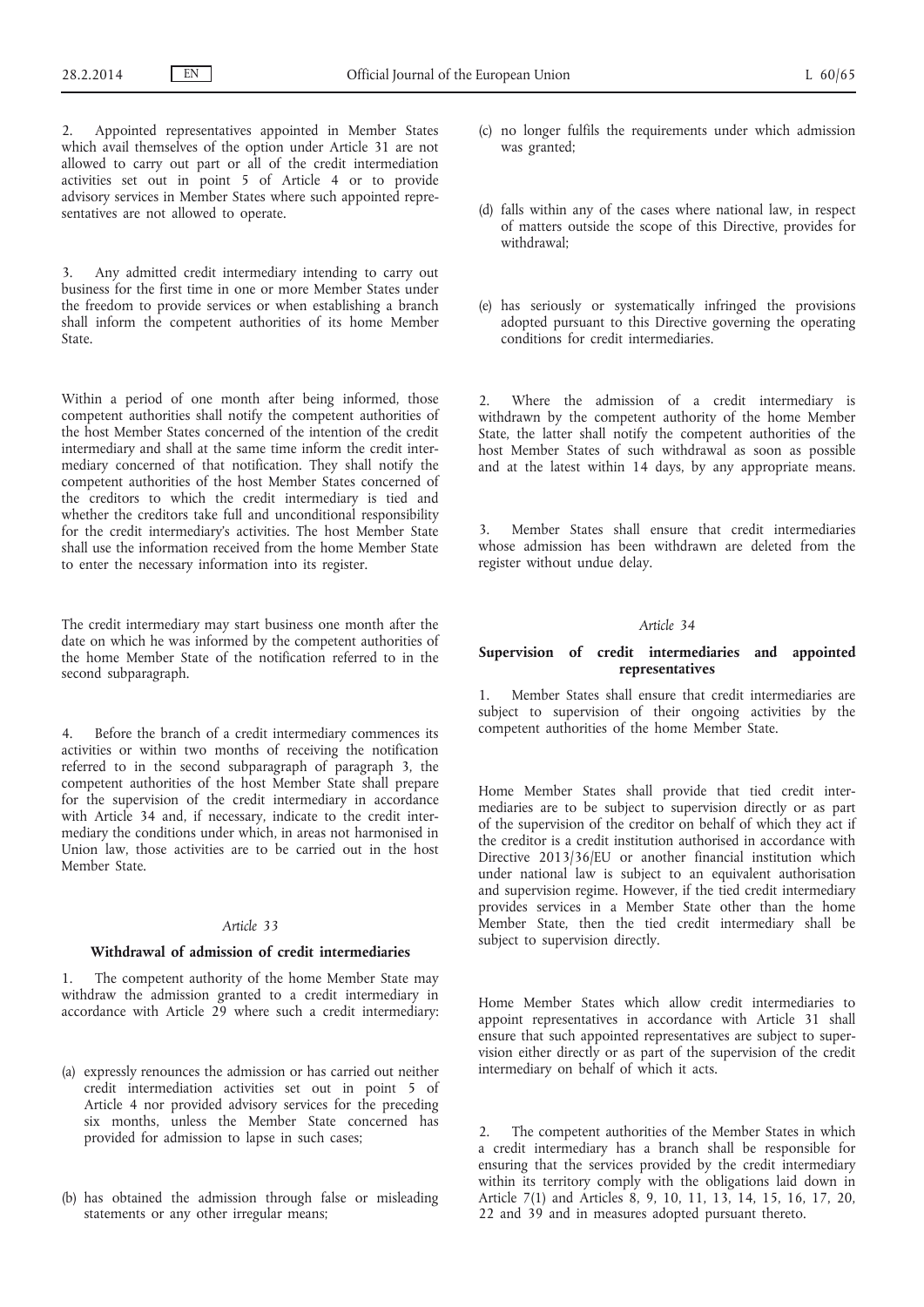Where the competent authorities of a host Member State ascertain that a credit intermediary that has a branch within its territory is in breach of the measures adopted in that Member State pursuant to Article 7(1) and Articles 8, 9, 10, 11, 13, 14, 15, 16, 17, 20, 22 and 39, those authorities shall require the credit intermediary concerned to put an end to its irregular situation.

If the credit intermediary concerned fails to take the necessary steps, the competent authorities of the host Member State shall take all appropriate action to ensure that the credit intermediary concerned puts an end to its irregular situation. The nature of that action shall be communicated to the competent authorities of the home Member State.

If, despite the action taken by the host Member State, the credit intermediary persists in breaching the measures referred to in the first subparagraph in force in the host Member State, the host Member State may, after informing the competent authorities of the home Member State, take appropriate action to prevent or to penalise further irregularities and, in so far as necessary, to prevent the credit intermediary from initiating any further transactions within its territory. The Commission shall be informed of any such action without undue delay.

Where the competent authority of the home Member State disagrees with such action taken by the host Member State, it may refer the matter to EBA and request its assistance in accordance with Article 19 of Regulation (EU) No 1093/2010. In that case, EBA may act in accordance with the powers conferred on it by that Article.

The competent authorities of the Member States in which the branch is located shall have the right to examine branch arrangements and to request such changes as are strictly needed to fulfil its responsibilities under paragraph 2 and to enable the competent authorities of the home Member State to enforce the obligations under Article 7(2), (3) and (4) and measures adopted pursuant thereto with respect to the services provided by the branch.

4. Where the competent authority of the host Member State has clear and demonstrable grounds for concluding that a credit intermediary acting within its territory under the freedom to provide services is in breach of the obligations arising from the measures adopted pursuant to this Directive or that a credit intermediary that has a branch within its territory is in breach of the obligations arising from the measures adopted pursuant to this Directive, other than those specified in paragraph 2, it shall refer those findings to the competent authority of the home Member State which shall take the appropriate action.

Where the competent authority of the home Member State fails to take any action within one month from obtaining those findings or where, despite the action taken by the competent authority of the home Member State, a credit intermediary persists in acting in a manner that is clearly prejudicial to the interests of the host Member State consumers or orderly functioning of the markets, the competent authority of the host Member State:

- (a) shall, after having informed the competent authority of the home Member State, take all appropriate action needed to protect consumers and ensure the proper functioning of the markets, including by preventing the offending credit intermediary from initiating any further transactions within its territory. The Commission and EBA shall be informed of such action without undue delay;
- (b) may refer the matter to EBA and request its assistance in accordance with Article 19 of Regulation (EU) No 1093/2010. In that case EBA may act in accordance with the powers conferred on it by that Article.

5. Member States shall provide that, where a credit intermediary admitted in another Member State has established a branch within its territory, the competent authorities of the home Member State, in the exercise of their responsibilities and after having informed the competent authorities of the host Member State, may carry out on-site inspections in that branch.

The allocation of tasks between Member States specified in this Article shall be without prejudice to the Member States' competences in relation to fields not covered by this Directive in conformity with their obligations under Union law.

# CHAPTER 12

# **ADMISSION AND SUPERVISION OF NON-CREDIT INSTITUTIONS**

### *Article 35*

#### **Admission and supervision of non-credit institutions**

Member States shall ensure that non-credit institutions are subject to adequate admission process including entering the non-credit institution in a register and supervision arrangements by a competent authority.

#### CHAPTER 13

# **COOPERATION BETWEEN COMPETENT AUTHORITIES OF DIFFERENT MEMBER STATES**

# *Article 36*

#### **Obligation to cooperate**

Competent authorities of different Member States shall cooperate with each other whenever necessary for the purpose of carrying out their duties under this Directive, making use of their powers, whether set out in this Directive or in national law.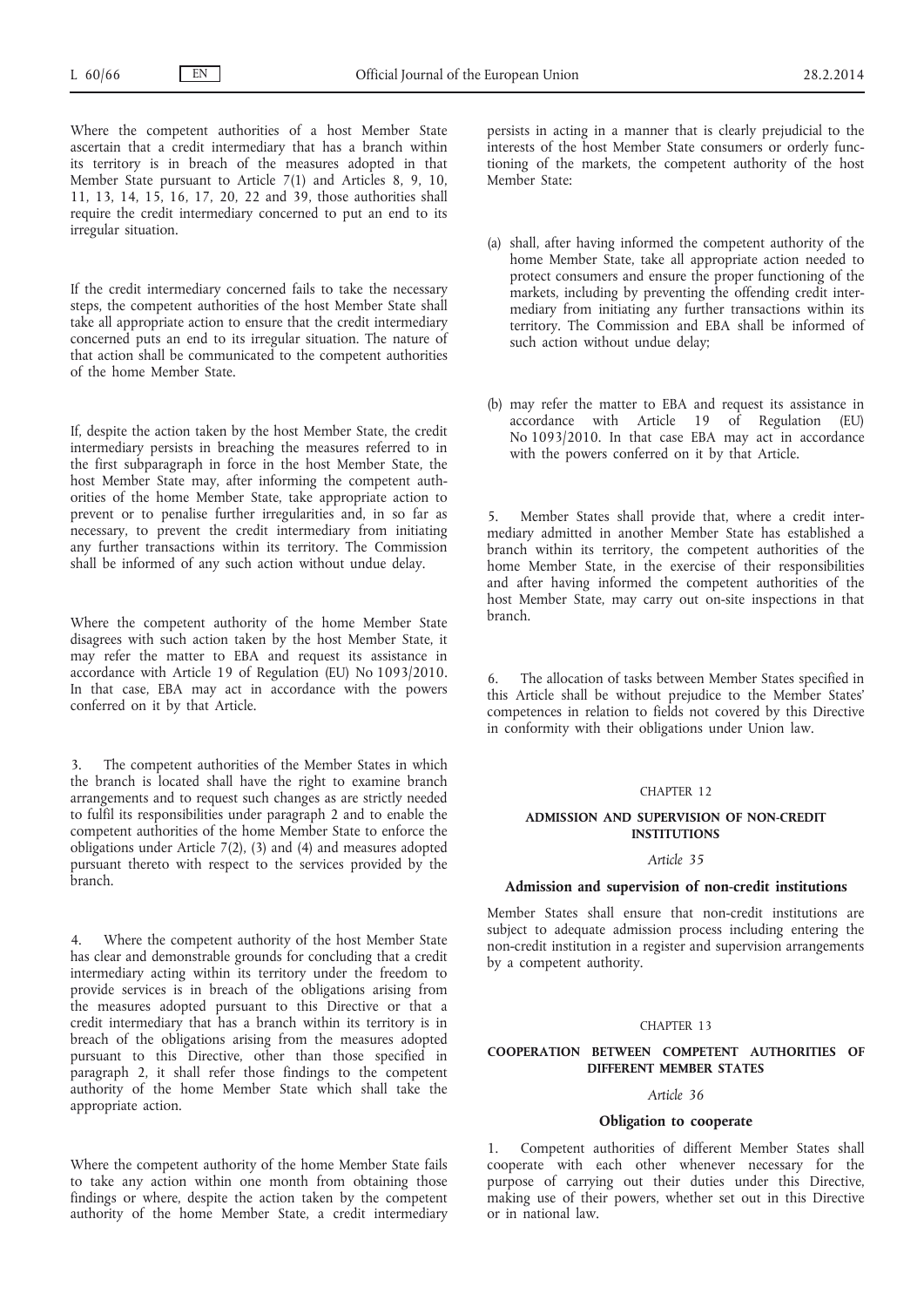Competent authorities shall render assistance to competent authorities of the other Member States. In particular, they shall exchange information and cooperate in any investigation or supervisory activities.

In order to facilitate and accelerate cooperation, and more particularly the exchange of information, Member States shall designate one single competent authority as a contact point for the purposes of this Directive. Member States shall communicate to the Commission and to the other Member States the names of the authorities which are designated to receive requests for exchange of information or cooperation pursuant to this paragraph.

2. Member States shall take the necessary administrative and organisational measures to facilitate assistance provided for in paragraph 1.

3. Competent authorities of Member States having been designated as contact points for the purposes of this Directive in accordance with paragraph 1 shall without undue delay supply one another with the information required for the purposes of carrying out the duties of the competent authorities, designated in accordance with Article 5, set out in the measures adopted pursuant to this Directive.

Competent authorities exchanging information with other competent authorities under this Directive may indicate at the time of communication that such information must not be disclosed without their express agreement, in which case such information may be exchanged solely for the purposes for which those authorities gave their agreement.

The competent authority having been designated as the contact point may transmit the information received to the other competent authorities, however it shall not transmit the information to other bodies or natural or legal persons without the express agreement of the competent authorities which disclosed it and solely for the purposes for which those authorities gave their agreement, except in duly justified circumstances in which case it shall immediately inform the contact point that supplied the information.

4. A competent authority may refuse to act on a request for cooperation in carrying out an investigation or supervisory activity or to exchange information as provided for in paragraph 3 only where:

(a) such an investigation, on-the-spot verification, supervisory activity or exchange of information might adversely affect the sovereignty, security or public policy of the Member State addressed;

- (b) judicial proceedings have already been initiated in respect of the same actions and the same persons before the authorities of the Member State addressed;
- (c) final judgement has already been delivered in the Member State addressed in respect of the same persons and the same actions.

In the event of such a refusal, the competent authority shall notify the requesting competent authority accordingly, providing as detailed information as possible.

# *Article 37*

# **Settlement of disagreements between competent authorities of different Member States**

The competent authorities may refer the situation to EBA where a request for cooperation, in particular the exchange of information, has been rejected or has not been acted upon within a reasonable time, and request EBA's assistance in accordance with Article 19 of Regulation (EU) No 1093/2010. In such cases, EBA may act in accordance with the powers conferred on it by that Article and any binding decision made by EBA in accordance with that Article shall be binding on the competent authorities concerned regardless of whether those competent authorities are members of EBA or not.

#### CHAPTER 14

### **FINAL PROVISIONS**

#### *Article 38*

# **Sanctions**

1. Member States shall lay down the rules on sanctions applicable to infringements of the national provisions adopted on the basis of this Directive and shall take all measures necessary to ensure that they are implemented. Those sanctions shall be effective, proportionate and dissuasive.

Member States shall provide that the competent authority may disclose to the public any administrative sanction that will be imposed for infringement of the measures adopted in the transposition of this Directive, unless such disclosure would seriously jeopardise the financial markets or cause disproportionate damage to the parties involved.

#### *Article 39*

### **Dispute resolution mechanisms**

1. Member States shall ensure that appropriate and effective complaints and redress procedures are established for the outof-court settlement of consumer disputes with creditors, credit intermediaries and appointed representatives in relation to credit agreements, using existing bodies where appropriate. Member States shall ensure that such procedures are applicable to creditors and credit intermediaries and cover the activities of appointed representatives.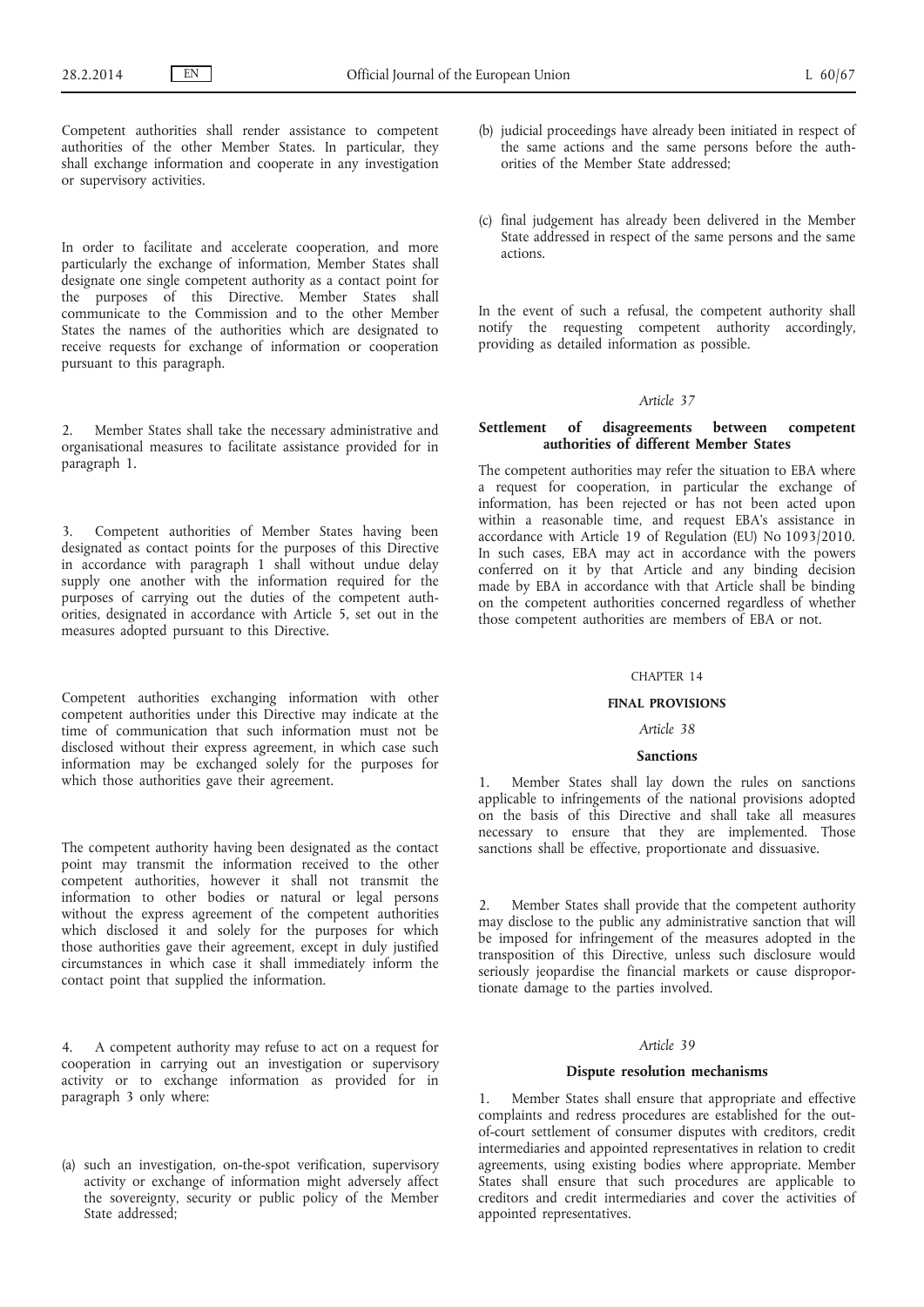2. Member States shall require the bodies responsible for the out-of-court settlement of consumer disputes to cooperate so that cross-border disputes concerning credit agreements can be resolved.

#### *Article 40*

# **Exercise of the delegation**

The power to adopt delegated acts is conferred on the Commission subject to the conditions laid down in this Article.

2. The power to adopt delegated acts referred to in Articles 14(9) and 17(8) shall be conferred on the Commission for an indeterminate period of time from 20 March 2014.

The delegation of power referred to in Articles 14(9) and 17(8) may be revoked at any time by the European Parliament or by the Council. A decision to revoke shall put an end to the delegation of the powers specified in that decision. It shall take effect the day following the publication of the decision in the *Official Journal of the European Union* or at a later date specified therein. It shall not affect the validity of any delegated acts already in force.

4. As soon as it adopts a delegated act, the Commission shall notify it simultaneously to the European Parliament and to the Council.

5. A delegated act adopted pursuant to Articles 14(9) and 17(8) shall enter into force only if no objection has been expressed either by the European Parliament or the Council within a period of three months of notification of that act to the European Parliament and to the Council or if, before the expiry of that period, the European Parliament and the Council have both informed the Commission that they will not object. That period shall be extended by three months at the initiative of the European Parliament or of the Council.

# *Article 41*

### **Imperative nature of this Directive**

Member States shall ensure that:

- (a) consumers may not waive the rights conferred on them by national law transposing this Directive;
- (b) the measures they adopt in transposing this Directive cannot be circumvented in a way which could lead to consumers losing the protection granted by this Directive as a result of the way in which agreements are formulated, in particular by integrating credit agreements falling within the scope of this Directive into credit agreements the character or purpose of which would make it possible to avoid the application of those measures.

### *Article 42*

# **Transposition**

1. Member States shall adopt and publish, by 21 March 2016, the laws, regulations and administrative provisions necessary to comply with this Directive. They shall forthwith communicate to the Commission the text of those measures.

2. Member States shall apply measures referred to in paragraph 1 from 21 March 2016.

When Member States adopt those measures, they shall contain a reference to this Directive or be accompanied by such a reference on the occasion of their official publication. Member States shall determine how such reference is to be made.

3. Member States shall communicate to the Commission the text of the main provisions of national law which they adopt in the field covered by this Directive.

### *Article 43*

# **Transitional provisions**

This Directive shall not apply to credit agreements existing before 21 March 2016.

2. Credit intermediaries already carrying out credit intermediation activities set out in point 5 of Article 4 before 21 March 2016 and which have not yet been admitted in accordance with the conditions set out in the national law of the home Member State transposing this Directive may continue to carry out those activities in compliance with national law until 21 March 2017. Where a credit intermediary relies on this derogation it may perform the activities only within their home Member State unless it also satisfies the necessary legal requirements of the host Member States.

3. Creditors, credit intermediaries or appointed representatives performing activities regulated by this Directive before 20 March 2014 shall comply with the national law transposing Article 9 by 21 March 2017.

### *Article 44*

# **Review clause**

The Commission shall undertake a review of this Directive by 21 March 2019. The review shall consider the effectiveness and appropriateness of the provisions on consumers and the internal market.

The review shall include the following:

(a) an assessment of the use and consumer understanding of and satisfaction with the ESIS;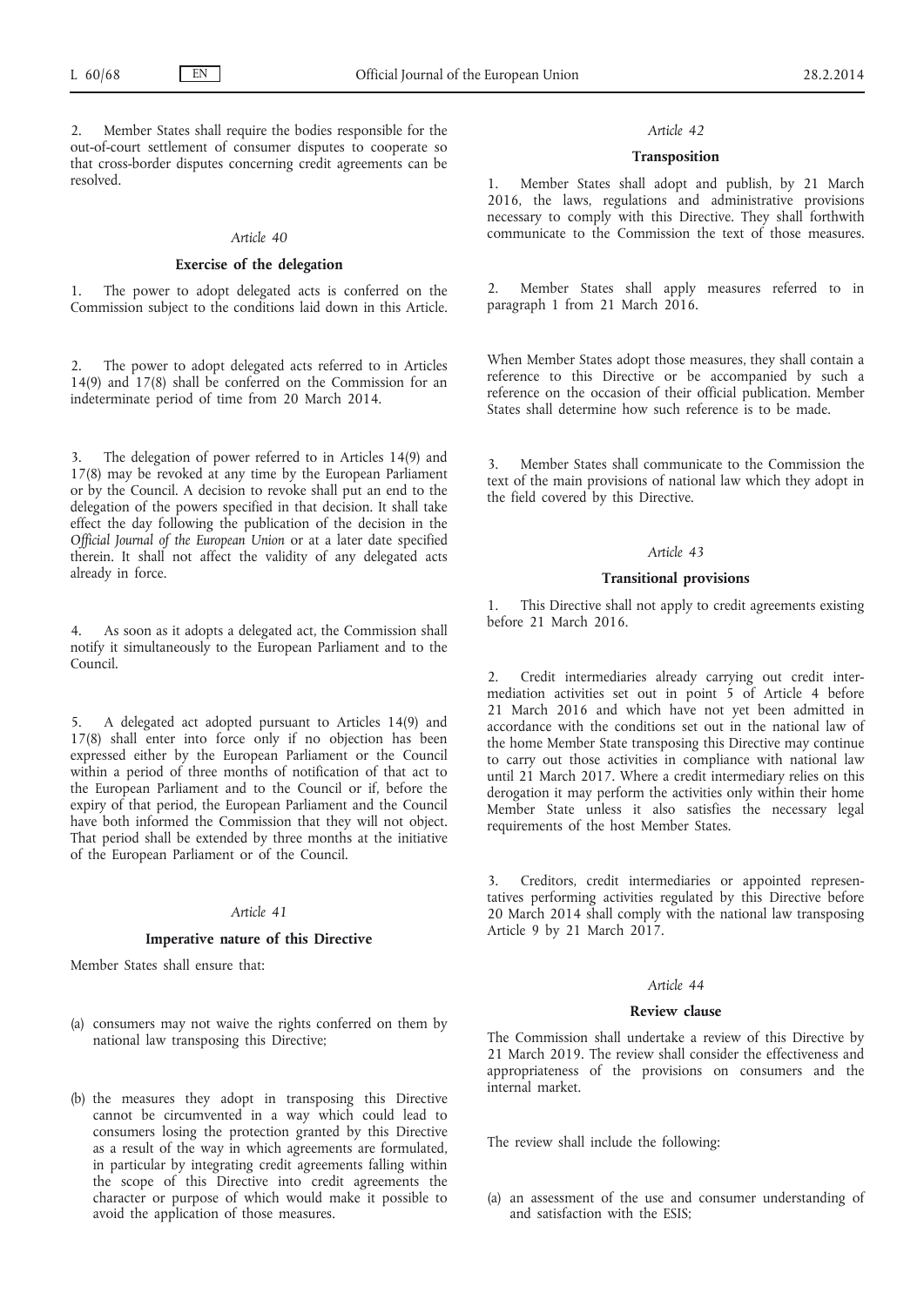- (b) an analysis of other pre-contractual disclosures;
- (c) an analysis of cross-border business by credit intermediaries and creditors;
- (d) an analysis of the evolution of the market for non-credit institutions providing credit agreements relating to residential immovable property;
- (e) an assessment on the need for further measures, including a passport for non-credit institutions providing credit agreements relating to residential immovable property;
- (f) an examination of the need to introduce additional rights and obligations with regard to the post-contractual stage of credit agreements;
- (g) an assessment of whether the scope of this Directive remains appropriate, taking account of its impact on other, substitutable forms of credit;
- (h) an assessment of whether additional measures are necessary to ensure the traceability of credit agreements secured against residential immovable property;
- (i) an assessment of the availability of data on trends in prices of residential immovable property and on the extent to which data are comparable;
- (j) an assessment of whether it continues to be appropriate to apply Directive  $2008/48$ /EC to unsecured credits the purpose of which is the renovation of a residential immovable property involving a total amount of credit above the maximum amount specified in point (c) of Article 2(2) of that Directive;
- (k) an assessment of whether the arrangements for the publication of sanctions under Article 38(2) provide sufficient transparency;
- (l) an assessment of the proportionality of warnings referred to in Articles  $11(6)$  and  $13(2)$  and the potential for further harmonisation of risk warnings.

# *Article 45*

### **Further initiatives on responsible lending and borrowing**

By 21 March 2019, the Commission shall submit a comprehensive report assessing the wider challenges of private overindebtedness directly linked to credit activity. It will also examine the need for the supervision of credit registers and the possibility for the development of more flexible and reliable markets. That report shall be accompanied, where appropriate, by legislative proposals.

### *Article 46*

# **Amendment of Directive 2008/48/EC**

In Article 2 of Directive 2008/48/EC, the following paragraph is inserted:

'2a. Notwithstanding point (c) of paragraph 2, this Directive shall apply to unsecured credit agreements the purpose of which is the renovation of a residential immovable property involving a total amount of credit above EUR 75 000.'

### *Article 47*

### **Amendment of Directive 2013/36/EU**

In Directive 2013/36/EU, the following Article is inserted:

*'Article 54a*

Articles 53 and 54 shall be without prejudice to the powers of investigation conferred on the European Parliament pursuant to Article 226 TFEU.'

# *Article 48*

### **Amendment of Regulation (EU) No 1093/2010**

Regulation (EU) No 1093/2010 is amended as follows:

(1) The second subparagraph of Article 13(1) is replaced by the following:

'Where the Commission adopts a regulatory technical standard which is the same as the draft regulatory technical standard submitted by the Authority, the period during which the European Parliament and the Council may object shall be 1 month from the date of notification. At the initiative of the European Parliament or the Council that period shall be extended for an initial period of 1 month and shall be extendable for a further period of 1 month.'

(2) The second subparagraph of Article 17(2) is replaced by the following:

'Without prejudice to the powers laid down in Article 35, the competent authority shall, without delay, provide the Authority with all information which the Authority considers necessary for its investigation including as to how the acts referred to in Article 1(2) are applied in accordance with Union law.'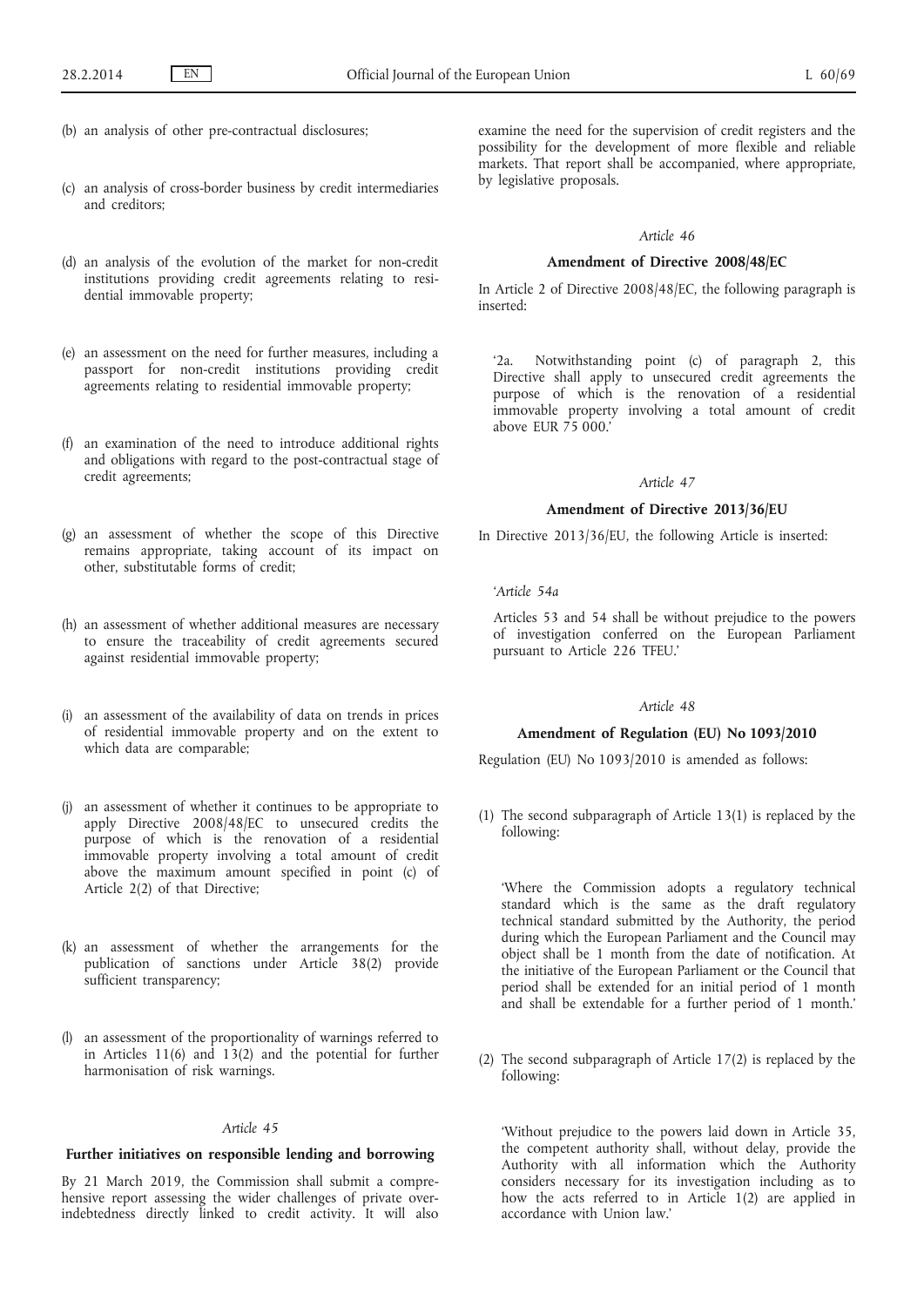# *Article 49*

# **Entry into force**

This Directive shall enter into force on the twentieth day following that of its publication in the *Official Journal of the European Union*.

# *Article 50*

# **Addressees**

This Directive is addressed to the Member States.

Done at Strasbourg, 4 February 2014.

*For the European Parliament The President* M. SCHULZ

*For the Council The President* E. VENIZELOS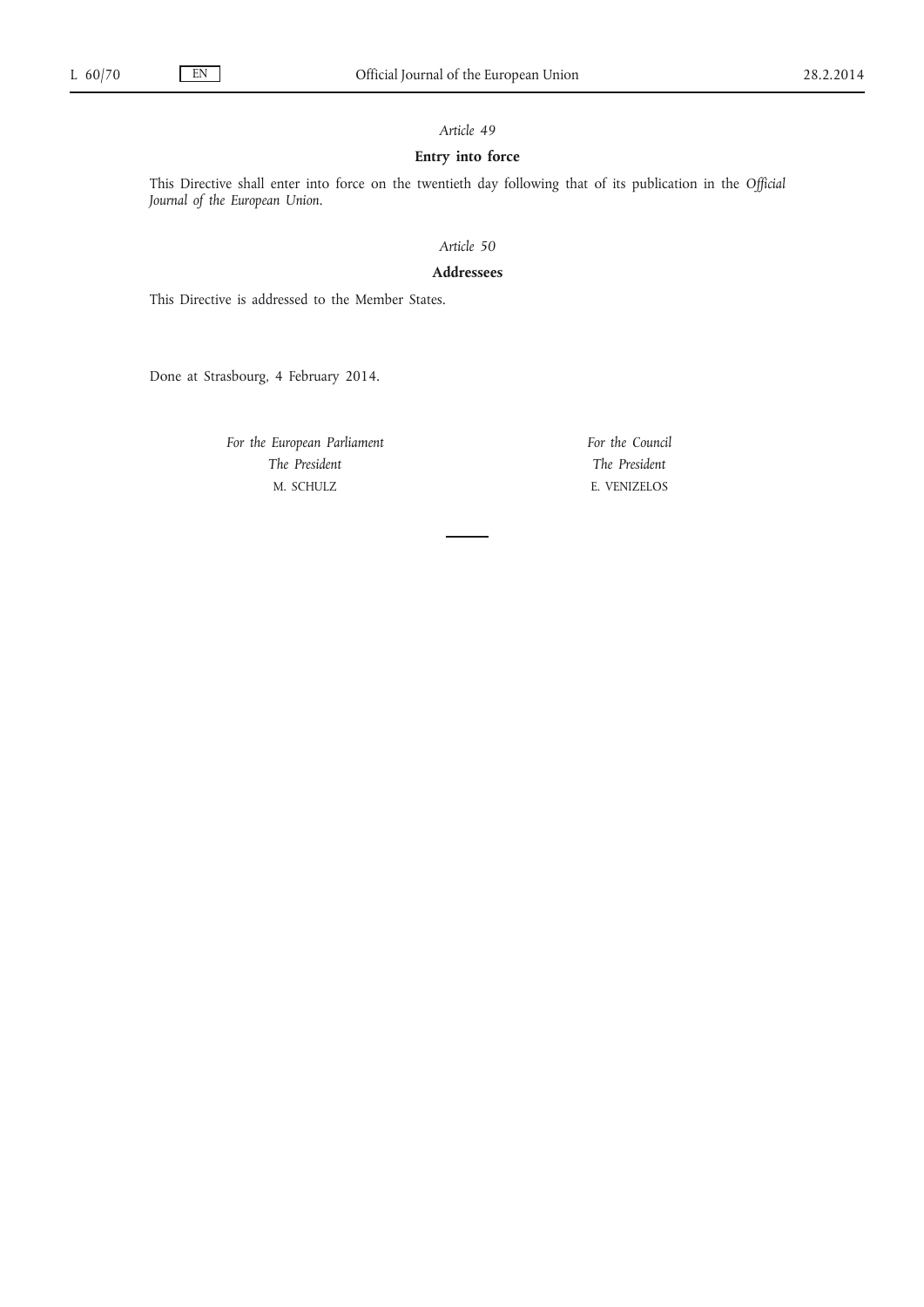#### *ANNEX I*

#### **CALCULATION OF THE ANNUAL PERCENTAGE RATE OF CHARGE (APRC)**

I. Basic equation expressing the equivalence of drawdowns on the one hand and repayments and charges on the other.

The basic equation, which establishes the annual percentage rate of charge (APRC), equates, on an annual basis, the total present value of drawdowns on the one hand and the total present value of repayments and payments of charges on the other hand, i.e.:

$$
\sum_{k=1}^{m} C_k (1+X)^{-t_k} = \sum_{l=1}^{m'} D_l (1+X)^{-S_l}
$$

where:

- — *X* is the APRC
- — *m* is the number of the last drawdown
- — *k* is the number of a drawdown, thus 1 ≤ *k* ≤ *m*
- — *Ck* is the amount of drawdown *k*
- — *tk* is the interval, expressed in years and fractions of a year, between the date of the first drawdown and the date of each subsequent drawdown, thus  $t_1 = 0$
- — *m′* is the number of the last repayment or payment of charges
- — *l* is the number of a repayment or payment of charges
- — *Dl* is the amount of a repayment or payment of charges
- — *sl* is the interval, expressed in years and fractions of a year, between the date of the first drawdown and the date of each repayment or payment of charges.

#### Remarks:

- (a) The amounts paid by both parties at different times shall not necessarily be equal and shall not necessarily be paid at equal intervals.
- (b) The starting date shall be that of the first drawdown.
- (c) Intervals between dates used in the calculations shall be expressed in years or in fractions of a year. A year is presumed to have 365 days (or 366 days for leap years), 52 weeks or 12 equal months. An equal month is presumed to have 30,41666 days (i.e. 365/12) regardless of whether or not it is a leap year.

Where intervals between dates used in the calculations cannot be expressed as a whole number of weeks, months or years, the intervals shall be expressed as a whole number of one of those periods in combination with a number of days. Where using days:

- (i) every day shall be counted, including weekends and holidays;
- (ii) equal periods and then days shall be counted backwards to the date of the initial drawdown;
- (iii) the length of the period of days shall be obtained excluding the first day and including the last day and shall be expressed in years by dividing this period by the number of days (365 or 366 days) of the complete year counted backwards from the last day to the same day of the previous year.
- (d) The result of the calculation shall be expressed with an accuracy of at least one decimal place. If the figure at the following decimal place is greater than or equal to 5, the figure at the preceding decimal place shall be increased by one.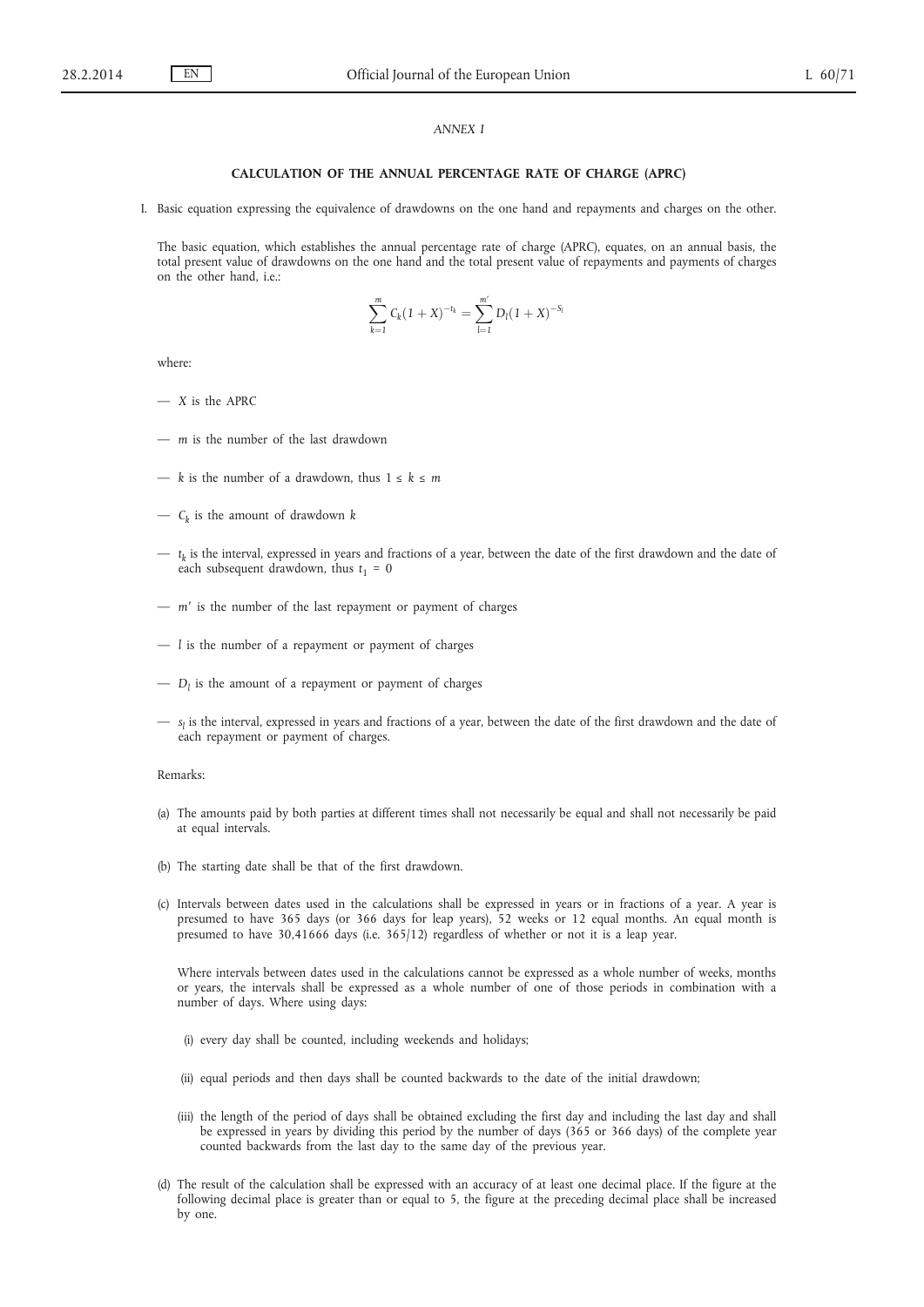(e) The equation can be rewritten using a single sum and the concept of flows (*Ak*), which will be positive or negative, in other words either paid or received during periods 1 to n, expressed in years, i.e.:

$$
S = \sum_{k=1}^{n} A_k (1+X)^{-t_k},
$$

S being the present balance of flows. If the aim is to maintain the equivalence of flows, the value will be zero.

- II. Additional assumptions for the calculation of the APRC
	- (a) If a credit agreement gives the consumer freedom of drawdown, the total amount of credit shall be deemed to be drawn down immediately and in full.
	- (b) If a credit agreement provides different ways of drawdown with different charges or borrowing rates, the total amount of credit shall be deemed to be drawn down at the highest charge and borrowing rate applied to the most common drawdown mechanism for this type of credit agreement.
	- (c) If a credit agreement gives the consumer freedom of drawdown in general but imposes, amongst the different ways of drawdown, a limitation with regard to the amount of credit and period of time, the amount of credit shall be deemed to be drawn down on the earliest date provided for in the credit agreement and in accordance with those drawdown limits.
	- (d) If different borrowing rates and charges are offered for a limited period or amount, the highest borrowing rate and charges shall be deemed to be the borrowing rate and charges for the whole duration of the credit agreement.
	- (e) For credit agreements for which a fixed borrowing rate is agreed in relation to the initial period, at the end of which a new borrowing rate is determined and subsequently periodically adjusted according to an agreed indicator or internal reference rate the calculation of the APRC shall be based on the assumption that, at the end of the fixed borrowing rate period, the borrowing rate is the same as at the time of calculation of the APRC, based on the value of the agreed indicator or internal reference rate at that time, but is not less than the fixed borrowing rate.
	- (f) If the ceiling applicable to the credit has not yet been agreed, that ceiling is assumed to be EUR 170 000. In the case of credit agreements — other than contingent liabilities or guarantees — the purpose of which is not to acquire or retain a right in immovable property or land, overdrafts, deferred debit cards or credit cards this ceiling is assumed to be EUR 1 500.
	- (g) In the case of credit agreements other than overdrafts, bridging loans, shared equity credit agreements, contingent liabilities or guarantees and open-ended credit agreements as referred to in the assumptions set out in points (i),  $(i)$ ,  $(k)$ ,  $(l)$  and  $(m)$ :
		- (i) if the date or amount of a repayment of capital to be made by the consumer cannot be ascertained, it shall be assumed that the repayment is made at the earliest date provided for in the credit agreement and is for the lowest amount for which the credit agreement provides;
		- (ii) if the interval between the date of initial drawdown and the date of the first payment to be made by the consumer cannot be ascertained, it shall be assumed to be the shortest interval.
	- (h) Where the date or amount of a payment to be made by the consumer cannot be ascertained on the basis of the credit agreement or the assumptions set out in points (g), (i), (j), (k), (l) and (m) it shall be assumed that the payment is made in accordance with the dates and conditions required by the creditor and, when these are unknown:
		- (i) interest charges are paid together with the repayments of the capital;
		- (ii) non-interest charges expressed as a single sum are paid at the date of the conclusion of the credit agreement;
		- (iii) non-interest charges expressed as several payments are paid at regular intervals, commencing with the date of the first repayment of capital, and if the amount of such payments is not known they shall be assumed to be equal amounts;
		- (iv) the final payment clears the balance of capital, interest and other charges, if any.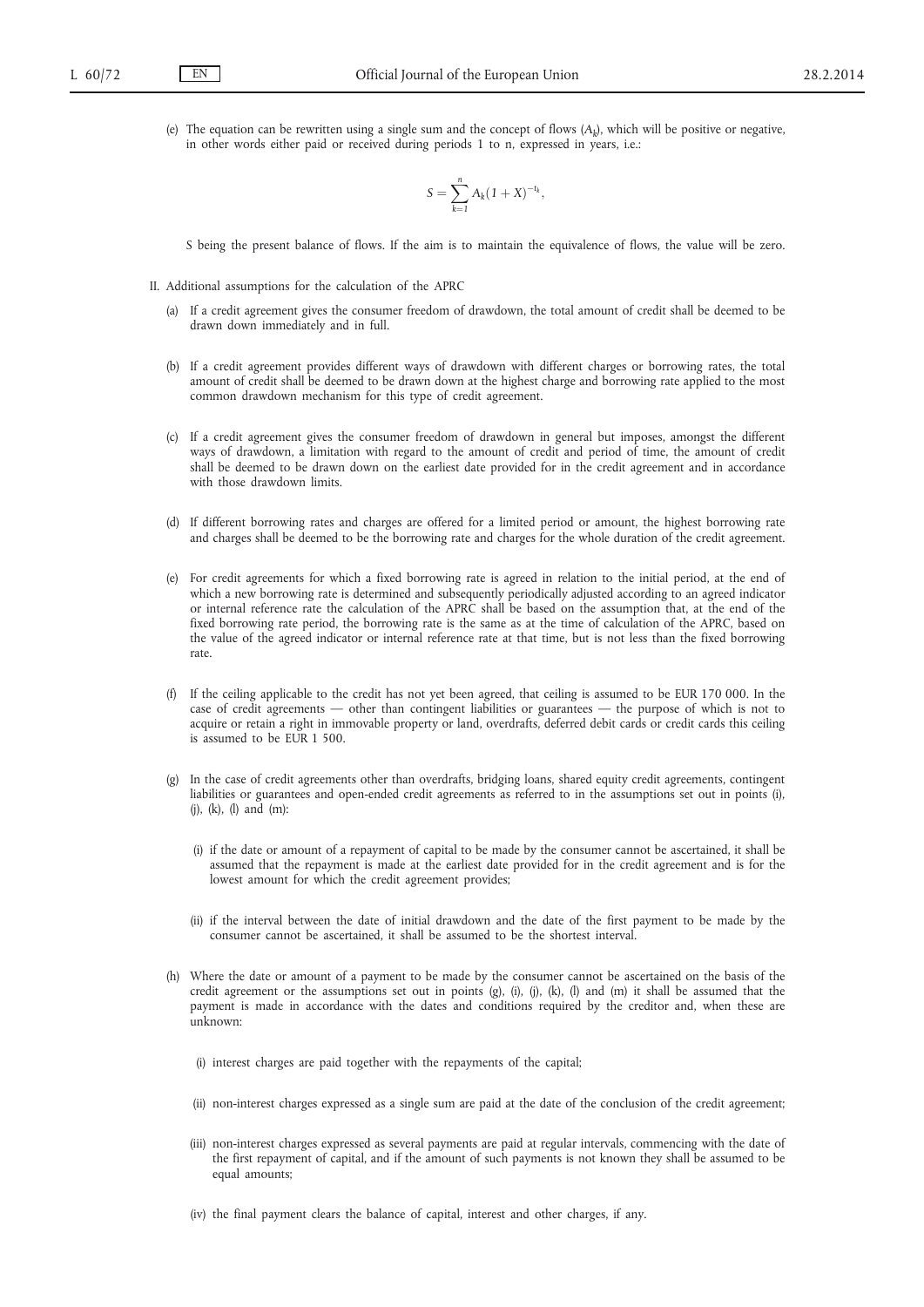- (i) In the case of an overdraft facility, the total amount of credit shall be deemed to be drawn down in full and for the whole duration of the credit agreement. If the duration of the overdraft facility is not known, the APRC shall be calculated on the assumption that the duration of the credit is three months.
- (j) In the case of a bridging loan, the total amount of credit shall be deemed to be drawn down in full and for the whole duration of the credit agreement. If the duration of the credit agreement is not known the APRC shall be calculated on the assumption that the duration of the credit is 12 months.
- (k) In the case of an open ended credit agreement, other than an overdraft facility and bridging loan, it shall be assumed that:
	- (i) for credit agreements, the purpose of which is to acquire or retain rights in immovable property the credit is provided for a period of 20 years starting from the date of the initial drawdown, and that the final payment made by the consumer clears the balance of capital, interest and other charges, if any; in the case of credit agreements the purpose of which is not to acquire or retain rights in immovable property or which are drawn down by deferred debit cards or credit cards, this period shall be of one year;
	- (ii) the capital is repaid by the consumer in equal monthly payments, commencing one month after the date of the initial drawdown. However, in cases where the capital must be repaid only in full, in a single payment, within each payment period, successive drawdowns and repayments of the entire capital by the consumer shall be assumed to occur over the period of one year. Interest and other charges shall be applied in accordance with those drawdowns and repayments of capital and as provided for in the credit agreement.

For the purposes of this point, an open-ended credit agreement is a credit agreement without fixed duration and includes credits which must be repaid in full within or after a period but, once repaid, become available to be drawn down again.

- (l) In the case of contingent liabilities or guarantees, the total amount of credit shall be deemed to be drawn down in full as a single amount at the earlier of:
	- (a) the latest draw down date permitted under the credit agreement being the potential source of the contingent liability or guarantee; or
	- (b) in the case of a rolling credit agreement at the end of the initial period prior to the rollover of the agreement.
- (m) In the case of shared equity credit agreements:
	- (i) the payments by consumers shall be deemed to occur at the latest date or dates permitted under the credit agreement;
	- (ii) percentage increases in value of the immovable property which secures the shared equity credit agreement, and the rate of any inflation index referred to in the agreement, shall be assumed to be a percentage equal to the higher of the current central bank target inflation rate or the level of inflation in the Member State where the immovable property is located at the time of conclusion of the credit agreement or 0 % if those percentages are negative.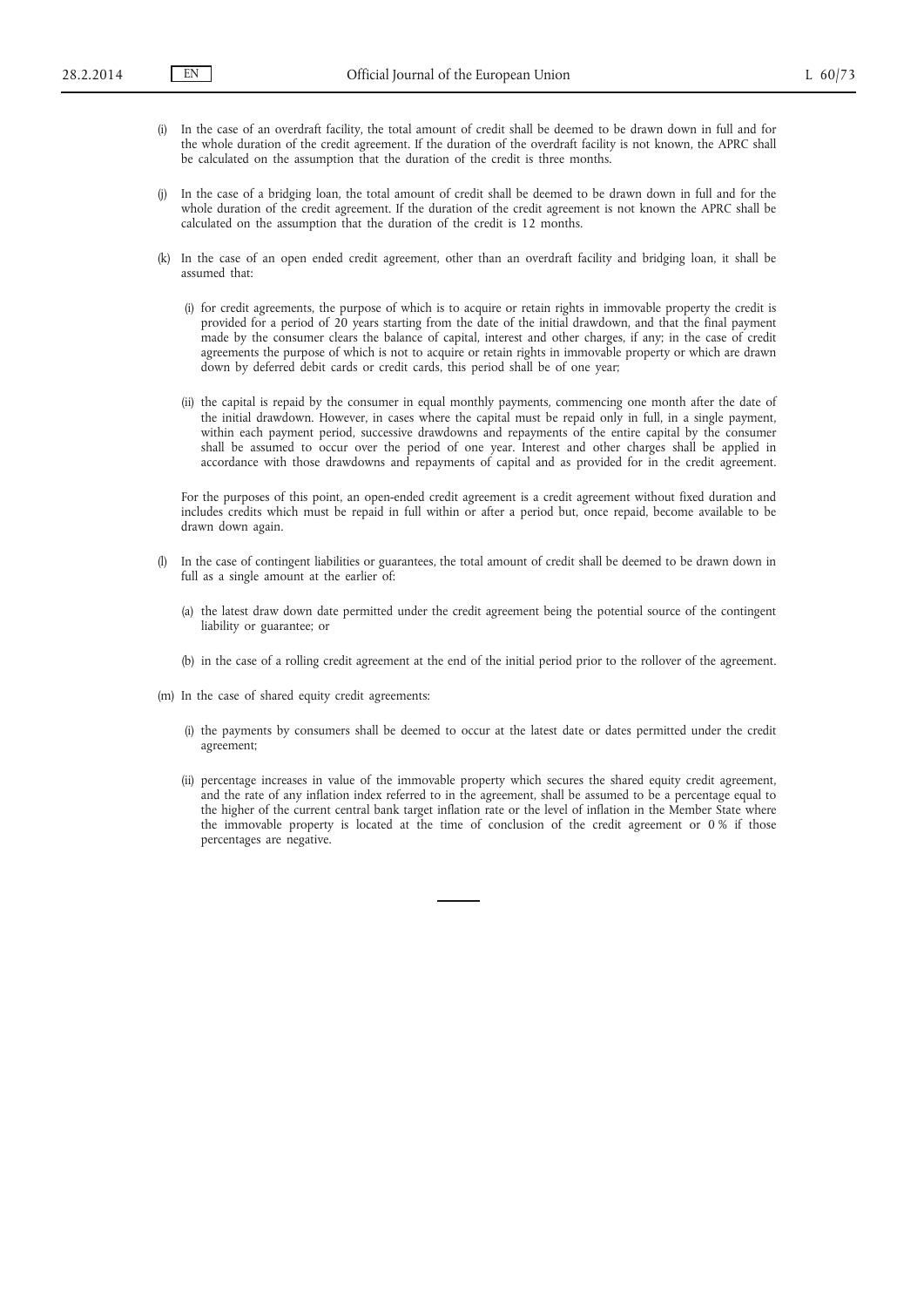### *ANNEX II*

#### **EUROPEAN STANDARDISED INFORMATION SHEET (ESIS)**

#### PART A

The text in this model shall be reproduced as such in the ESIS. Indications between square brackets shall be replaced with the corresponding information. Instructions for the creditor or, where applicable, credit intermediary on how to complete the ESIS are provided in Part B.

Wherever the words 'where applicable' are indicated, the creditor shall provide the information required if it is relevant to the credit agreement. Where the information is not relevant, the creditor shall delete the information in question or the entire section (for example, in cases where the section is not applicable). Where the entire section is deleted, the numbering of the ESIS sections shall be adjusted accordingly.

The information below shall be provided in a single document. The font used shall be clearly readable. Bold font, shading or larger font sizes shall be used for the information elements to be highlighted. All applicable risk warnings shall be highlighted.

#### **ESIS Model**

(Introductory text)

This document was produced for [name of consumer] on [current date].

This document was produced on the basis of the information that you have provided so far and on the current financial market conditions.

The information below remains valid until [validity date], (where applicable) apart from the interest rate and other costs. After that date, it may change in line with market conditions.

(Where applicable) This document does not constitute an obligation for [name of creditor] to grant you a loan.

1. Lender

[Name]

[Telephone number]

[Geographical address]

(Optional) [E-mail address]

(Optional) [Fax number]

(Optional) [Web address]

(Optional) [Contact person/point]

(Where applicable information as to whether advisory services are being provided:) [(We recommend, having assessed your needs and circumstances, that you take out this mortgage./We are not recommending a particular mortgage for you. However, based on your answers to some questions, we are giving you information about this mortgage so that you can make your own choice.)]

2. (Where applicable) Credit intermediary

[Name]

[Telephone number]

[Geographical address]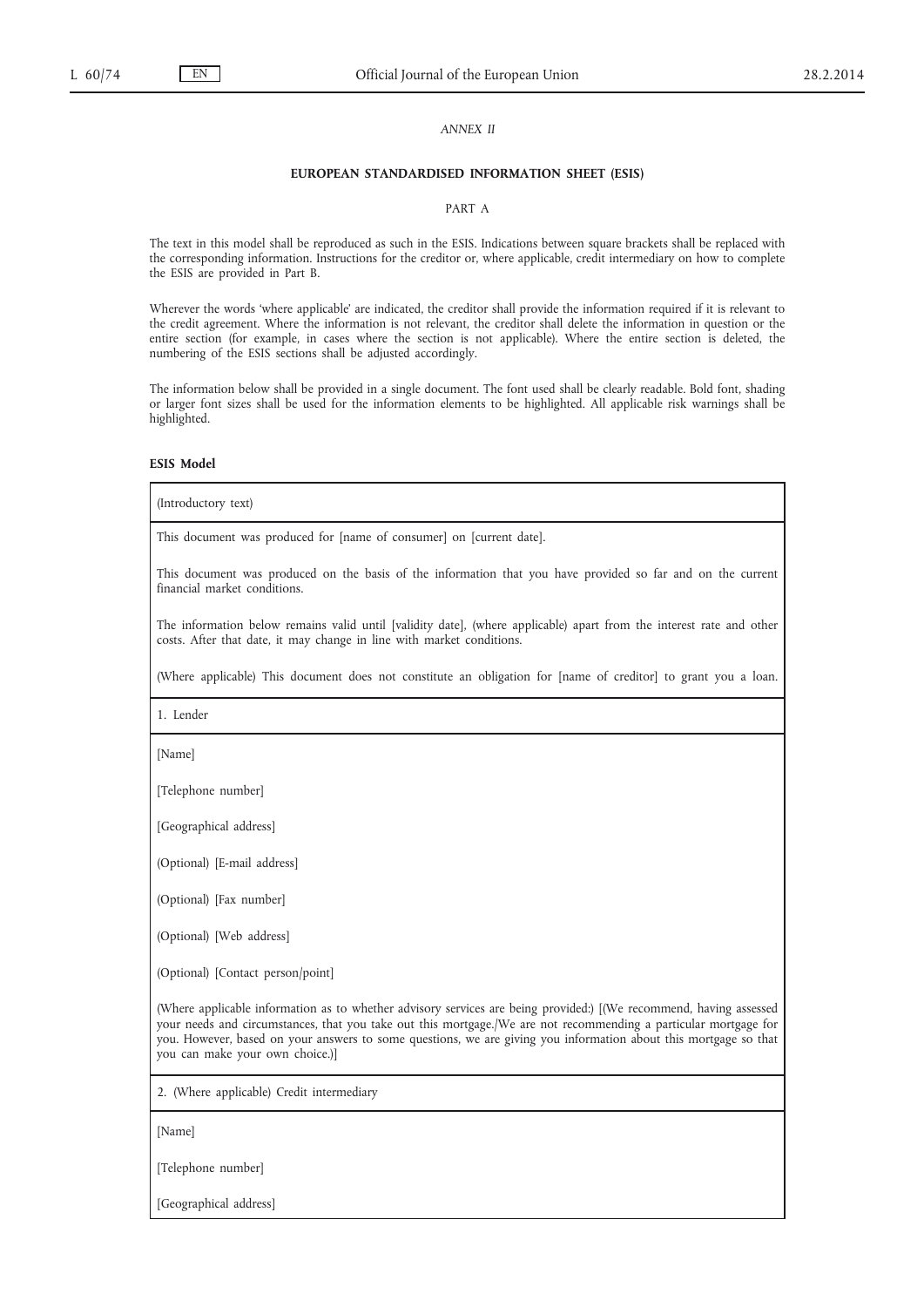(Optional) [E-mail address]

(Optional) [Fax number]

(Optional) [Web address]

(Optional) [Contact person/point]

(Where applicable [information as to whether advisory services are being provided]) [(We recommend, having assessed your needs and circumstances, that you take out this mortgage./We are not recommending a particular mortgage for you. However, based on your answers to some questions, we are giving you information about this mortgage so that you can make your own choice.)]

[Remuneration]

3. Main features of the loan

Amount and currency of the loan to be granted: [value][currency]

(Where applicable) This loan is not in [national currency of the borrower].

(Where applicable) The value of your loan in [national currency of the borrower] could change.

(Where applicable) For example, if the value of [national currency of the borrower] fell by 20 % relative to [credit currency], the value of your loan would increase to [insert amount in national currency of the borrower]. However, it could be more than this if the value of [national currency of the borrower] falls by more than 20 %.

(Where applicable) The maximum value of your loan will be [insert amount in national currency of the borrower]. (Where applicable) You will receive a warning if the credit amount reaches [insert amount in national currency of the borrower]. (Where applicable) You will have the opportunity to [insert right to renegotiate foreign currency loan or right to convert loan into [relevant currency] and conditions].

Duration of the loan: [duration]

[Type of loan]

[Type of applicable interest rate]

Total amount to be reimbursed:

This means that you will pay back [amount] for every [unit of the currency] borrowed.

(Where applicable) [This/Part of this] is an interest-only loan. You will still owe [insert amount of loan on an interestonly basis] at the end of the mortgage term.

(Where applicable) Value of the property assumed to prepare this information sheet: [insert amount]

(Where applicable) Maximum available loan amount relative to the value of the property [insert ratio] or Minimum value of the property required to borrow the illustrated amount [insert amount]

(Where applicable) [Security]

4. Interest rate and other costs

The annual percentage rate of charge (APRC) is the total cost of the loan expressed as an annual percentage. The APRC is provided to help you to compare different offers.

The APRC applicable to your loan is [APRC].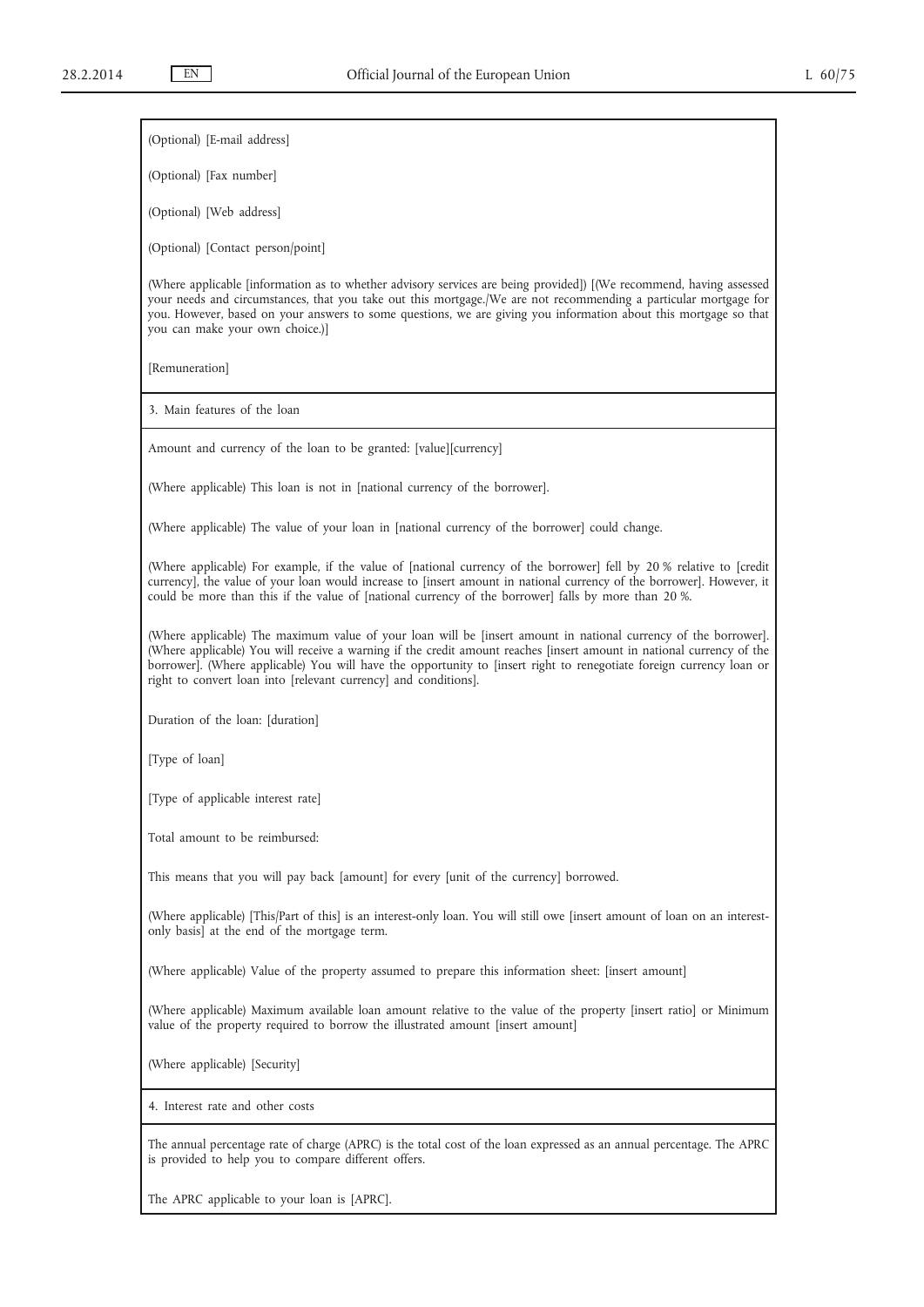#### It comprises:

Interest rate [value in percentage or, where applicable, indication of a reference rate and percentage value of creditor's spread]

[Other components of the APRC]

Costs to be paid on a one-off basis

(Where applicable) You will need to pay a fee to register the mortgage. [Insert amount of fee where known or basis for calculation.]

Costs to be paid regularly

(Where applicable) This APRC is calculated using assumptions regarding the interest rate.

(Where applicable) Because [part of] your loan is a variable interest rate loan, the actual APRC could be different from this APRC if the interest rate for your loan changes. For example, if the interest rate rose to [scenario as described in Part B], the APRC could increase to [insert illustrative APRC corresponding to the scenario].

(Where applicable) Please note that this APRC is calculated on the basis that the interest rate remains at the level fixed for the initial period throughout the duration of the contract.

(Where applicable) The following costs are not known to the lender and are therefore not included in the APRC: [Costs]

(Where applicable) You will need to pay a fee to register the mortgage.

Please make sure that you are aware of all other taxes and costs associated with your loan.

5. Frequency and number of payments

Repayment frequency: [frequency]

Number of payments: [number]

6. Amount of each instalment

[Amount] [currency]

Your income may change. Please consider whether you will still be able to afford your [frequency] repayment instalments if your income falls.

(Where applicable) Because [this/part of this] is an interest-only loan you will need to make separate arrangements to repay the [insert amount of loan on an interest-only basis] you will owe at the end of the mortgage term. Remember to add any extra payments you will need to make to the instalment amount shown here.

(Where applicable) The interest rate on [part of] this loan can change. This means the amount of your instalments could increase or decrease. For example, if the interest rate rose to [scenario as described in Part B] your payments could increase to [insert instalment amount corresponding to the scenario].

(Where applicable) The value of the amount you have to pay in [national currency of the borrower] each [frequency of instalment] could change. (Where applicable) Your payments could increase to [insert maximum amount in national currency of the borrower] each [insert period]. (Where applicable) For example, if the value of [national currency of the borrower] fell by 20 % relative to [credit currency] you would have to pay an extra [insert amount in national currency of the borrower] each [insert period]. Your payments could increase by more than this.

(Where applicable) The exchange rate used for converting your repayment in [credit currency] to [national currency of the borrower] will be the rate published by [name of institution publishing exchange rate] on [date] or will be calculated on [date] using [insert name of benchmark or method of calculation].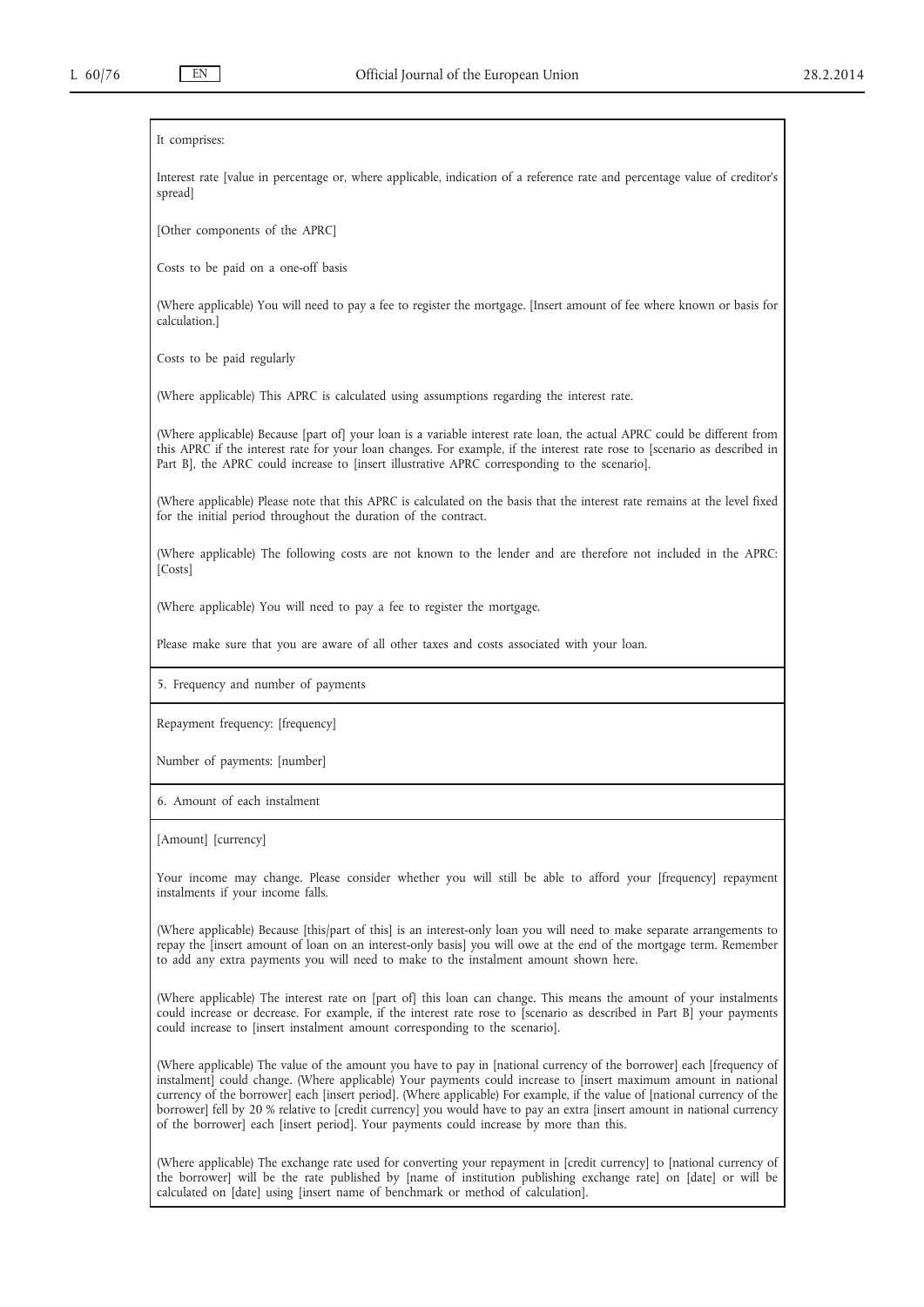(Where applicable) [Details on tied savings products, deferred-interest loans]

7. (Where applicable) Illustrative repayment table

This table shows the amount to be paid every [frequency].

The instalments (column [relevant no.]) are the sum of interest to be paid (column [relevant no.]), where applicable, capital paid (column [relevant no.]) and, where applicable, other costs (column [relevant no.]). (Where applicable) The costs in the other costs column relate to [list of costs]. Outstanding capital (column [relevant no.]) is the amount of the loan that remains to be reimbursed after each instalment.

[Table]

8. Additional obligations

The borrower must comply with the following obligations in order to benefit from the lending conditions described in this document.

[Obligations]

(Where applicable) Please note that the lending conditions described in this document (including the interest rate) may change if these obligations are not complied with.

(Where applicable) Please note the possible consequences of terminating at a later stage any of the ancillary services relating to the loan:

[Consequences]

9. Early repayment

You have the possibility to repay this loan early, either fully or partially.

(Where applicable) [Conditions]

(Where applicable) Exit charge: [insert amount or, where not possible, the method of calculation]

(Where applicable) Should you decide to repay this loan early, please contact us to ascertain the exact level of the exit charge at that moment.

10. Flexible features

(Where applicable) [Information on portability/subrogation] You have the possibility to transfer this loan to another [lender][or] [property]. [Insert conditions]

(Where applicable) You do not have the possibility to transfer this loan to another [lender] [or] [property].

(Where applicable) Additional features: [insert explanation of additional features listed in Part B and, optionally, any other features offered by the lender as part of the credit agreement not referred to in previous sections].

11. Other rights of the borrower

(Where applicable) You have [length of reflection period] after [point in time when the reflection period begins] to reflect before committing yourself to taking out this loan. (Where applicable) Once you have received the credit contract from the lender, you may not accept it before the end of [length of reflection period].

(Where applicable) For a period of [length of withdrawal period] after [point in time when the withdrawal period begins] you may exercise your right to cancel the agreement. [Conditions] [Insert procedure]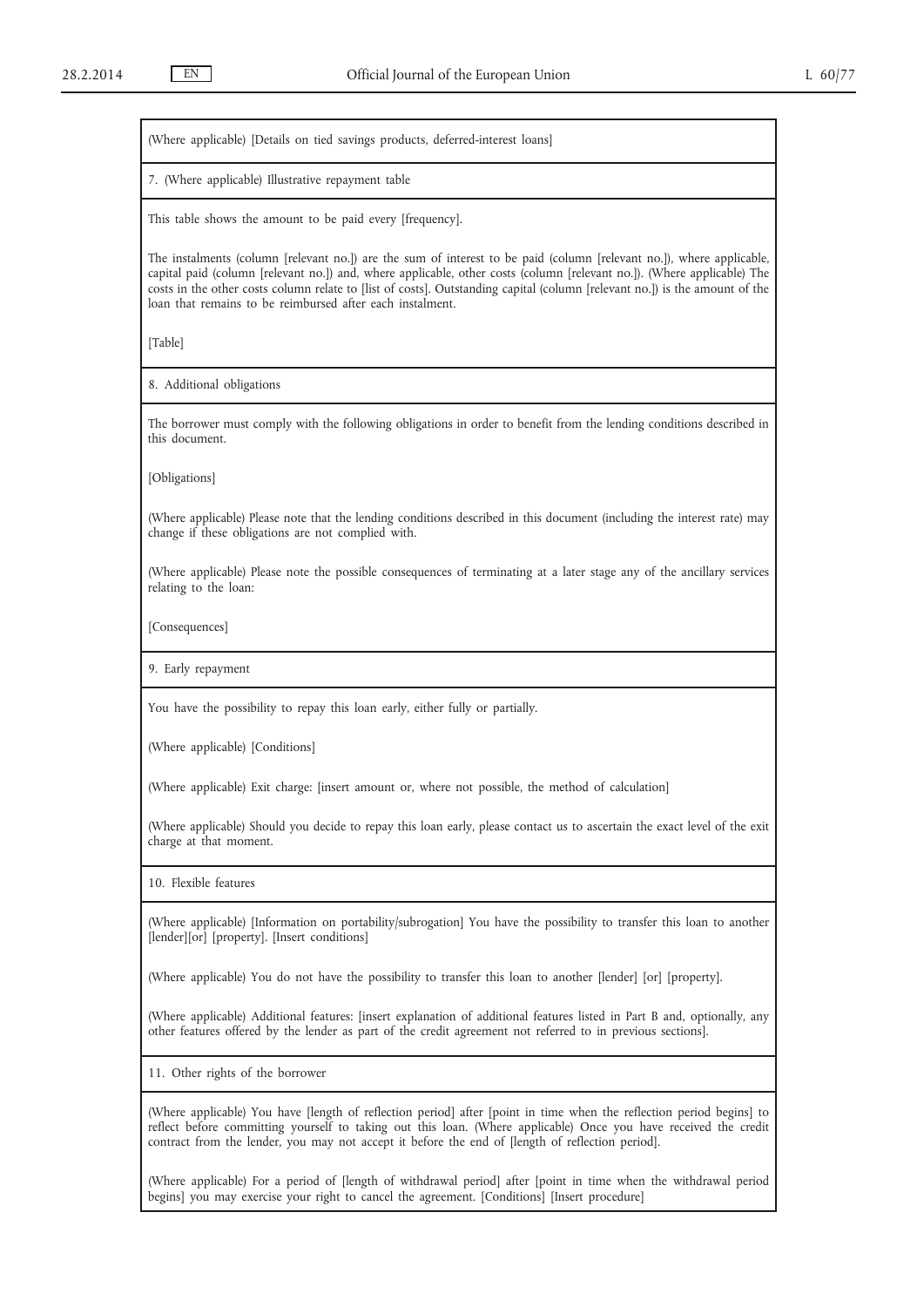(Where applicable) You may lose your right to cancel the agreement if, during that period, you buy or sell a property connected to this credit agreement.

(Where applicable) Should you decide to exercise your right of withdrawal [from the credit agreement], please verify whether you will remain bound by your other obligations relating to the loan [including the ancillary services relating to the loan] [, referred to in Section 8].

12. Complaints

If you have a complaint please contact [insert internal contact point and source of information on procedure].

(Where applicable) Maximum time for handling the complaint [period of time]

(Where applicable) [If we do not resolve the complaint to your satisfaction internally,] you can also contact: [insert name of external body for out-of-court complaints and redress] (Where applicable) or you can contact FIN-NET for details of the equivalent body in your own country.

13. Non-compliance with the commitments linked to the loan: consequences for the borrower

[Types of non-compliance]

[Financial and/or legal consequences]

Should you encounter difficulties in making your [frequency] payments, please contact us straight away to explore possible solutions.

(Where applicable) As a last resort, your home may be repossessed if you do not keep up with payments.

(Where applicable) 14. Additional information

(Where applicable) [Indication of the law applicable to the credit contract].

(Where the lender intends to use a language different from the language of the ESIS) Information and contractual terms will be supplied in [language]. With your consent, we intend to communicate in [language/s] during the duration of the credit agreement.

[Insert statement on right to be provided with or offered, as applicable, a draft credit agreement]

15. Supervisor

This lender is supervised by [Name(s), and web address(es) of supervisory authority/ies]

(Where applicable) This credit intermediary is supervised by [Name and web address of supervisory authority].

### PART B

# Instructions to complete the ESIS

In completing the ESIS, at least the following instructions shall be followed. Member States may however elaborate or further specify the instructions for completing the ESIS.

Section 'Introductory text'

(1) The validity date shall be properly highlighted. For the purpose of this section, the 'validity date' means the length of time the information, e.g. the borrowing rate, contained in the ESIS will remain unchanged and will apply should the creditor decide to grant the credit within this period of time. Where the determination of the applicable borrowing rate and other costs depends on the results of the selling of underlying bonds, the eventual borrowing rate and other costs may be different from those stated. In those circumstances only, it shall be stipulated that the validity date does not apply to the borrowing rate and other costs by adding the words: 'apart from the interest rate and other costs'.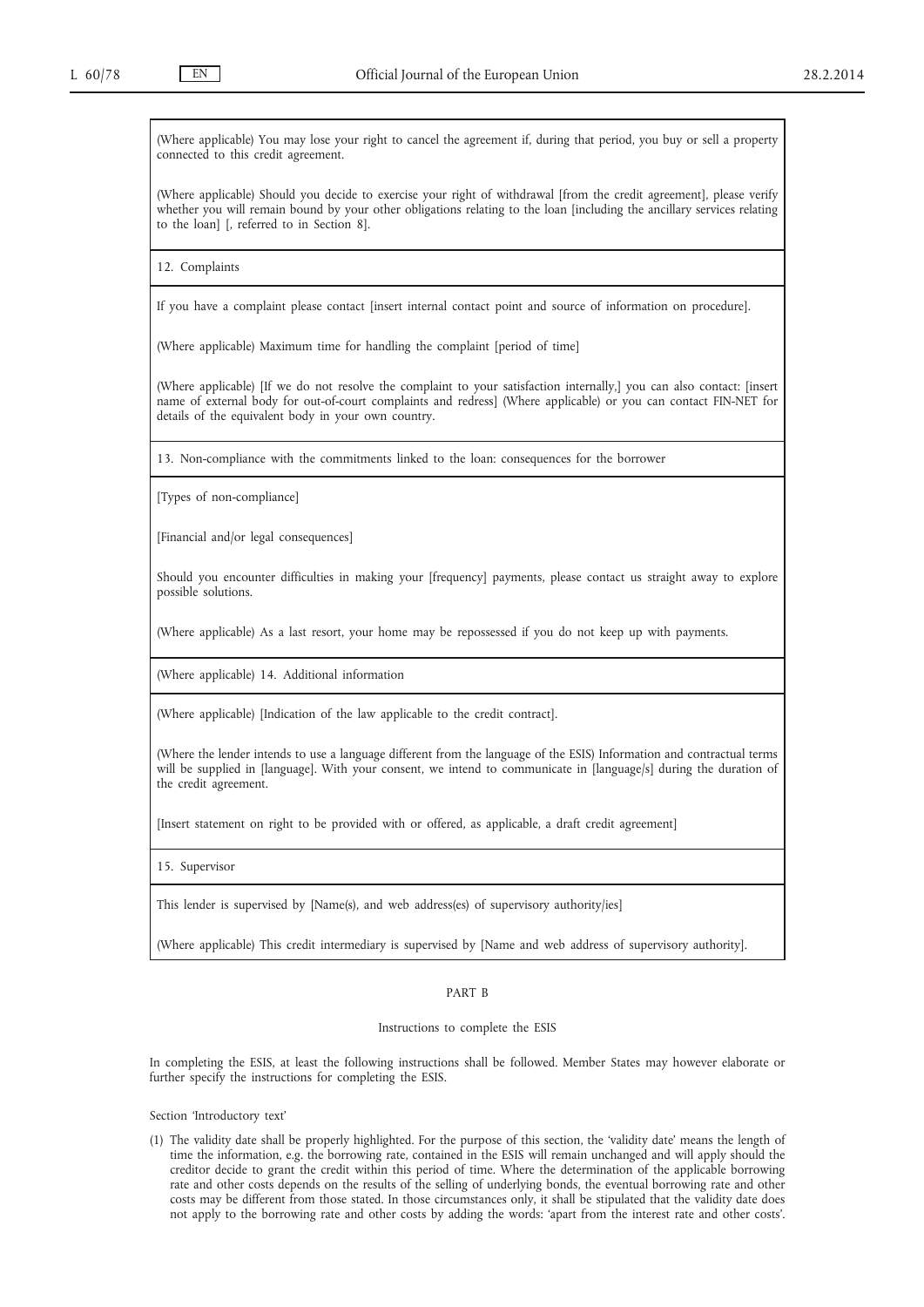#### Section '1. Lender'

- (1) Name, telephone number, and geographical address of the creditor shall refer to the contact information that the consumer may use for future correspondence.
- (2) Information on the e-mail address, fax number, web address and contact person/point is optional.
- (3) In line with Article 3 of Directive 2002/65/EC, where the transaction is being offered at a distance, the creditor shall indicate, where applicable, the name and geographical address of its representative in the Member State of residence of the consumer. Indication of the telephone number, e-mail address and web address of the representative of the credit provider is optional.
- (4) Where Section 2 is not applicable, the creditor shall inform the consumer whether advisory services are being provided and on what basis using the wording in Part A.

### (Where applicable) Section '2. Credit intermediary'

Where the product information is being provided to the consumer by a credit intermediary, that intermediary shall include the following information:

- (1) Name, telephone number and geographical address of the credit intermediary shall refer to the contact information that the consumer may use for future correspondence.
- (2) Information on the e-mail address, fax number, web address and contact person/point is optional.
- (3) The credit intermediary shall inform the consumer whether advisory services are being provided and on what basis using the wording in Part A.
- (4) An explanation of how the credit intermediary is being remunerated. Where it is receiving commission from a creditor, the amount and, where different from the name in Section 1, the name of the creditor shall be provided.

#### Section '3. Main features of the loan'

- (1) This section shall clearly explain the main characteristics of the credit, including the value and currency and the potential risks associated with the borrowing rate, including the ones referred to in point (8), and amortisation structure.
- (2) Where the credit currency is different from the national currency of the consumer, the creditor shall indicate that the consumer will receive a regular warning at least when the exchange rate fluctuates by more than 20 %, where applicable the right to convert the currency of the credit agreement or to the possibility to renegotiate the conditions and any other arrangements available to the consumer to limit their exposure to exchange rate risk. Where there is a provision in the credit agreement to limit the exchange rate risk, the creditor shall indicate the maximum amount the consumer could have to pay back. Where there is no provision in the credit agreement to limit the exchange rate risk to which the consumer is exposed to a fluctuation in the exchange rate of less than 20 %, the creditor shall indicate an illustration of the effect of a 20 % fall in the value of consumer's national currency relative to the credit currency on the value of the credit.
- (3) The duration of the credit shall be expressed in years or months, whichever is the most relevant. Where the duration of the credit can vary during the lifetime of the contract, the creditor shall explain when and under which conditions this can occur. Where the credit is open-ended, for example, for a secured credit card, the creditor shall clearly state that fact.
- (4) The type of credit shall be clearly indicated (e.g. mortgage credit, home loan, secured credit card). The description of the type of credit shall clearly indicate how the capital and the interest shall be reimbursed during the life of the credit (i.e. the amortisation structure), specifying clearly whether the credit agreement is on capital repayment or interest-only basis, or a mixture of the two.
- (5) Where all or part of the credit is an interest-only credit, a statement clearly indicating that fact shall be inserted prominently at the end of this section using the wording in Part A.
- (6) This section shall explain whether the borrowing rate is fixed or variable and, where applicable, the periods during which it will remain fixed; the frequency of subsequent revisions and the existence of limits to the borrowing rate variability, such as caps or floors.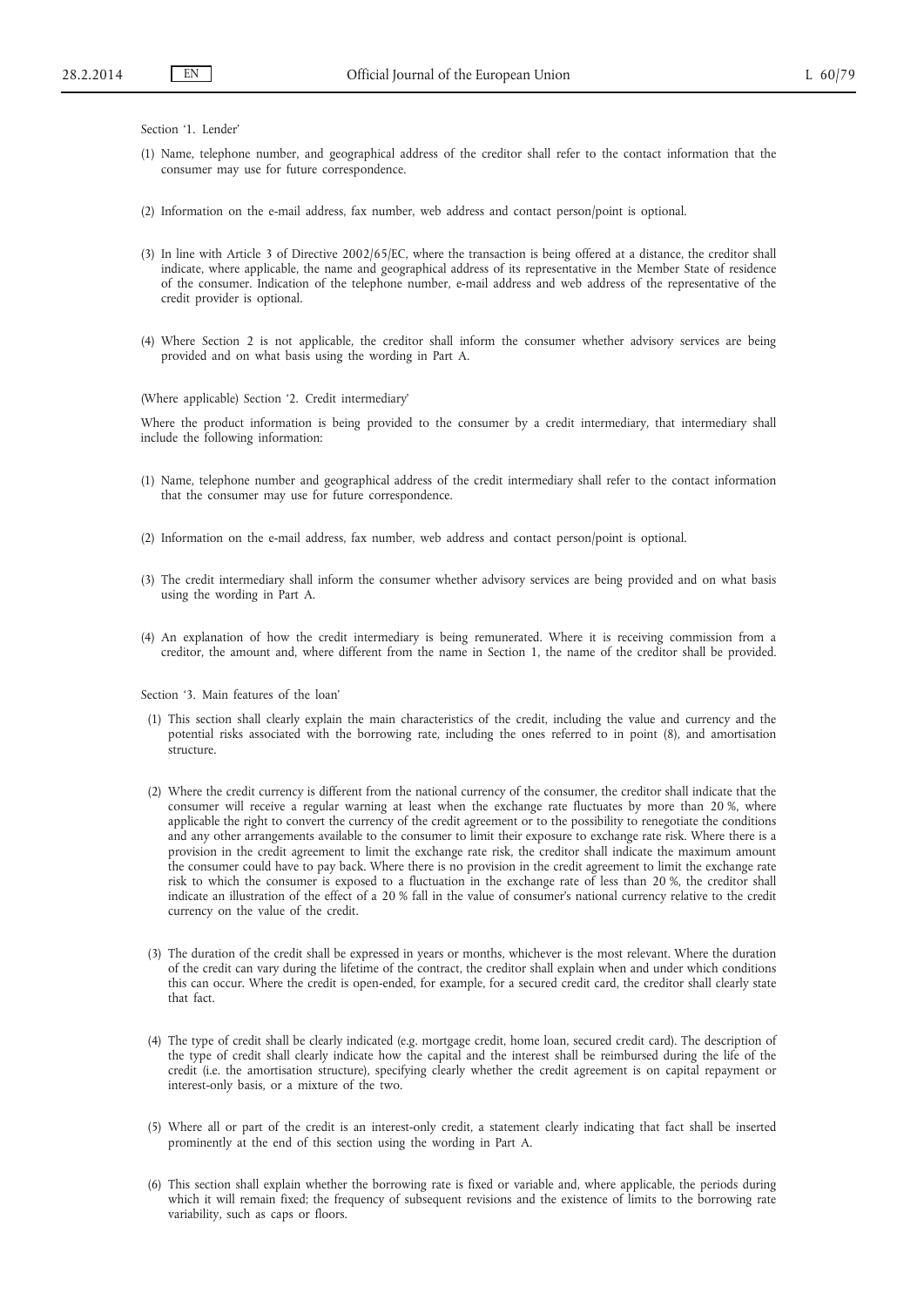The formula used to revise the borrowing rate and its different components (e.g. reference rate, interest rate spread) shall be explained. The creditor shall indicate, e.g. by means of a web address, where further information on the indices or rates used in the formula can be found, e.g. Euribor or central bank reference rate.

- (7) If different borrowing rates apply in different circumstances, the information shall be provided on all applicable rates.
- (8) The 'total amount to be reimbursed' corresponds to the total amount payable by the consumer. It shall be shown as the sum of the credit amount and the total cost of the credit to the consumer. Where the borrowing rate is not fixed for the duration of the contract, it shall be highlighted that this amount is illustrative and may vary in particular in relation with the variation in the borrowing rate.
- (9) Where the credit will be secured by a mortgage on the immovable property or another comparable security or by a right related to immovable property, the creditor shall draw the consumer's attention to this. Where applicable the creditor shall indicate the assumed value of the immovable property or other security used for the purpose of preparing this information sheet.
- (10) The creditor shall indicate, where applicable, either:
	- a) 'maximum available loan amount relative to the value of the property', indicating the loan-to-value ratio. This ratio is to be accompanied by an example in absolute terms of the maximum amount that can be borrowed for a given property value; or
	- b) the 'minimum value of the property required by the creditor to lend the illustrated amount'.
- (11) Where credits are multi-part credits (e.g. concurrently part fixed rate, part variable rate), this shall be reflected in the indication of the type of credit and the required information shall be given for each part of the credit.

Section '4. Interest rate' and other costs

- (1) The reference to 'interest rate' corresponds to the borrowing rate or rates.
- (2) The borrowing rate shall be mentioned as a percentage value. Where the borrowing rate is variable and based on a reference rate the creditor may indicate the borrowing rate by stating a reference rate and a percentage value of creditor's spread. The creditor shall however indicate the value of the reference rate valid on the day of issuing the ESIS.

Where the borrowing rate is variable the information shall include: (a) the assumptions used to calculate the APRC; (b) where relevant, the applicable caps and floors and (c) a warning that the variability could affect the actual level of the APRC. In order to attract the consumer's attention the font size used for the warning shall be bigger and shall figure prominently in the main body of the ESIS. The warning shall be accompanied by an illustrative example on the APRC. Where there is a cap on the borrowing rate, the example shall assume that the borrowing rate rises at the earliest possible opportunity to the highest level foreseen in the credit agreement. Where there is no cap the example shall illustrate the APRC at the highest borrowing rate in at least the last 20 years, or where the underlying data for the calculation of the borrowing rate is available for a period of less than 20 years the longest period for which such data is available, based on the highest value of any external reference rate used in calculating the borrowing rate where applicable or the highest value of a benchmark rate specified by a competent authority or EBA where the creditor does not use an external reference rate. Such requirement shall not apply to credit agreements where the borrowing rate is fixed for a material initial period of several years and may then be fixed for a further period following negotiation between the creditor and the consumer. For credit agreements where the borrowing rate is fixed for a material initial period of several years and may then be fixed for a further period following negotiation between the creditor and the consumer, the information shall include a warning that the APRC is calculated on the basis of the borrowing rate for the initial period. The warning shall be accompanied by an additional, illustrative APRC calculated in accordance with Article 17(4). Where credits are multi-part credits (e.g. concurrently part fixed rate, part variable rate), the information shall be given for each part of the credit.

(3) In the section on 'other components of the APRC' all the other costs contained in the APRC shall be listed, including one-off costs such as administration fees, and regular costs, such as annual administration fees. The creditor shall list each of the costs by category (costs to be paid on a one-off basis, costs to be paid regularly and included in the instalments, costs to be paid regularly but not included in the instalments), indicating their amount, to whom they are to be paid and when. This does not have to include costs incurred for breaches of contractual obligations. Where the amount is not known, the creditor shall provide an indication of the amount if possible, or if not possible, how the amount will be calculated and specify that the amount provided is indicative only. Where certain costs are not included in the APRC because they are unknown to the creditor, this shall be highlighted.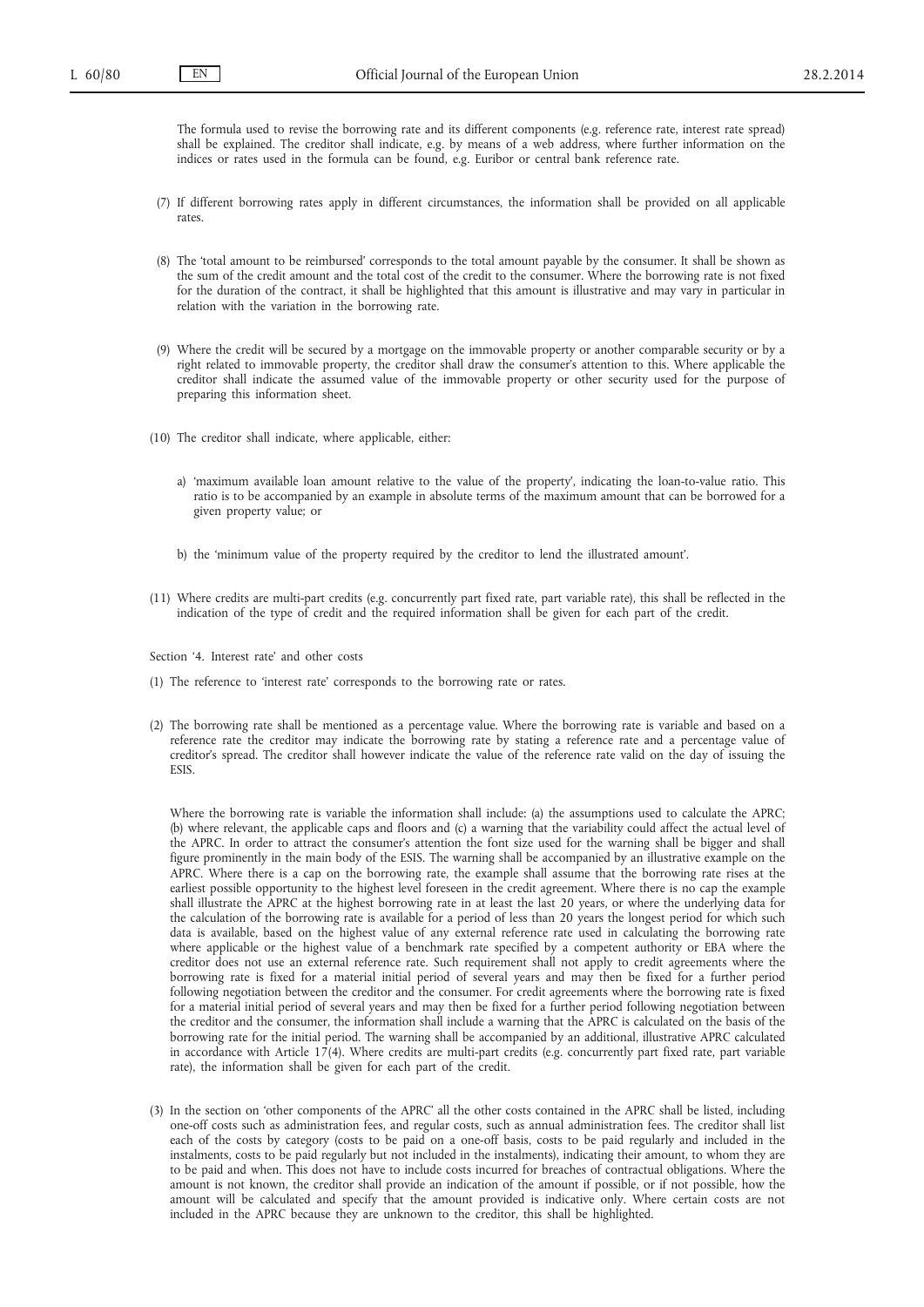Where the consumer has informed the creditor of one or more components of his preferred credit, such as the duration of the credit agreement and the total amount of credit, the creditor shall, where possible, use those components; if a credit agreement provides different ways of drawdown with different charges or borrowing rates and the creditor uses the assumptions set out in Part II of Annex I, it shall indicate that other drawdown mechanisms for this type of credit agreement may result in a higher APRC. Where the conditions for drawdown are used for calculating the APRC, the creditor shall highlight the charges associated with other drawdown mechanisms that are not necessarily the ones used in calculating the APRC.

(4) Where a fee is payable for registration of the mortgage or comparable security that shall be disclosed in this section with the amount, where known, or where this is not possible the basis for determining the amount. Where the fees are known and included in the APRC the existence and amount of the fee shall be listed under 'Costs to be paid on a one-off basis'. Where the fees are not known to the creditor and therefore not included in the APRC the existence of the fee shall be clearly mentioned in the list of costs which are not known to the creditor. In either case the standardised wording in Part A shall be used under the appropriate heading.

#### Section '5. Frequency and number of payments'

- (1) Where payments are to be made on a regular basis, the frequency of payments shall be indicated (e.g. monthly). Where the frequency of payments will be irregular, this shall be clearly explained to the consumer.
- (2) The number of payments indicated shall cover the whole duration of the credit.

Section '6. Amount of each instalment'

- (1) The credit currency and currency of the instalments shall be clearly indicated.
- (2) Where the amount of the instalments may change during the life of the credit, the creditor shall specify the period during which that initial instalment amount will remain unchanged and when and how frequently afterwards it will change.
- (3) Where all or part of the credit is an interest-only credit, a statement clearly indicating that fact, shall be inserted prominently at the end of this section using the wording in Part A.

If there is a requirement for the consumer to take out a tied savings product as a condition for being granted an interest-only credit secured by a mortgage or another comparable security, the amount and frequency of any payments for this product shall be provided.

- (4) Where the borrowing rate is variable the information shall include a statement indicating that fact, using the wording in Part A and an illustration of a maximum instalment amount. Where there is a cap, the illustration shall show the amount of the instalments if the borrowing rate rises to the level of the cap. Where there is no cap, the worst case scenario shall illustrate the level of instalments at the highest borrowing rate in the last 20 years, or where the underlying data for the calculation of the borrowing rate is available for a period of less than 20 years the longest period for which such data is available, based on the highest value of any external reference rate used in calculating the borrowing rate where applicable, or the highest value of a benchmark rate specified by a competent authority or EBA where the creditor does not use an external reference rate. The requirement to provide an illustrative example shall not apply to credit agreements where the borrowing rate is fixed for a material initial period of several years and may then be fixed for a further period following negotiation between the creditor and the consumer. Where credits are multi-part credits (e.g. concurrently part fixed rate, part variable rate), the information shall be given for each part of the credit, and in total.
- (5) (Where applicable) Where the credit currency is different from the consumer's national currency or where the credit is indexed to a currency which is different from the consumer's national currency, the creditor shall include a numerical example clearly showing how changes to the relevant exchange rate may affect the amount of the instalments using the wording in Part A. That example shall be based on a 20 % reduction in the value of the consumer's national currency together with a prominent statement that the instalments could increase by more than the amount assumed in that example. Where there is a cap which limits that increase to less than 20 %, the maximum value of the payments in the consumer's currency shall be given instead and the statement on the possibility of further increases omitted.
- (6) Where the credit is fully or partly a variable rate credit and point 3 applies, the illustration in point 5 shall be given on the basis of the instalment amount referred to in point 1.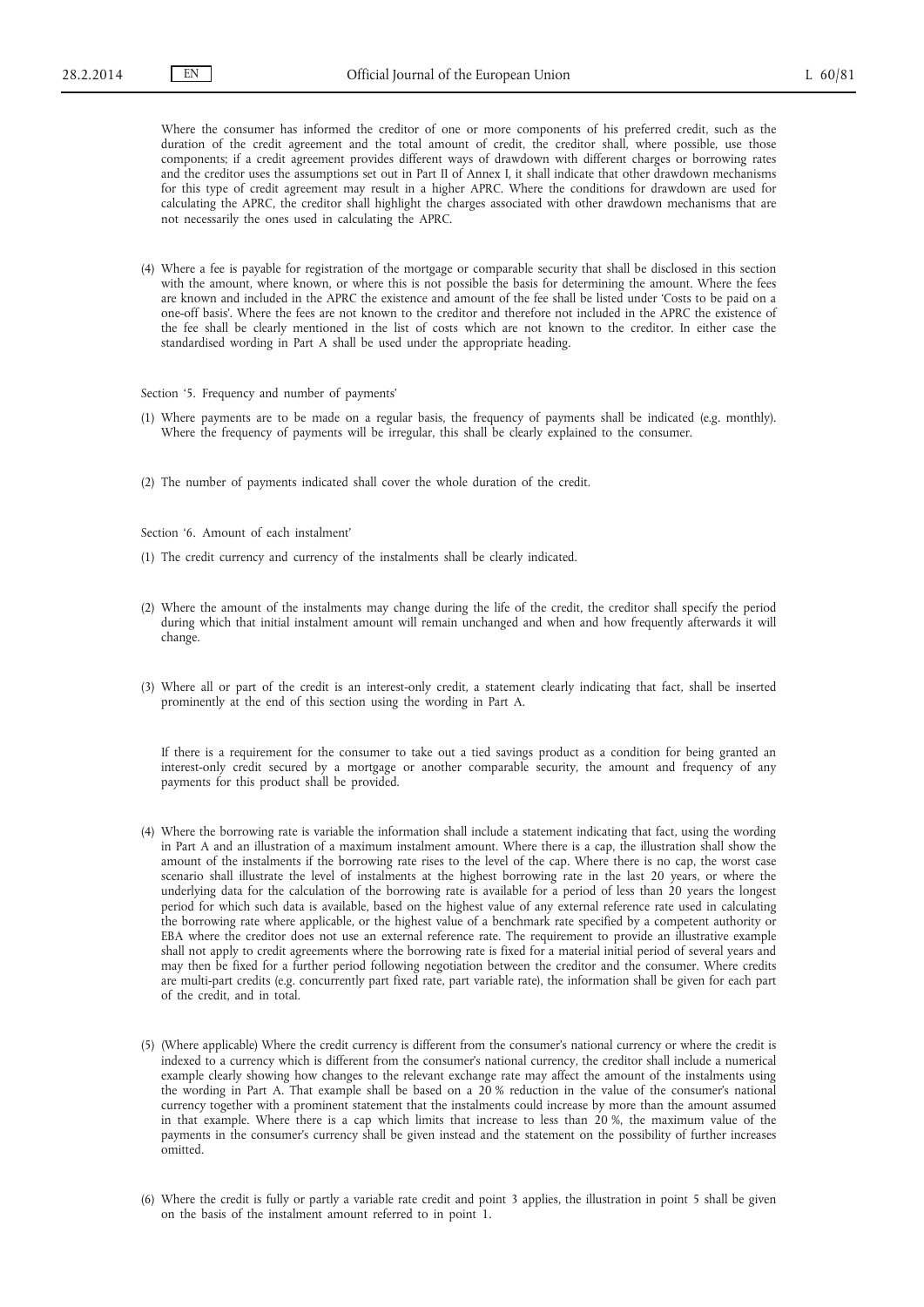- (7) Where the currency used for the payment of instalments is different from the credit currency or where the amount of each instalment expressed in the consumer's national currency depends on the corresponding amount in a different currency, this section shall indicate the date at which the applicable exchange rate is calculated and either the exchange rate or the basis on which it will be calculated and the frequency of their adjustment. Where applicable such indication shall include the name of institution publishing the exchange rate.
- (8) Where the credit is a deferred-interest credit under which interest due is not fully repaid by the instalments and is added to the total amount of credit outstanding, there shall be an explanation of: how and when deferred interest is added to the credit as a cash amount; and what the implications are for the consumer in terms of their remaining debt.

Section '7. Illustrative repayment table'

(1) This section shall be included where the credit is a deferred interest credit under which interest due is not fully repaid by the instalments and is added to the total amount of credit outstanding or where the borrowing rate is fixed for the duration of the credit agreement. Member States may provide that the illustrative amortisation table is compulsory in other cases.

Where the consumer has the right to receive a revised amortisation table, this shall be indicated along with the conditions under which the consumer has that right.

- (2) Member States may require that where the borrowing rate may vary during the lifetime of the credit, the creditor shall indicate the period during which that initial borrowing rate will remain unchanged.
- (3) The table to be included in this section shall contain the following columns: 'repayment schedule' (e.g. month 1, month 2, month 3), 'amount of the instalment', 'interest to be paid per instalment', 'other costs included in the instalment' (where relevant), 'capital repaid per instalment' and 'outstanding capital after each instalment'.
- (4) For the first repayment year the information shall be given for each instalment and a subtotal shall be indicated for each of the columns at the end of that first year. For the following years, the detail can be provided on an annual basis. An overall total row shall be added at the end of the table and shall provide the total amounts for each column. The total cost of the credit paid by the consumer (i.e. the overall sum of the 'amount of the instalment' column) shall be clearly highlighted and presented as such.
- (5) Where the borrowing rate is subject to revision and the amount of the instalment after each revision is unknown, the creditor may indicate in the amortisation table the same instalment amount for the whole credit duration. In such a case, the creditor shall draw that fact to the attention of the consumer by visually differentiating the amounts which are known from the hypothetical ones (e.g. using a different font, borders or shading). In addition, a clearly legible text shall explain for which periods the amounts represented in the table may vary and why.

#### Section '8. Additional obligations'

- (1) The creditor shall refer in this section to obligations such as the obligation to insure the immovable property, to purchase life insurance, to have a salary paid into an account with the creditor or to buy any other product or service. For each obligation, the creditor shall specify towards whom and by when the obligation needs to be fulfilled.
- (2) The creditor shall specify the duration of the obligation, e.g. until the end of the credit agreement. The creditor shall specify for each obligation any costs to be paid by the consumer, which are not included in the APRC.
- (3) The creditor shall state whether it is compulsory for the consumer to hold any ancillary services to obtain the credit on the stated terms, and if so whether the consumer is obliged to purchase them from the creditor's preferred supplier or whether they may be purchased from a provider of consumer's choice. Where such possibility is conditional on the ancillary services meeting certain minimum characteristics, such characteristics shall be described in this section.

Where the credit agreement is bundled with other products the creditor shall state the key features of those other products and clearly state whether the consumer has a right to terminate the credit agreement or the bundled products separately, the conditions for and implications of doing so, and, where applicable, of the possible consequences of terminating the ancillary services required in connection with the credit agreement.

Section '9. Early repayment'

(1) The creditor shall indicate under what conditions the consumer can repay the credit early, either fully or partially.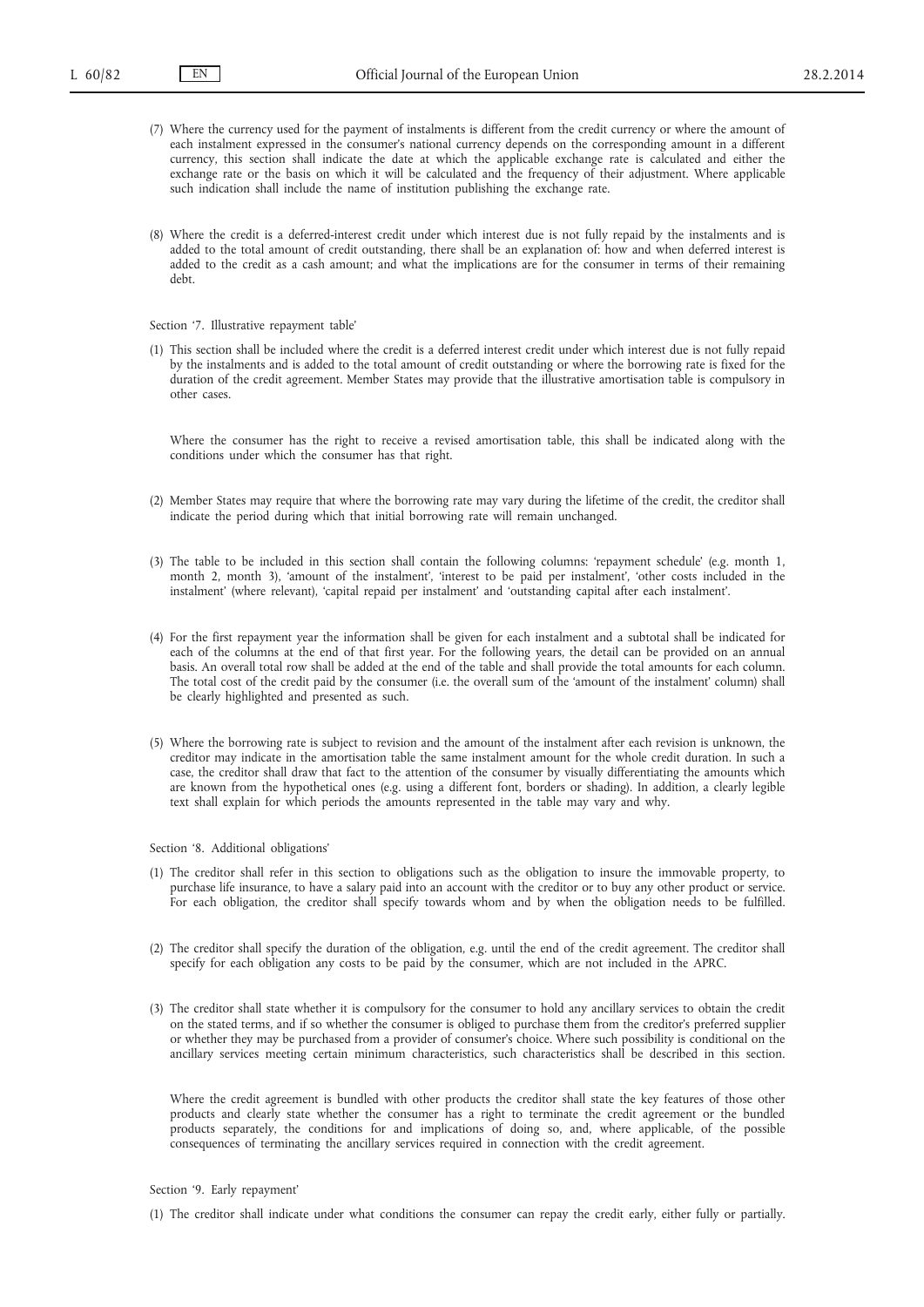(2) In the section on exit charges the creditor shall draw the consumer's attention to any exit charge or other costs payable on early repayment in order to compensate the creditor and where possible indicate their amount. In cases where the amount of compensation would depend on different factors, such as the amount repaid or the prevailing interest rate at the moment of the early repayment, the creditor shall indicate how the compensation will be calculated and provide the maximum amount that the charge might be, or where this is not possible, an illustrative example in order to demonstrate to the consumer the level of compensation under different possible scenarios.

Section '10. Flexible features'

- (1) Where applicable, the creditor shall explain the possibility to and conditions for transferring the credit to another creditor or immovable property.
- (2) (Where appropriate) Additional features: Where the product contains any of the features listed in point 5, this section must list these features and provide a brief explanation of: the circumstances in which the consumer can use the feature; any conditions attached to the feature; if the feature being part of the credit secured by a mortgage or comparable security means that the consumer loses any statutory or other protections usually associated with the feature; and the firm providing the feature (if not the creditor).
- (3) If the feature contains any additional credit, then this section must explain to the consumer: the total amount of credit (including the credit secured by the mortgage or comparable security); whether the additional credit is secured or not; the relevant borrowing rates; and whether it is regulated or not. Such additional credit amount shall either be included in the original creditworthiness assessment or, if it is not, this section shall make clear that the availability of the additional amount is dependent on a further assessment of the consumer's ability to repay.
- (4) If the feature involves a savings vehicle, the relevant interest rate must be explained.
- (5) The possible additional features are: 'Overpayments/Underpayments' [paying more or less than the instalment ordinarily required by the amortisation structure]; 'Payment holidays' [periods where the consumer is not required to make payments]; 'Borrow back' [ability for the consumer to borrow again funds already drawn down and repaid]; 'Additional borrowing available without further approval'; 'Additional secured or unsecured borrowing' [in accordance with point 3 above]; 'Credit card'; 'Linked current account'; and 'Linked savings account'.
- (6) The creditor may include any other features offered by the creditor as part of the credit agreement not mentioned in previous sections.

#### Section '11. Other rights of the borrower'

- (1) The creditor shall clarify the right(s) of e.g. withdrawal or reflection and where applicable other rights such as, portability (including subrogation) that exist, specify the conditions to which this/these right(s) is subject, the procedure that the consumer will need to follow in order to exercise this/these right(s), inter alia, the address to which the notification of withdrawal shall be sent, and the corresponding fees (where applicable).
- (2) Where a reflection period or right of withdrawal for the consumer applies this shall be clearly mentioned.
- (3) In line with Article 3 of Directive 2002/65/EC, where the transaction is being offered at a distance, the consumer shall be informed of the existence or absence of a right of withdrawal.

Section '12. Complaints'

- (1) This Section shall indicate the internal contact point [name of the relevant department] and a means of contacting them to complain [Geographical address] or [Telephone number] or [Contact person:] [contact details] and a link to the complaints procedure on the relevant page of a website or similar information source.
- (2) It shall indicate the name of the relevant external body for out-of-court complaints and redress and where using the internal complaint procedure is a precondition for access to that body, indicate that fact using the wording in Part A.
- (3) In the case of credit agreements with a consumer who is resident in another Member State, the creditor shall refer to the existence of FIN-NET [\(http://ec.europa.eu/internal\\_market/fin-net/](http://ec.europa.eu/internal_market/fin-net/)).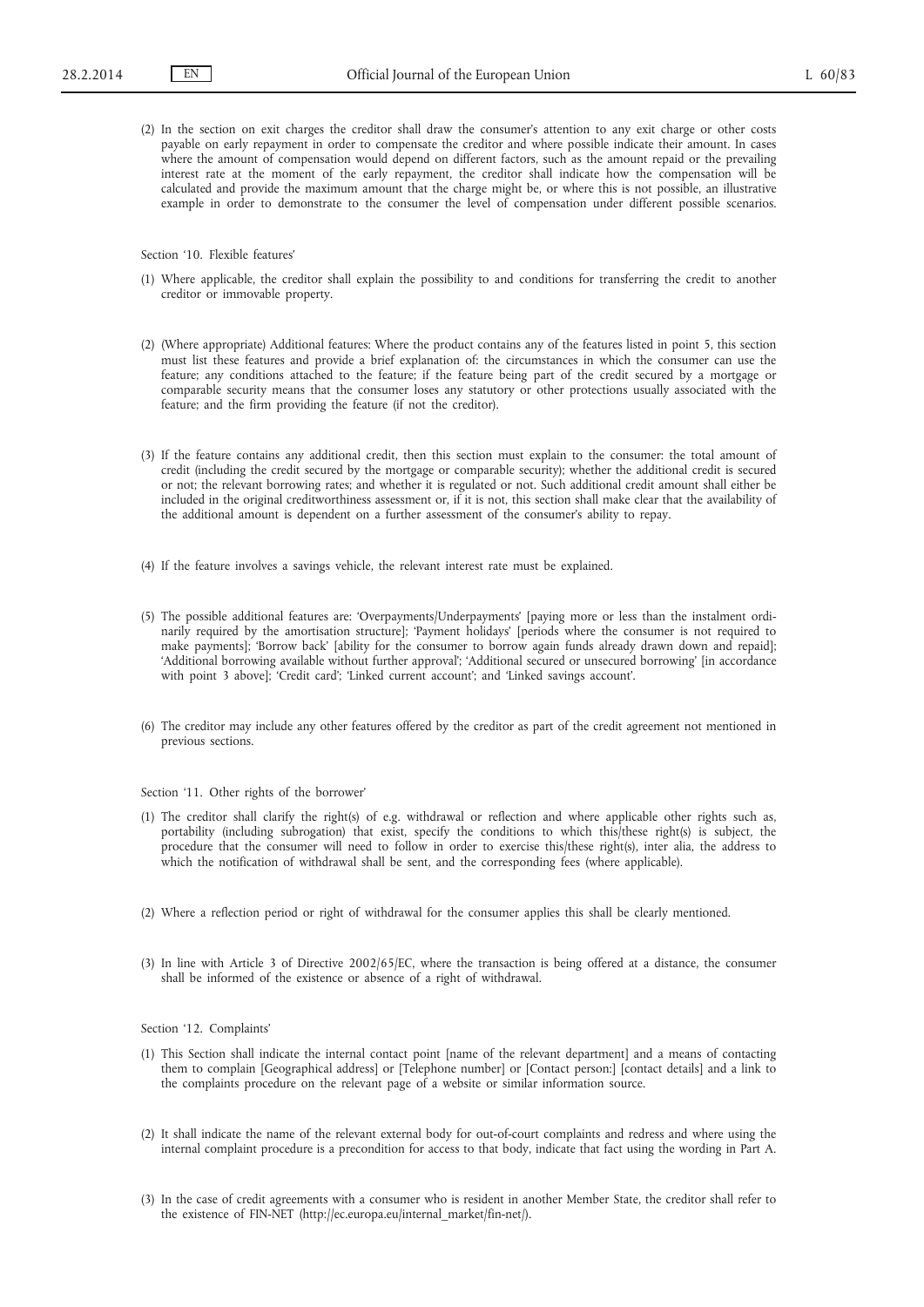Section '13. Non-compliance with the commitments linked to the credit: consequences for the borrower'

- (1) Where non-observance of any of the consumer's obligations linked to the credit may have financial or legal consequences for the consumer, the creditor shall describe in this section the different main cases (e.g. late payments/ default, failure to respect the obligations set out in Section 8 'Additional obligations') and indicate where further information could be obtained.
- (2) For each of those cases, the creditor shall specify, in clear, easy comprehensible terms, the sanctions or consequences to which they may give rise. Reference to serious consequences shall be highlighted.
- (3) Where the immovable property used to secure the credit may be returned or transferred to the creditor, if the consumer does not comply with the obligations, this section shall include a statement indicating that fact, using the wording in Part A.

Section '14. Additional information'

- (1) In the case of distance marketing, this section will include any clause stipulating the law applicable to the credit agreement or the competent court.
- (2) Where the creditor intends to communicate with the consumer during the life of the contract in a language different from the language of the ESIS that fact shall be included and the language of communication named. This is without prejudice to point (g) of point 3 of paragraph 1 of Article 3 of Directive 2002/65/EC.
- (3) The creditor or credit intermediary shall state the consumer's right to be provided with or offered, as applicable, a copy of the draft credit agreement at least once an offer binding on the creditor has been made.

Section '15. Supervisor'

(1) The relevant authority or authorities for the supervision of the pre-contractual stage of lending shall be indicated.